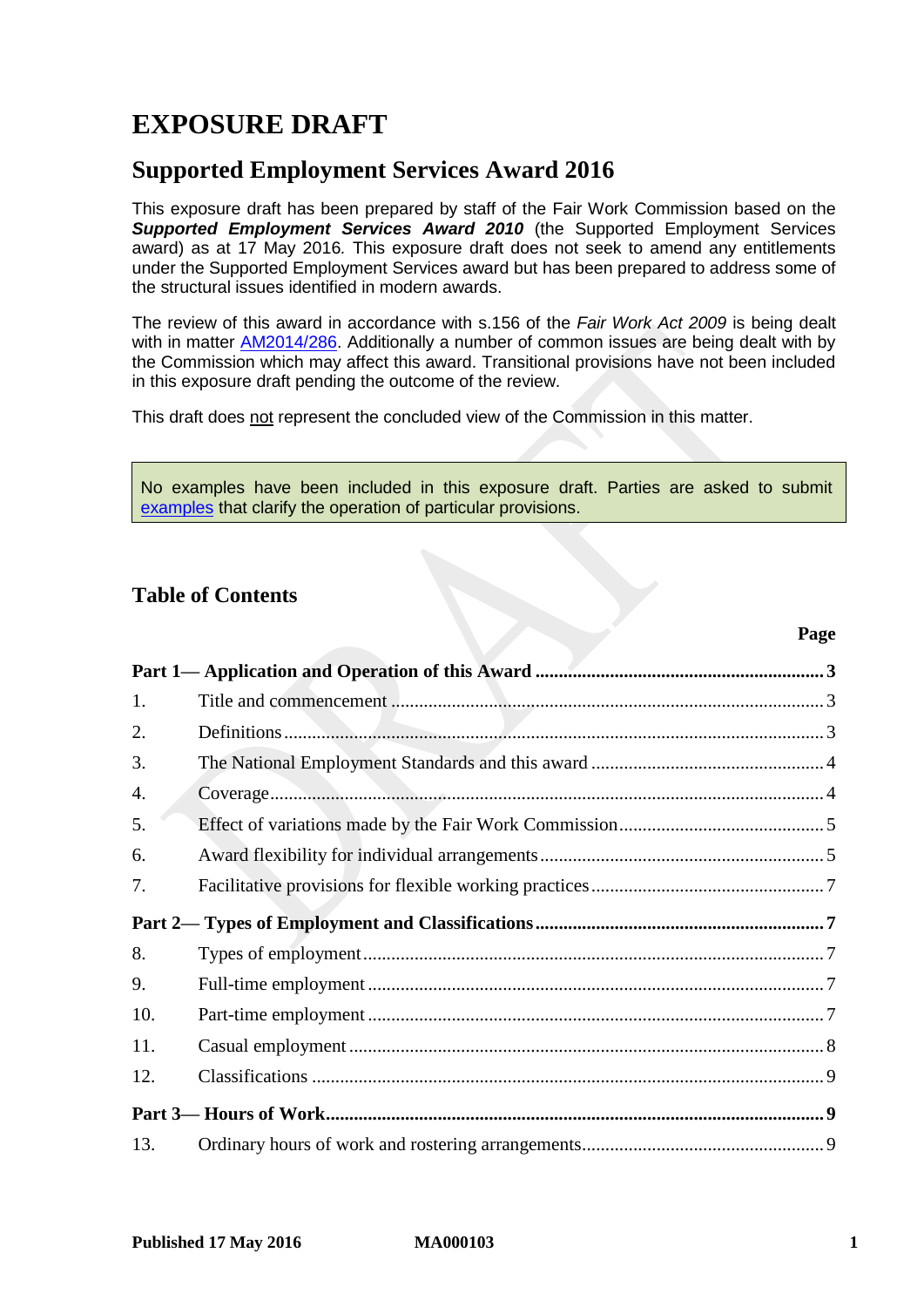| 14. |  |
|-----|--|
|     |  |
| 15. |  |
| 16. |  |
| 17. |  |
| 18. |  |
|     |  |
| 19. |  |
| 20. |  |
|     |  |
| 21. |  |
| 22. |  |
| 23. |  |
| 24. |  |
| 25. |  |
|     |  |
| 26. |  |
| 27. |  |
| 28. |  |
|     |  |
| 29. |  |
| 30. |  |
| 31. |  |
| 32. |  |
| 33. |  |
|     |  |
|     |  |
|     |  |
|     |  |
|     |  |
|     |  |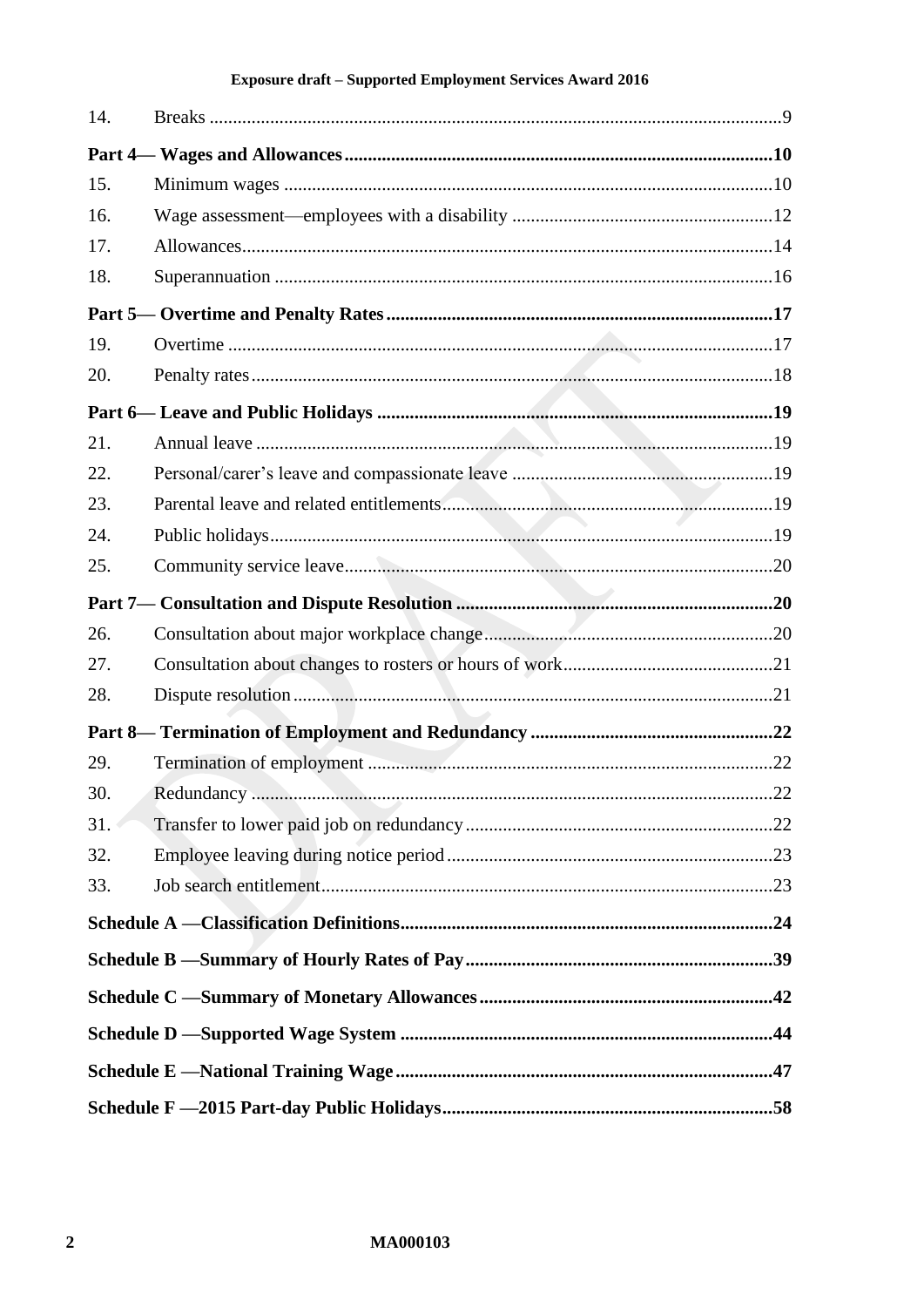# <span id="page-2-1"></span><span id="page-2-0"></span>**Part 1—Application and Operation of this Award**

## **1. Title and commencement**

- **1.1** This award is the *Supported Employment Services Award 2016*.
- **1.2** This modern award, as varied, commenced operation on 1 January 2010.
- **1.3** Neither the making of this award nor the operation of any transitional arrangements is intended to result in a reduction in the take-home pay of employees covered by the award. On application by or on behalf of an employee who suffers a reduction in take-home pay as a result of the making of this award or the operation of any transitional arrangements, the Fair Work Commission may make any order it considers appropriate to remedy the situation.

# <span id="page-2-2"></span>**2. Definitions**

In this award, unless the contrary intention appears:

**Act** means the *Fair Work Act 2009* (Cth)

**all purposes** means the payment will be included in the rate of pay of an employee who is entitled to the allowance, when calculating any penalties or loadings or payment while they are on annual leave

**casual ordinary hourly rate** means the hourly rate for a casual employee for the employee's classification specified in clause [15.2](#page-9-2), inclusive of the casual loading which is payable for all purposes

**employee** means national system employee within the meaning of the Act and includes an employee with a disability

**employee with a disability** means a national system employee who qualifies for a disability support pension as set out in sections 94 or 95 of the *Social Security Act 1991* (Cth), or who would be so qualified but for paragraph 94(1)(e) or paragraph  $95(1)(c)$  of that Act

**employer** means national system employer within the meaning of the Act and includes a supported employment service

**NES** means the National Employment Standards as contained in [sections 59 to 131](http://www.fwc.gov.au/awardmod/download/nes.pdf) of the *Fair Work Act 2009* (Cth)

**ordinary hourly rate** means the hourly rate for the employee's classification specified in clause [15.2,](#page-9-2) plus any allowances specified as being included in the employee's ordinary hourly rate or payable for all purposes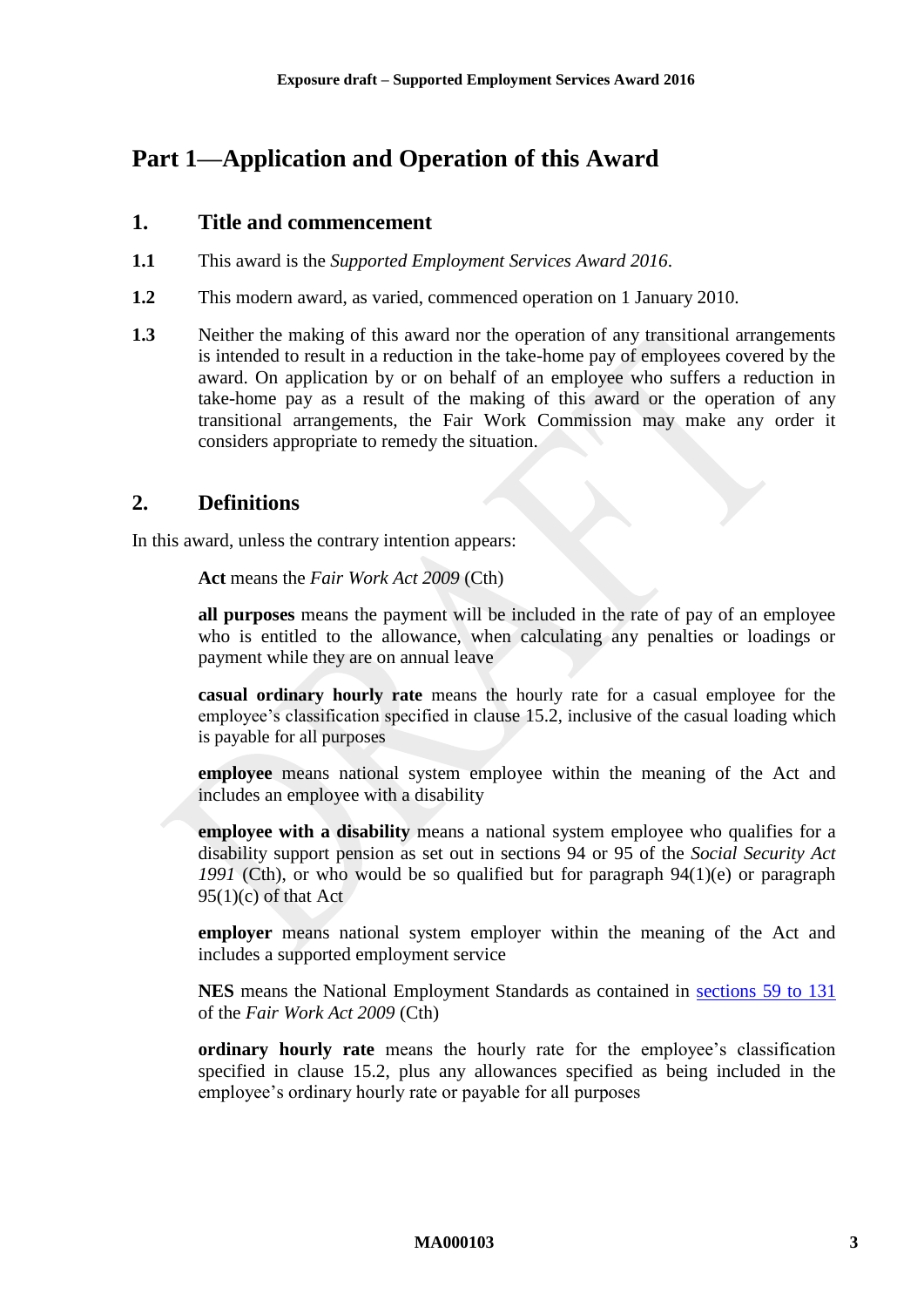**on-hire** means the on-hire of an employee by their employer to a client, where such employee works under the general guidance and instruction of the client or a representative of the client

<span id="page-3-4"></span>**standard rate** means the minimum weekly wage for a Grade 5 (trade qualified) employee in clause [15.2](#page-9-2)

**supported employment services** means a service as defined in section 7 of the *Disability Services Act 1986* (Cth)

# <span id="page-3-0"></span>**3. The National Employment Standards and this award**

- **3.1** The [National Employment Standards](http://www.fwc.gov.au/documents/sites/awardsmodernfouryr/NES-with-bookmarks.pdf) (NES) and this award contain the minimum conditions of employment for employees covered by this award.
- **3.2** Where this award refers to a condition of employment provided for in the NES, the NES definition applies.
- **3.3** The employer must ensure that copies of the award and the NES are available to all employees to whom they apply, either on a notice board which is conveniently located at or near the workplace or through accessible electronic means.

## <span id="page-3-1"></span>**4. Coverage**

- <span id="page-3-2"></span>**4.1** This industry award covers employers throughout Australia who operate supported employment services and their employees working in the classifications listed in [Schedule A—Classification Definitions](#page-23-1) to the exclusion of any other modern award. The award does not cover employers in respect of other activities that are covered by the awards referred to below or their employees engaged in or in connection with those other activities:
	- **(a)** *Aged Care Award 2016*;
	- **(b)** *Health Professionals and Support Services Award 2016*; or
	- **(c)** *Social, Community, Home Care and Disability Services Industry Award 2016*.
- <span id="page-3-3"></span>**4.2 Supported employment services** means a service as defined in section 7 of the *Disability Services Act 1986* (Cth)
- **4.3** This award does not cover employees who hold executive and management positions not covered by the classification structure contained within this award.
- **4.4** This award covers any employer which supplies labour on an on-hire basis in the industry set out in clause [4.1](#page-3-2) and [4.2](#page-3-3) in respect of on-hire employees in classifications covered by this award, and those on-hire employees, while engaged in the performance of work for a business in that industry. This subclause operates subject to the exclusions from coverage in this award.
- **4.5** This award does not cover:
	- **(a)** an employee excluded from award coverage by the Act.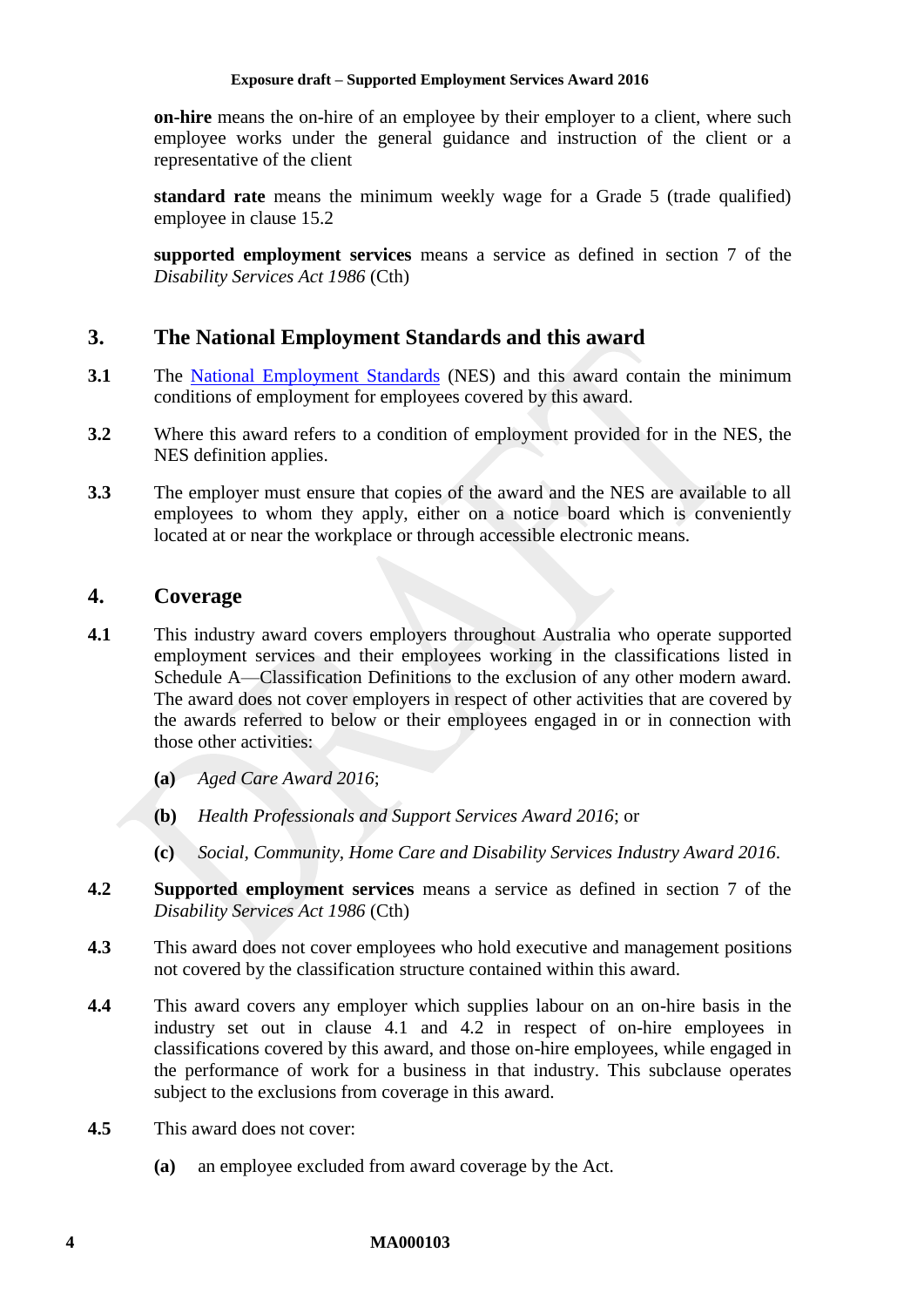- **(b)** does not cover employees who are covered by a modern enterprise award, or an enterprise instrument (within the meaning of the *Fair Work (Transitional Provisions and Consequential Amendments) Act 2009 (Cth)), or employers in* relation to those employees.
- **(c)** does not cover employees who are covered by a State reference public sector modern award, or a State reference public sector transitional award (within the meaning of the *Fair Work (Transitional Provisions and Consequential Amendments) Act 2009* (Cth)), or employers in relation to those employees.
- **4.6** Where an employer is covered by more than one award, an employee of that employer is covered by the award classification which is most appropriate to the work performed by the employee and to the environment in which the employee normally performs the work.

NOTE: Where there is no classification for a particular employee in this award it is possible that the employer and that employee are covered by an award with occupational coverage.

# <span id="page-4-0"></span>**5. Effect of variations made by the Fair Work Commission**

A variation to this award does not affect any right, privilege, obligation or liability that a person acquired, accrued or incurred under the award as it existed prior to that variation.

# <span id="page-4-1"></span>**6. Award flexibility for individual arrangements**

- <span id="page-4-2"></span>**6.1** Notwithstanding any other provision of this award, an employer and an individual employee may agree to vary the application of certain terms of this award to meet the genuine individual needs of the employer and the individual employee. The terms the employer and the individual employee may agree to vary the application of, are those concerning:
	- **(a)** arrangements for when work is performed;
	- **(b)** overtime rates;
	- **(c)** penalty rates;
	- **(d)** allowances; and
	- **(e)** leave loading.
- **6.2** The employer and the individual employee must have genuinely made the agreement without coercion or duress. An agreement under this clause can only be entered into after the individual employee has commenced employment with the employer.
- **6.3** The agreement between the employer and the individual employee must:
	- **(a)** be confined to a variation in the application of one or more of the terms listed in clause [6.1;](#page-4-2) and

#### **MA000103 5**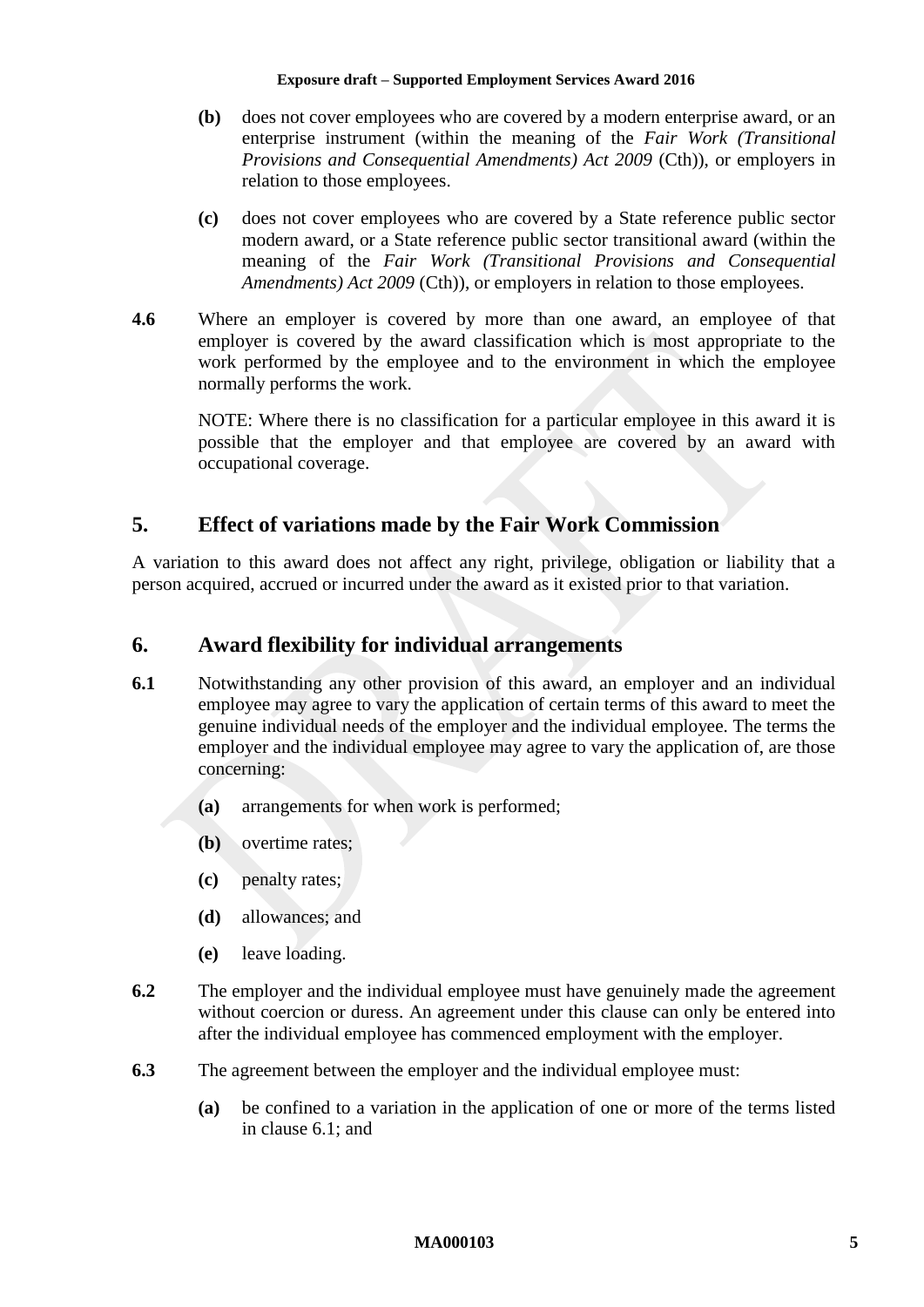- **(b)** result in the employee being better off overall at the time the agreement is made than the employee would have been if no individual flexibility agreement had been agreed to.
- <span id="page-5-0"></span>**6.4** The agreement between the employer and the individual employee must also:
	- **(a)** be in writing, name the parties to the agreement and be signed by the employer and the individual employee and, if the employee is under 18 years of age, or if the employee is usually represented by a parent or guardian, by the employee's parent or guardian;
	- **(b)** state each term of this award that the employer and the individual employee have agreed to vary;
	- **(c)** detail how the application of each term has been varied by agreement between the employer and the individual employee;
	- **(d)** detail how the agreement results in the individual employee being better off overall in relation to the individual employee's terms and conditions of employment; and
	- **(e)** state the date the agreement commences to operate.
- **6.5** The employer must give the individual employee a copy of the agreement and keep the agreement as a time and wages record.
- **6.6** Except as provided in clause [6.4\(a\)](#page-5-0) the agreement must not require the approval or consent of a person other than the employer and the individual employee.
- **6.7** An employer seeking to enter into an agreement must provide a written proposal to the employee. Where the employee's understanding of written English is limited the employer must take measures, including translation into an appropriate language, to ensure the employee understands the proposal.
- <span id="page-5-1"></span>**6.8** The agreement may be terminated:
	- **(a)** by the employer or the individual employee giving 13 weeks' notice of termination, in writing, to the other party and the agreement ceasing to operate at the end of the notice period; or
	- **(b)** at any time, by written agreement between the employer and the individual employee.

NOTE: If any of the requirements of [s.144\(4\),](http://www.fwc.gov.au/documents/sites/awardsmodernfouryr/s144.pdf) which are reflected in the requirements of this clause, are not met then the agreement may be terminated by either the employee or the employer, giving written notice of not more than 28 days (see [s.145](http://www.fwc.gov.au/documents/sites/awardsmodernfouryr/s145.pdf) of the Act).

**6.9** The notice provisions in clause [6.8\(a\)](#page-5-1) only apply to an agreement entered into from the first full pay period commencing on or after 4 December 2013. An agreement entered into before that date may be terminated in accordance with clause [6.8\(a\),](#page-5-1) subject to four weeks' notice of termination.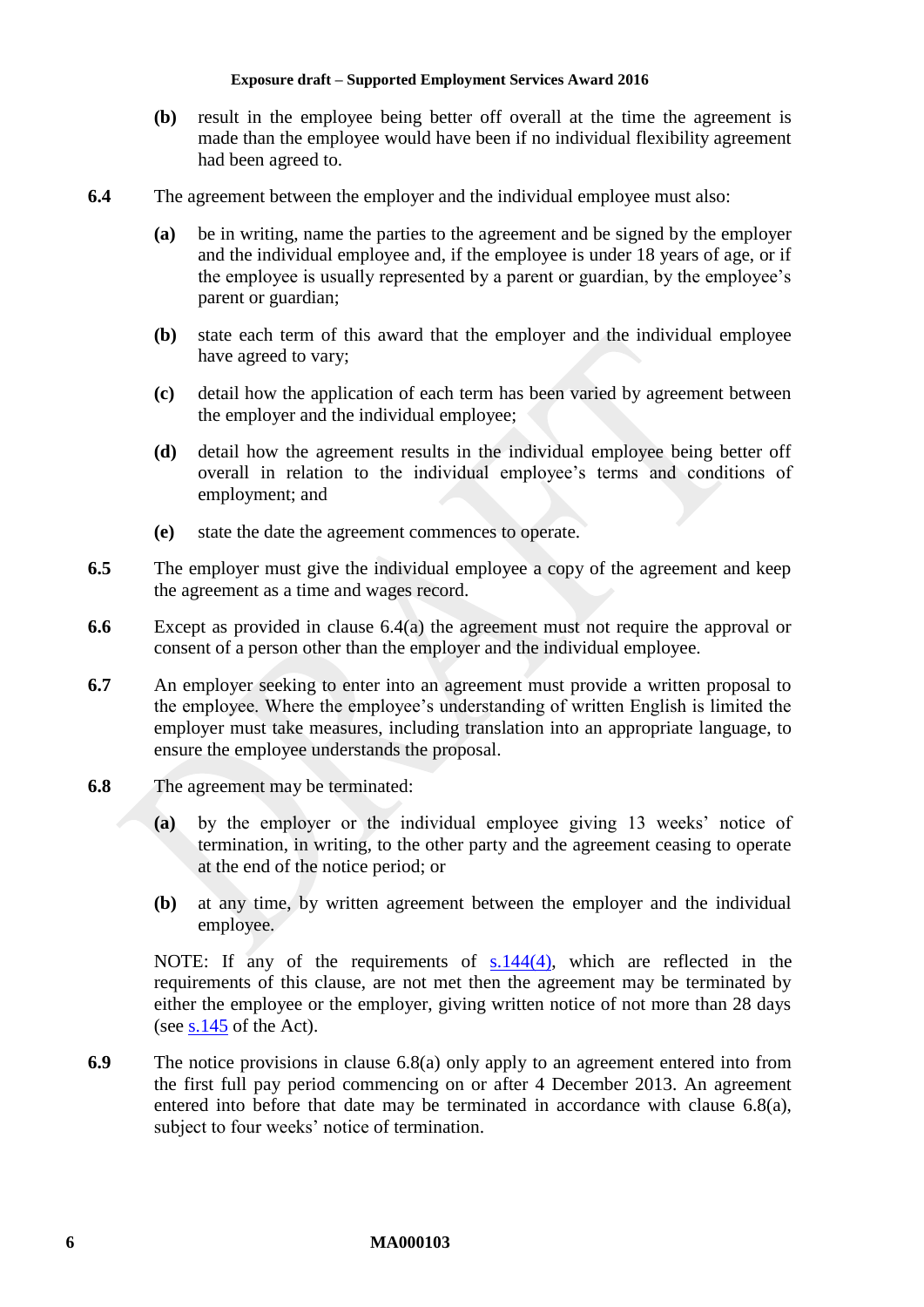**6.10** The right to make an agreement pursuant to this clause is in addition to, and is not intended to otherwise affect, any provision for an agreement between an employer and an individual employee contained in any other term of this award.

# <span id="page-6-0"></span>**7. Facilitative provisions for flexible working practices**

- **7.1** A facilitative provision provides that the standard approach in an award provision may be departed from by agreement between an employer and an individual employee, or an employer and the majority of employees in the enterprise or part of the enterprise concerned.
- **7.2** Facilitative provisions in this award are contained in the following clauses:

| <b>Clause</b> | <b>Provision</b> | Agreement between an employer and: |
|---------------|------------------|------------------------------------|
| 13.1          | Hours of work    | An individual employee             |
| 15.3(a)       | Payment of wages | A majority of employees            |
| 19.5          | Overtime         | An individual employee             |

# <span id="page-6-2"></span><span id="page-6-1"></span>**Part 2—Types of Employment and Classifications**

# **8. Types of employment**

- **8.1** Employees under this award will be employed in one of the following categories:
	- **(a)** full-time employment;
	- **(b)** part-time employment; or
	- **(c)** casual employment.
- **8.2** At the time of engagement an employer will inform each employee in writing of the terms of their engagement and in particular whether they are to be full-time, part-time or casual.

# <span id="page-6-3"></span>**9. Full-time employment**

A full-time employee will be a permanent employee engaged to work an average of 38 ordinary hours per week over a roster cycle.

# <span id="page-6-4"></span>**10. Part-time employment**

Part-time employment provisions may be affected by [AM2014/196](https://www.fwc.gov.au/awards-and-agreements/modern-award-reviews/4-yearly-review/common-issues/am2014196-part-time)

- **10.1** A part-time employee is an employee who:
	- **(a)** works less than full-time hours of 38 per week;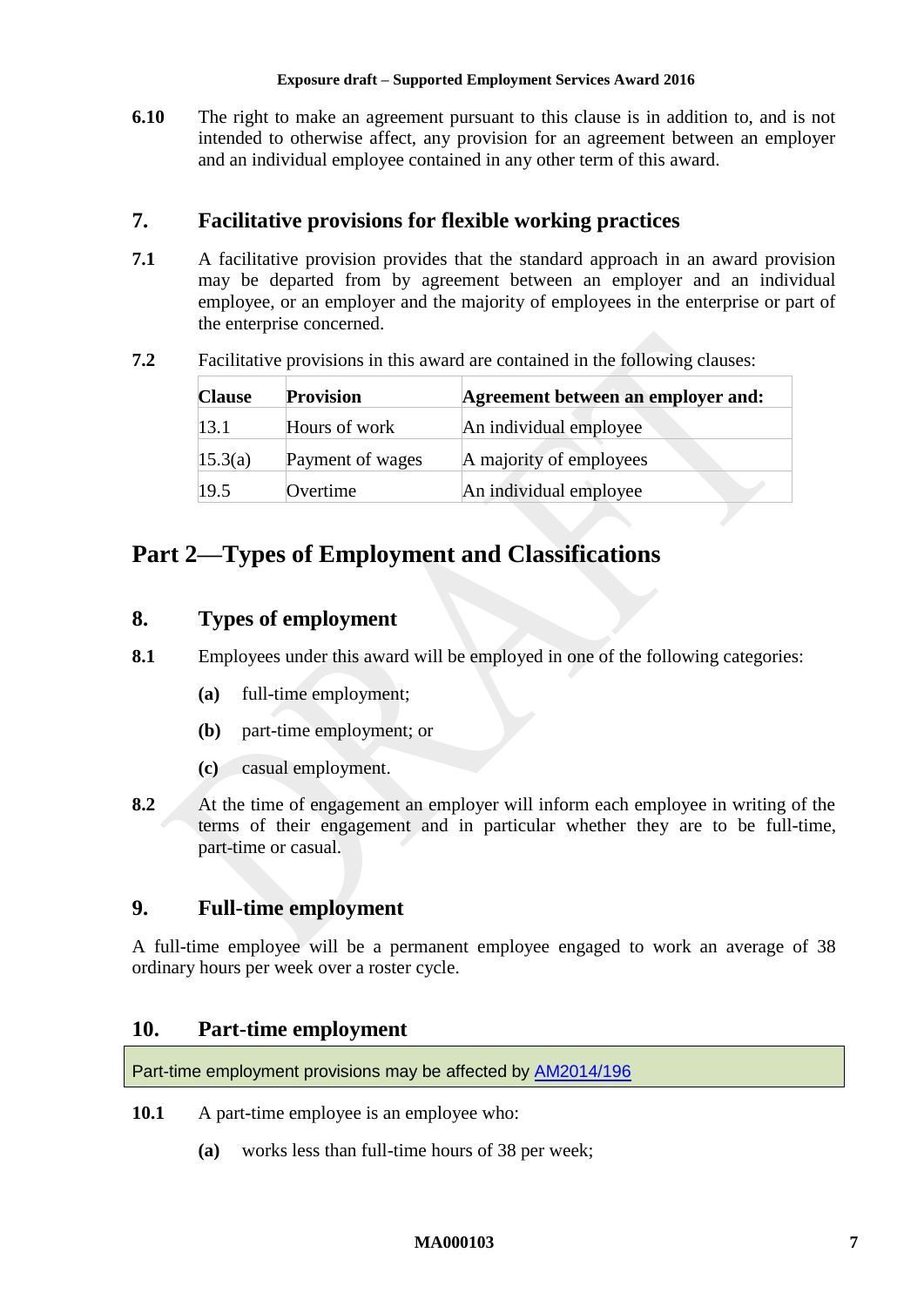- **(b)** has reasonably predictable hours of work; and
- **(c)** receives, on a pro rata basis, equivalent pay and conditions to those of a fulltime employee who does the same kind of work.
- **10.2** When determining what is reasonably predictable for an employee with a disability, the nature of the employee's disability and other relevant personal circumstances will be taken into account.
- **10.3** An employer is required to roster a part-time employee for a minimum of three consecutive hours on any shift.
- **10.4** A part-time employee employed under the provisions of this clause must be paid the ordinary hourly rate for the class of work performed and for ordinary hours worked.
- **10.5** At the time of engagement the employer and the part-time employee will agree in writing on a regular pattern of work, specifying at least:
	- **(a)** the hours worked each day;
	- **(b)** which days of the week the employee will work; and
	- **(c)** the actual starting and finishing times each day.
- **10.6** The employer and the employee may agree from time to time to vary this regular pattern of work, but any variation agreement must be recorded in writing.
- **10.7** Subject to clause [19.5,](#page-16-2) all time worked in excess of the hours as mutually agreed will be paid overtime at the rates as prescribed in clause [19—Overtime.](#page-16-1)

### <span id="page-7-0"></span>**11. Casual employment**

Casual employment provisions may be affected by [AM2014/197](https://www.fwc.gov.au/awards-and-agreements/modern-award-reviews/4-yearly-review/common-issues/am2014197-casual-employment)

- 11.1 A casual employee is an employee engaged on an hourly basis.
- **11.2** For each ordinary hour worked a casual employee will be paid the ordinary hourly rate for the class of work performed, plus an additional loading of **25%** of the ordinary hourly rate.
- **11.3** The casual loading will be instead of any entitlement of annual leave and personal/carer's leave and paid public holidays (not worked).
- **11.4** All other payments such as shift penalties, overtime etc will be paid in addition to the loaded rate.
- **11.5** The casual loading will also form part of the employee's ordinary rate of pay for the purpose of superannuation.
- 11.6 On each occasion a casual employee is required to attend work they are entitled to a minimum payment of three hours.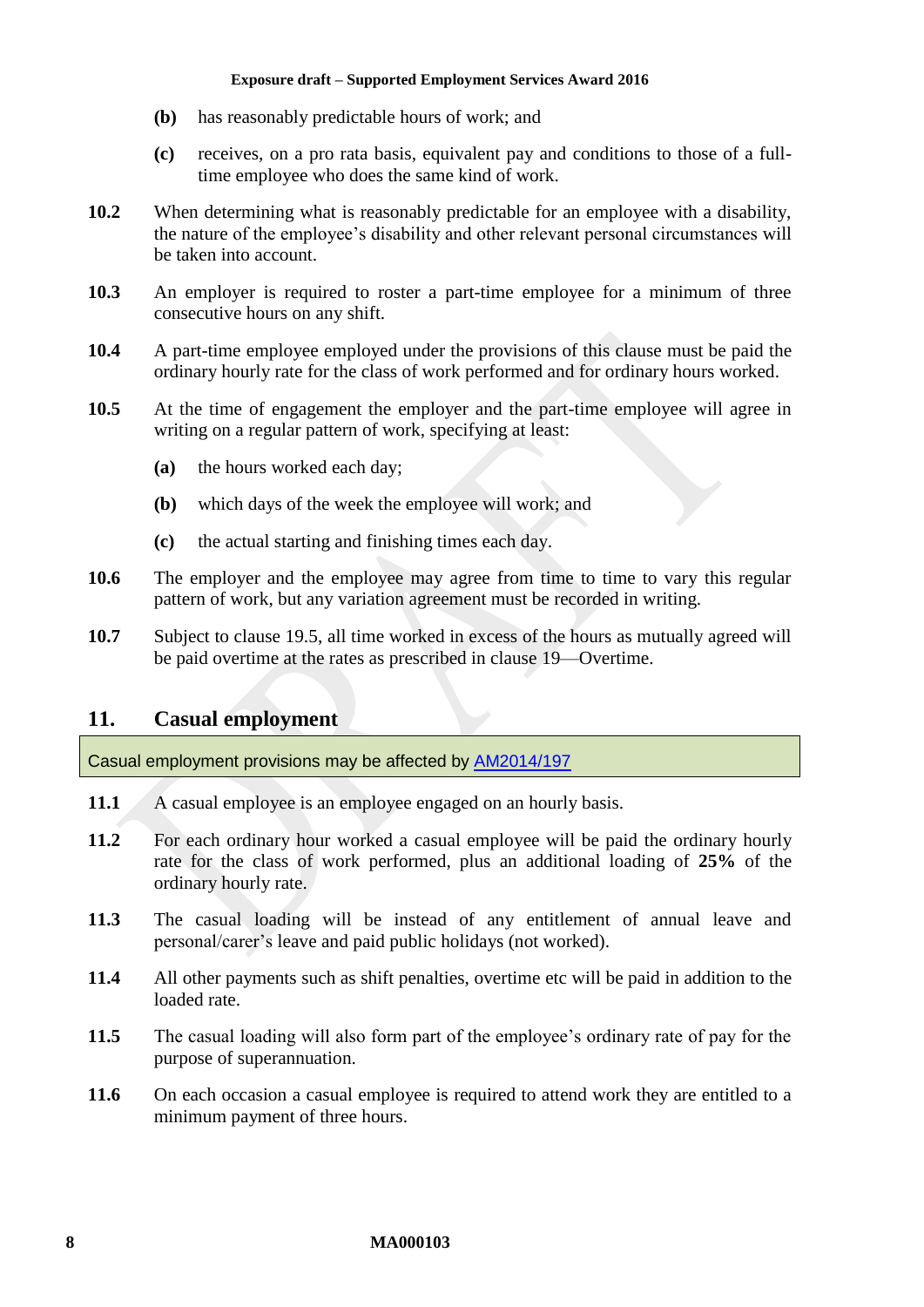# <span id="page-8-0"></span>**12. Classifications**

**12.1** The definitions of the classification levels in clause [15—Minimum wages](#page-9-1) are contained in [Schedule A—Classification Definitions.](#page-23-1)

# <span id="page-8-2"></span><span id="page-8-1"></span>**Part 3—Hours of Work**

### **13. Ordinary hours of work and rostering arrangements**

- <span id="page-8-4"></span>**13.1** The ordinary hours of work will be worked in not more than five consecutive shifts of not more than eight hours (or by agreement with the employee, 10 consecutive hours).
- **13.2** Ordinary hours will not exceed 38 hours per week or an average of 38 hours per week over an agreed roster cycle.
- **13.3** Subject to clause [19—Overtime,](#page-16-1) ordinary time will be worked between the hours of 6.00 am and 6.00 pm Monday to Sunday.
- **13.4** Ordinary hours worked after 6.00 pm Monday to Friday or on weekends will be paid in accordance with clause [20—Penalty rates.](#page-17-0)
- <span id="page-8-3"></span>**13.5** The actual starting and finishing time will be determined by the employer.

### **14. Breaks**

### **14.1 Meal break**

- **(a)** An employee will be allowed an unpaid meal break of at least 30 minutes no later than five hours after starting work unless otherwise agreed between the employer and employee.
- **(b)** An employee will not be required to work for more than five hours without a meal break of 30 minutes.

### **14.2 Paid tea break**

All employees will receive one paid tea break of 15 minutes in the morning.

### **14.3 Rosters**

- **(a)** The employer will notify all permanent employees of their roster upon commencement with the employer.
- **(b)** Subject to clause [27,](#page-20-0) rosters can only be changed by the employer by giving employees at least seven days' notice, except in the case of emergency where the employer will have the right to alter rosters immediately.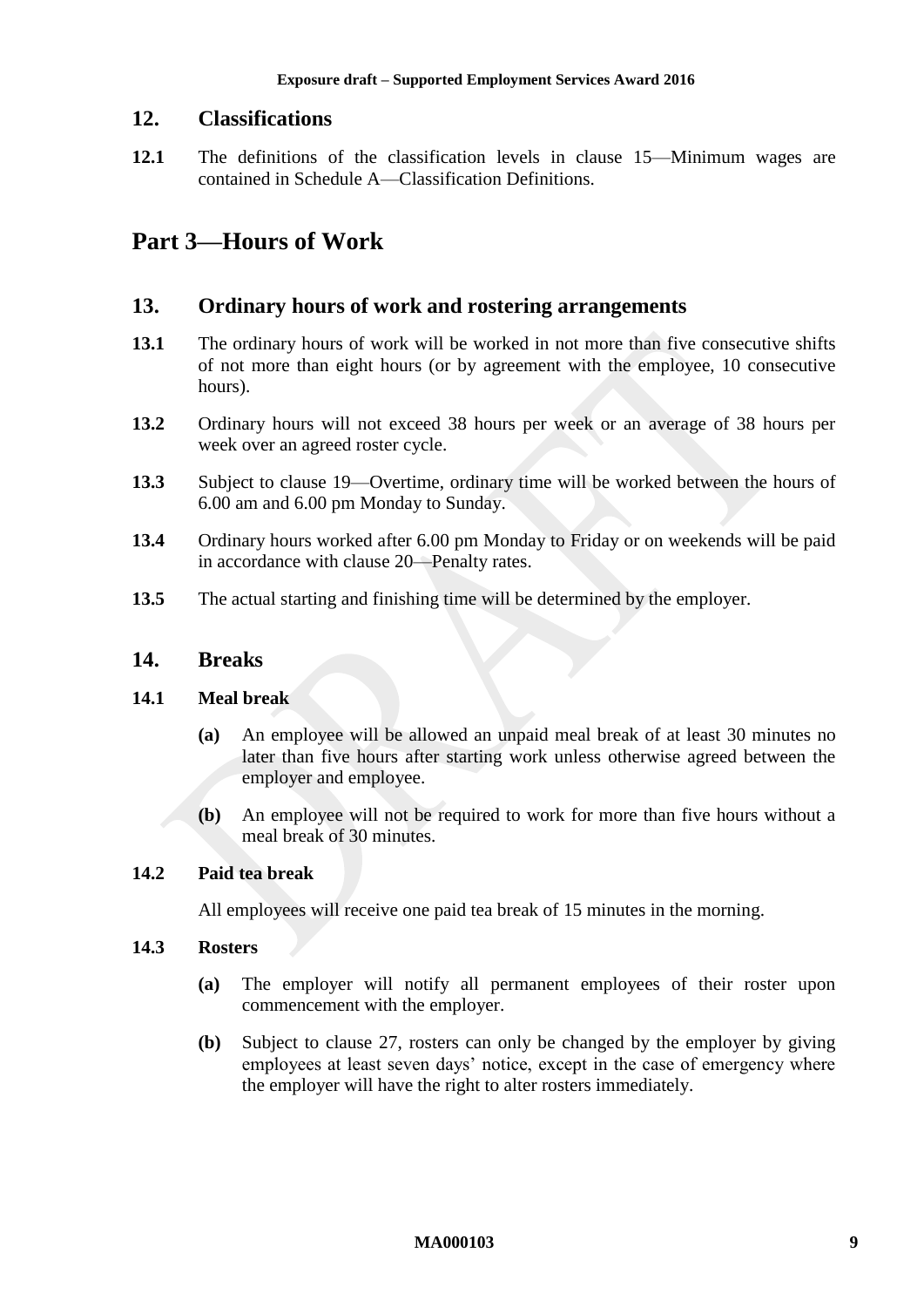# <span id="page-9-1"></span><span id="page-9-0"></span>**Part 4—Wages and Allowances**

### **15. Minimum wages**

- **15.1** Upon appointment, an employee will be graded by the employer in one of the grades in [Schedule A—Classification Definitions](#page-23-1) having regard to the employee's skills, experience and qualifications.
- <span id="page-9-2"></span>**15.2** Subject to clauses [15.3,](#page-9-4) [15.5](#page-10-0) and [16](#page-11-0) the following minimum rates of pay will apply for the grades set out below:

| Grade   | <b>Minimum weekly rate</b> | <b>Minimum hourly rate</b> |  |
|---------|----------------------------|----------------------------|--|
|         | \$                         | \$                         |  |
| Grade 1 | 656.90                     | 17.29                      |  |
| Grade 2 | 675.90                     | 17.79                      |  |
| Grade 3 | 701.80                     | 18.47                      |  |
| Grade 4 | 725.90                     | 19.10                      |  |
| Grade 5 | 764.90                     | 20.13                      |  |
| Grade 6 | 834.60                     | 21.96                      |  |
| Grade 7 | 868.40                     | 22.85                      |  |

NOTE: For the purpose of this award, the hourly rate for all employees has been calculated by dividing the weekly rate by 38, then rounded to the nearest cent.

See [Schedule B](#page-38-0) for a summary of hourly rates of pay including overtime and penalties.

#### <span id="page-9-4"></span><span id="page-9-3"></span>**15.3 Payment of wages**

- **(a)** Wages will be paid weekly or fortnightly, or, by agreement between the employer and the majority of employees, monthly.
- **(b)** Payment will be made in cash, by cheque or by electronic funds transfer, as determined by the employer, into the bank or financial institution account nominated by the employee.
- **(c)** Overtime will be paid not later than the pay day next following the week in which the overtime has been worked.
- **(d)** Where an employee is discharged from employment the employee will be paid immediately for all wages, overtime, pro rata payment for annual leave, annual leave loading; or any remuneration due.
- **(e)** Payment may be made by cash, cheque or electronic funds transfer at the discretion of the employer.
- **(f)** Where an employee lawfully leaves their employment they will be paid all monies due at the time of leaving. Payment may be made by cash, cheque or electronic funds transfer at the discretion of the employer.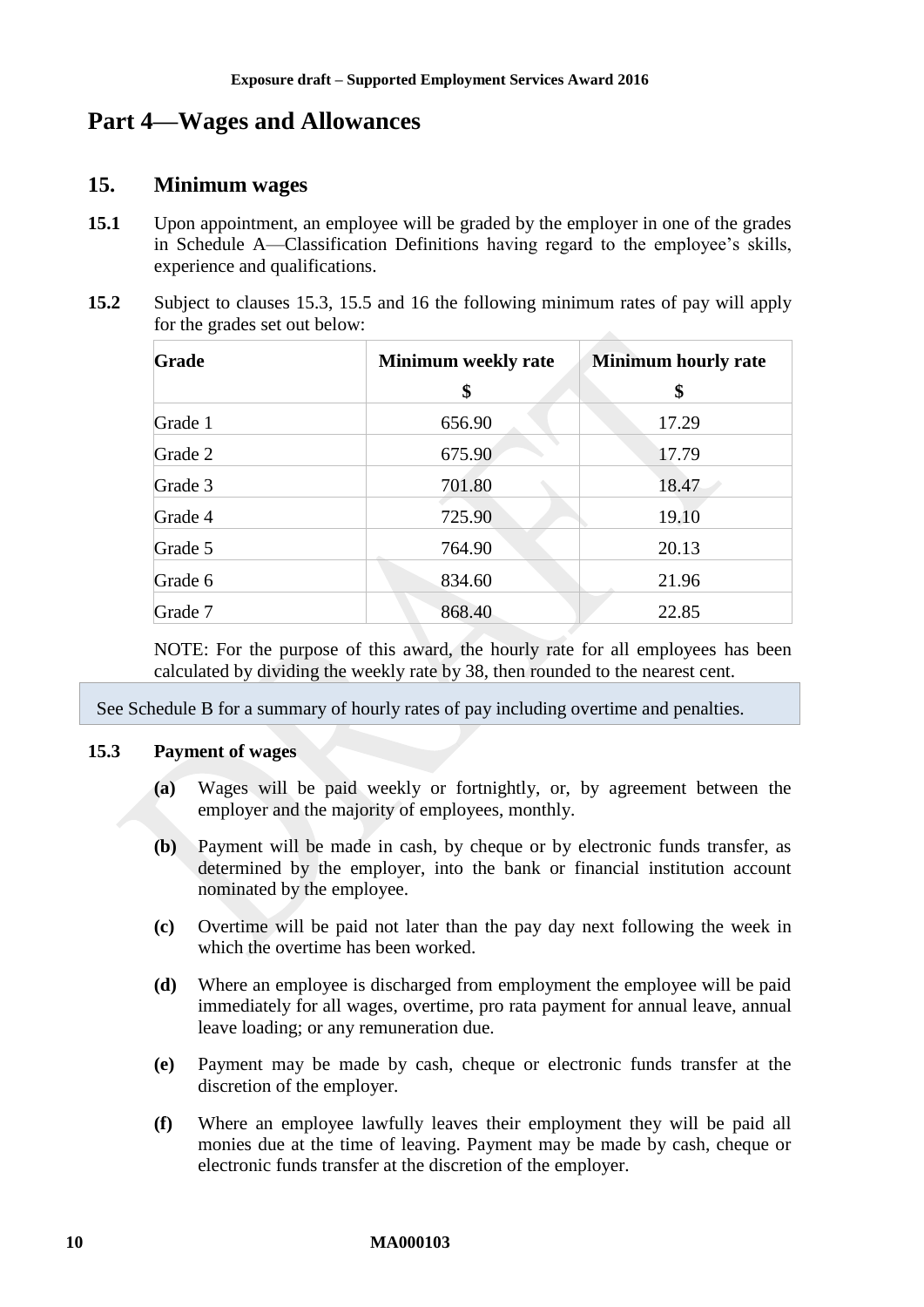**(g)** In the event of there being any delay in the making of any payment mentioned in this clause, other than a delay beyond the direct control of the employer, an employee will be paid the ordinary hourly rate for all time the employee is kept waiting. Time kept waiting will be deemed to operate after 6.00 pm on the Friday of each pay week where payment is made by electronic funds transfer.

### **(h) Annualised salary**

- **(i)** As an alternative to an employee's wages being calculated and paid on a weekly or fortnightly basis, agreement may be reached between an employee and the employer that the employee can be paid a composite annual salary which properly remunerates the employee in accordance with the award for work performed over an agreed roster cycle. In such cases the composite annual salary will be calculated to ensure that such salary paid over the year is sufficient to cover what the employee would have been entitled to if all award overtime and penalty rate obligations have been complied with. The employee is entitled to be represented in discussions with the employer by a registered organisation, or by the employee's parent or guardian.
- **(ii)** However, in the event of termination of employment prior to completion of a year, the salary paid during such period of employment, must be sufficient to cover what the employee would have been entitled to if all award overtime and penalty rate payment obligations had been complied with.
- **(iii)** Where payment is adopted in accordance with this clause, the employer must keep a daily record of the hours worked by an employee which must show the date, start and finish times of the employee for the day. This record will be countersigned weekly by the employee (or their parent or guardian) and must be kept at the place of employment for a period of at least seven years.

NOTE: Regulations 3.33(3) and 3.46(1)(g) of *Fair Work Regulations 2009* set out the requirements for pay records and the content of payslips including the requirement to separately identify any allowance paid.

### **15.4 National training wage**

For employees undertaking a traineeship, see [Schedule E—National Training Wage.](#page-46-0)

### <span id="page-10-0"></span>**15.5 Higher duties**

- **(a)** An employee will be paid at a higher grade if carrying out the duties of a higher grade for two or more hours in any shift. They will be paid at the higher grade for the time worked at the higher rate.
- **(b)** This clause will not apply whilst an employee is carrying out work in a higher grade for training purposes only.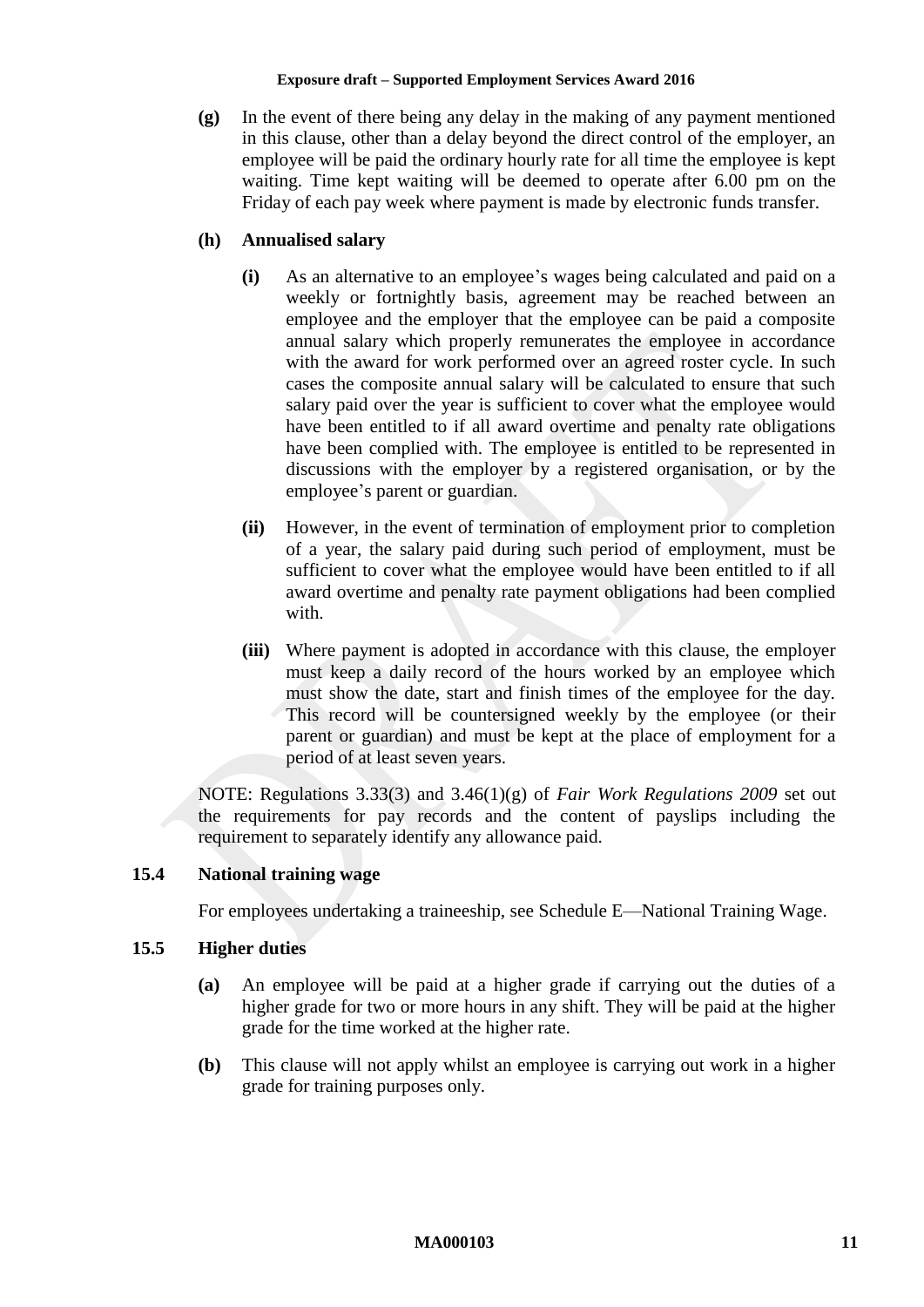### <span id="page-11-0"></span>**16. Wage assessment—employees with a disability**

#### This clause may be affected by [AM2013/30](https://www.fwc.gov.au/awards-and-agreements/awards/award-modernisation/variation-applications/AM2013/30)

- <span id="page-11-4"></span>**16.1** An employee with a disability will be paid such percentage of the rate of pay of the relevant grade in clause [15.2](#page-9-2) as assessed under an approved wage assessment tool chosen by a supported employment service.
- <span id="page-11-3"></span><span id="page-11-2"></span><span id="page-11-1"></span>**16.2** For the purposes of this clause, an **approved wage assessment tool** means and is limited to:
	- **(a)** the Supported Wage System;
	- **(b)** [*the Business Services Wage Assessment Tool*—deleted];
	- **(c)** the Civic Industries Supported Employees Wage Assessment Tool;
	- **(d)** the Elouera Association Wage Assessment Tool;
	- **(e)** the FWS Wage Assessment Tool;\*
	- **(f)** the Greenacres Association Competency Based Wages System;
	- **(g)** the Hunter Contracts Wage Assessment Tool;\*
	- **(h)** the Phoenix Wage Assessment Tool;\*
	- **(i)** the PHT Wage Assessment Tool;
	- **(j)** the Skillsmaster Wage Assessment Tool;
	- **(k)** the Yumaro Wage Assessment Tool;
	- **(l)** the Woorinyan Wage Assessment Tool;
	- **(m)** the RVIB Enterprises Wage Assessment Tool;
	- **(n)** the Koomarri Competency Based Wages System;
	- **(o)** the Valmar Support Services Wage System;
	- **(p)** the Sunnyfield Association Wage Assessment Tool;
	- **(q)** the New Horizons Wage Assessment Tool;
	- **(r)** the Cumberland Industries Wage Assessment Tool;
	- **(s)** the Endeavour Wage Assessment Tool;\*
	- **(t)** the Wangarang Industries Wage Assessment Tool;
	- **(u)** the Bedford Employee Wage Assessment Tool;
	- **(v)** the Blue Mountains Employment Services Wage Assessment Tool;\*
	- **(w)** the Ability Options Wage Assessment Tool;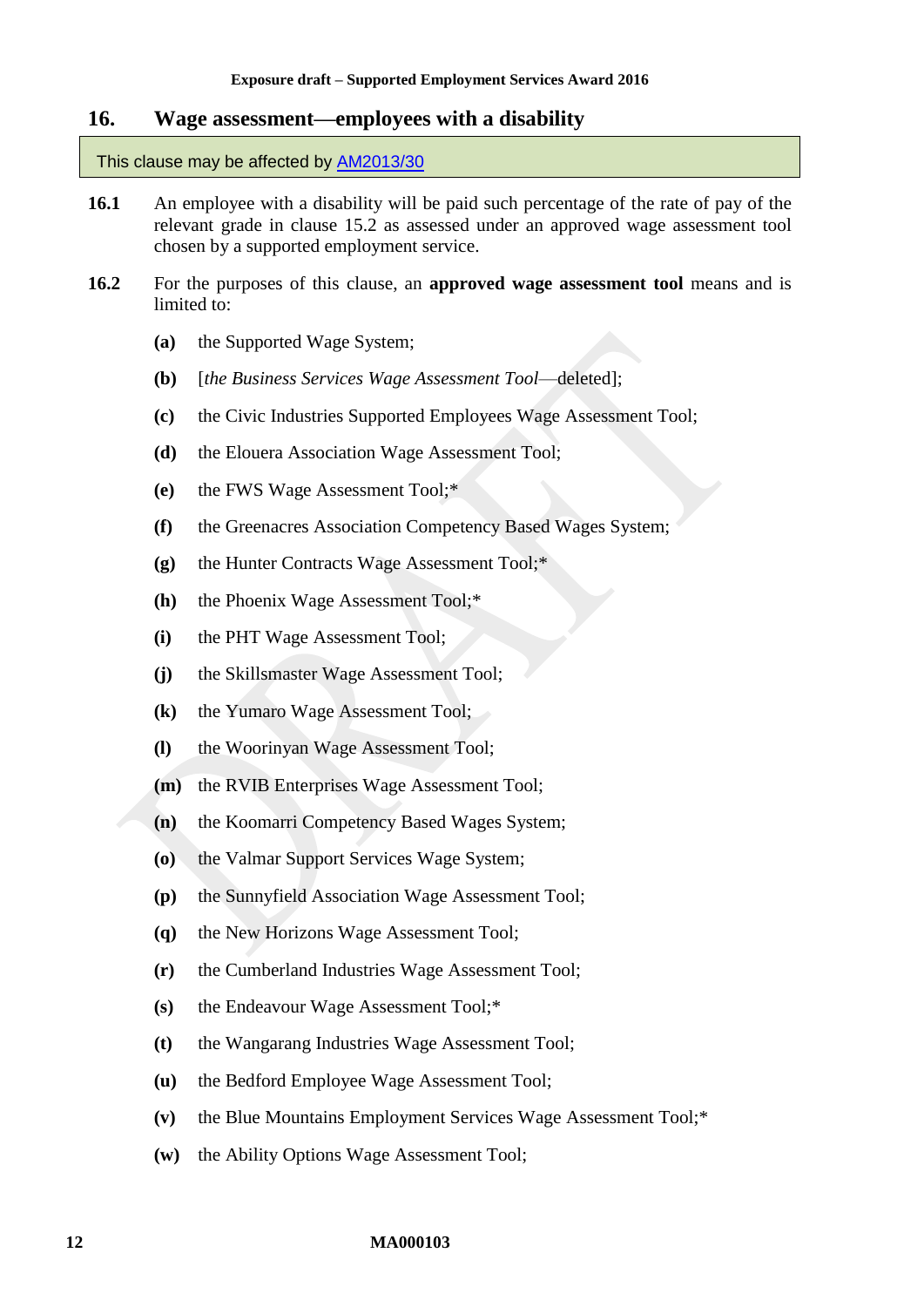- **(x)** the Blueline Laundry Inc Wage Assessment Tool;
- **(y)** the Caloola Vocational Services Inc Wage Assessment Tool;
- **(z)** the GDP Industries Wage Assessment Tool;
- **(aa)** the Kurri Contracting Service Wage Assessment Tool;
- **(bb)** the Mai-Wel Group Wage Assessment Tool;
- **(cc)** the Merriwa Industries Limited Wage Assessment Tool; and
- <span id="page-12-0"></span>**(dd)** the Waverley Helpmates Wage Assessment Tool.

\* Wage Assessment Tools restricted to those specific organisations unless an employer was using that tool on or before 27 June 2005.

- **16.3** The Supported Wage System is at [Schedule D.](#page-43-0)
- **16.4** Wage assessment tools clauses [16.2\(a\)](#page-11-1) to [\(v\)](#page-11-2) are described in the Final Report dated 12 April 2006 prepared for the Department of Families, Housing, Community Services and Indigenous Affairs, entitled *Analysis of Wage Assessment Tools used by Business Services*.
- **16.5** Wage assessment tools clauses [16.2\(w\)](#page-11-3) to [\(dd\)](#page-12-0) are described in the Final Report dated 18 October 2007 prepared for the Department of Families, Housing, Community Services and Indigenous Affairs, entitled Analysis of Wage Assessment Tools used by Business Services.

#### **16.6 No decrease—regression of disability**

- **(a)** An employee with a disability will not have their rate of pay reduced as a result of a wage assessment made pursuant to clause [16.1.](#page-11-4)
- **(b)** This clause does not cover the circumstance where the wage of an employee with a disability may need to be reduced due to the regression of the employee's disability. However, a wage assessment that determines a lower percentage than an earlier wage assessment of the employee against the same duties is of no effect unless the reduction in percentage is solely due to the regression of the employee's disability.
- **(c)** Before the wage of an employee may be reduced the employer must exhaust all reasonable training options and options to allocate the employee new tasks to avoid the regression.
- **(d)** Where regression of wages is provided for in the wage assessment tool against which the employee was assessed, regression may only occur in accordance with the method provided for in that tool.

### **16.7 Review of assessment**

For the purpose of clause [16.1:](#page-11-4)

**(a)** unless otherwise provided under the relevant wage assessment tool, the wage assessment of each employee with a disability will be reviewed within a period

#### **MA000103 13**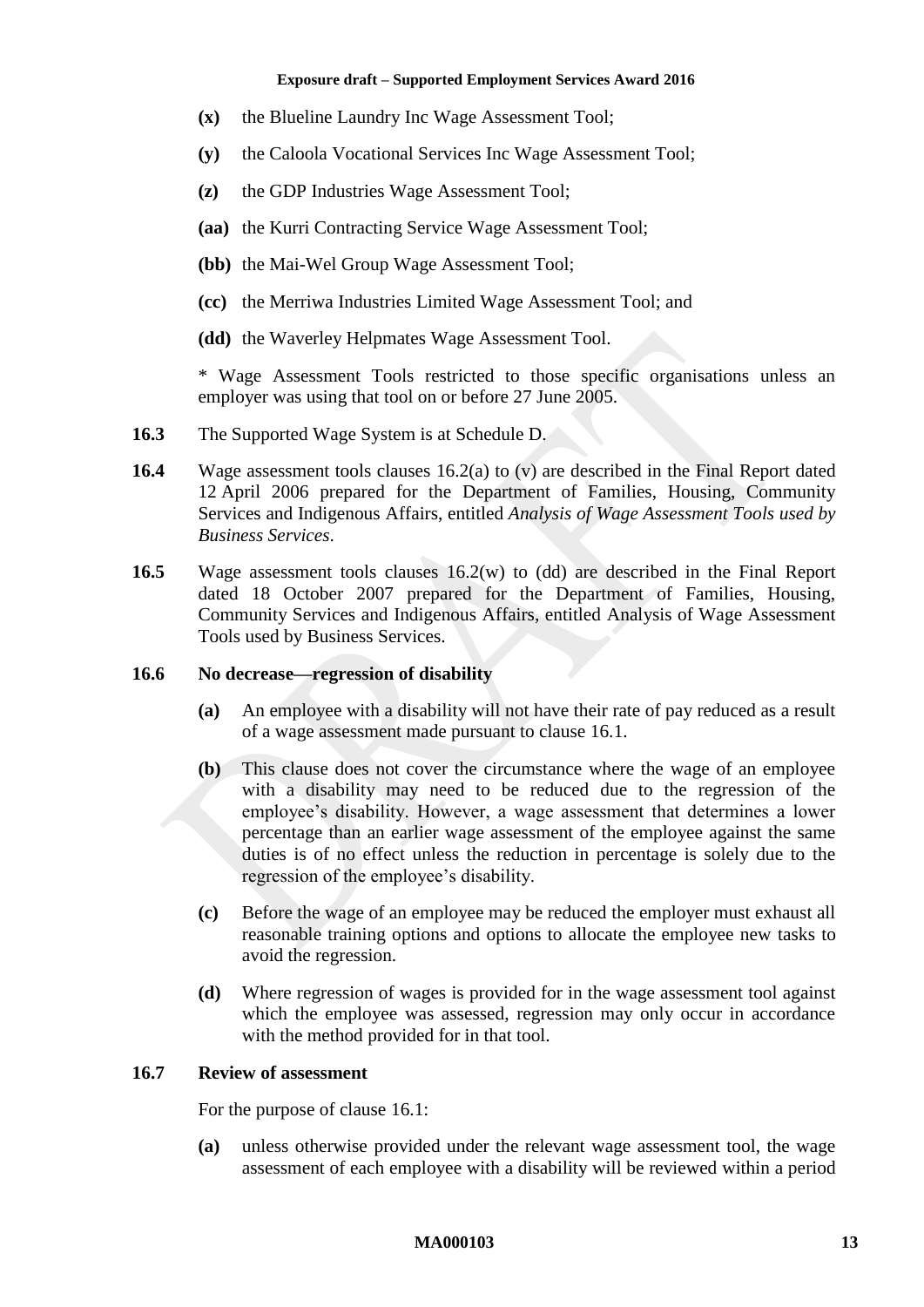not exceeding three years' service with the supported employment service since the last assessment, and the rate of pay adjusted accordingly; and

**(b)** unless otherwise provided under the relevant wage assessment tool, a wage assessment may be reviewed at the initiative of either the employee with a disability or the supported employment service, once every six months and not more than four times every three years, and the rate of pay adjusted accordingly.

#### **16.8 Documentation of assessment**

Any assessment made under clause [16.1](#page-11-4) must be documented by the supported employment service and a copy provided to the employee with a disability, and, if requested, to the employee's authorised representative.

### **16.9 Transitional arrangement**

- **(a)** The Business Services Wage Assessment Tool is no longer an approved wage assessment tool for the purpose of this clause. Continued use of the Business Services Wage Assessment tool under this clause is only permissible in terms of this transitional arrangement.
- **(b)** A supported employment service that is using the Business Services Wage Assessment Tool may continue to use the Business Services Wage Assessment tool:
	- **(i)** until 31 October 2015 provided that within 1 month of the date of this variation the supported employment service indicates in writing to the Fair Work Commission its decision to transition to another approved wage assessment tool and the name of the tool it intends to transition to; and
	- **(ii)** for a further transitional period not extending past close of business, Monday 29 February 2016 granted by the Fair Work Commission following application in writing by the supported employment service.

### <span id="page-13-0"></span>**17. Allowances**

**17.1** Employers must pay to an employee the allowances the employee is entitled to under this clause. See [Schedule C](#page-41-0) for a summary of monetary allowances and method of adjustment.

### <span id="page-13-1"></span>**17.2 Wage-related allowances**

#### **(a) All purpose allowances**

Allowances paid for **all purposes** are included in the rate of pay of an employee who is entitled to the allowance when calculating any penalties or loadings or payment while they are on annual leave. The leading hand allowance (clause [17.2\(b\)\)](#page-14-0) is paid for all purposes under this award.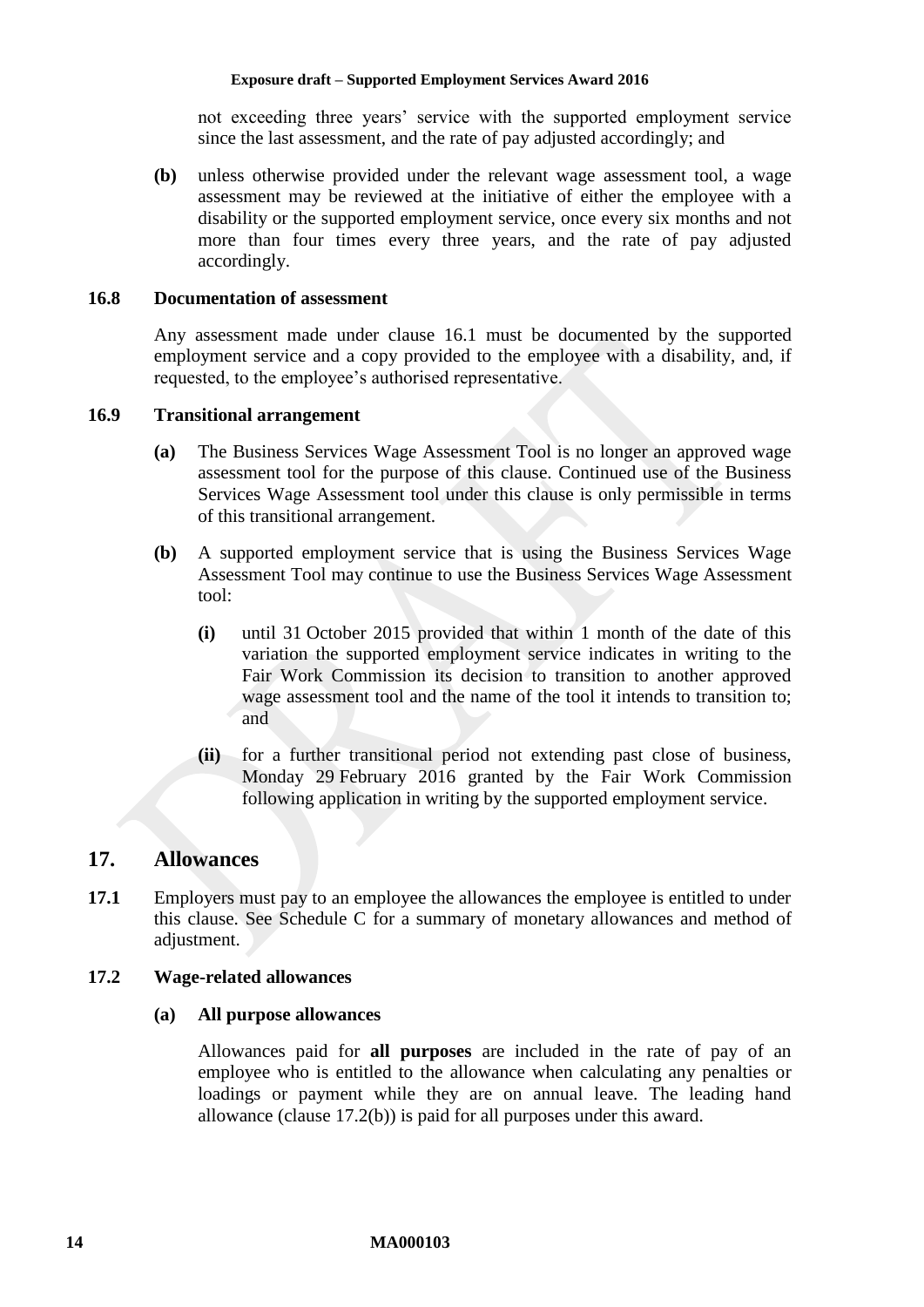### <span id="page-14-0"></span>**(b) Leading hand allowance**

Leading hands classified at Grade 4 or below are entitled to an all-purpose allowance according to the following table:

| In charge of           | \$ per week |
|------------------------|-------------|
| $3-10$ employees       | 34.57       |
| $ 11-20$ employees     | 51.71       |
| More than 20 employees | 65.63       |

#### <span id="page-14-2"></span>**(c) First aid allowance**

An employee who is appointed by the employer as a first aid officer to provide first aid assistance in the workplace and who maintains a current senior first aid qualification from St John Ambulance or similar body will be paid an allowance of **\$15.53** per week.

#### <span id="page-14-3"></span>**(d) Toilet cleaning allowance**

An employee engaged for the major portion of a day or shift in cleaning toilets will be paid an allowance of **\$12.35** per week or **\$2.52** per shift.

### <span id="page-14-5"></span><span id="page-14-4"></span>**17.3 Expense-related allowances**

#### **(a) Use of vehicle**

An employee required to use their own vehicle during working hours will be paid **\$0.78** per kilometre travelled.

#### <span id="page-14-1"></span>**(b) Meal allowance**

Where an employee is entitled to a meal allowance in accordance with clause [19.4,](#page-16-3) the employee will be paid **\$10.32** per meal.

### <span id="page-14-6"></span>**(c) Laundry allowance**

An employee required to perform work determined by the leading hand or supervisor to be of a dirty nature will be paid an allowance of **\$0.70** per day unless the employer provides and launders a uniform at no cost to the employee.

### **(d) Special and protective clothing**

- **(i)** Where it is necessary that an employee wear special and/or protective clothing, the employer must reimburse the employee for the cost of purchasing the special clothing.
- **(ii)** The provisions of this clause do not apply where the special clothing is supplied without cost to the employee.
- **(iii)** Where the employer provides the special clothing it will remain the property of the employer.

See [Schedule C](#page-41-0) for a summary of monetary allowances.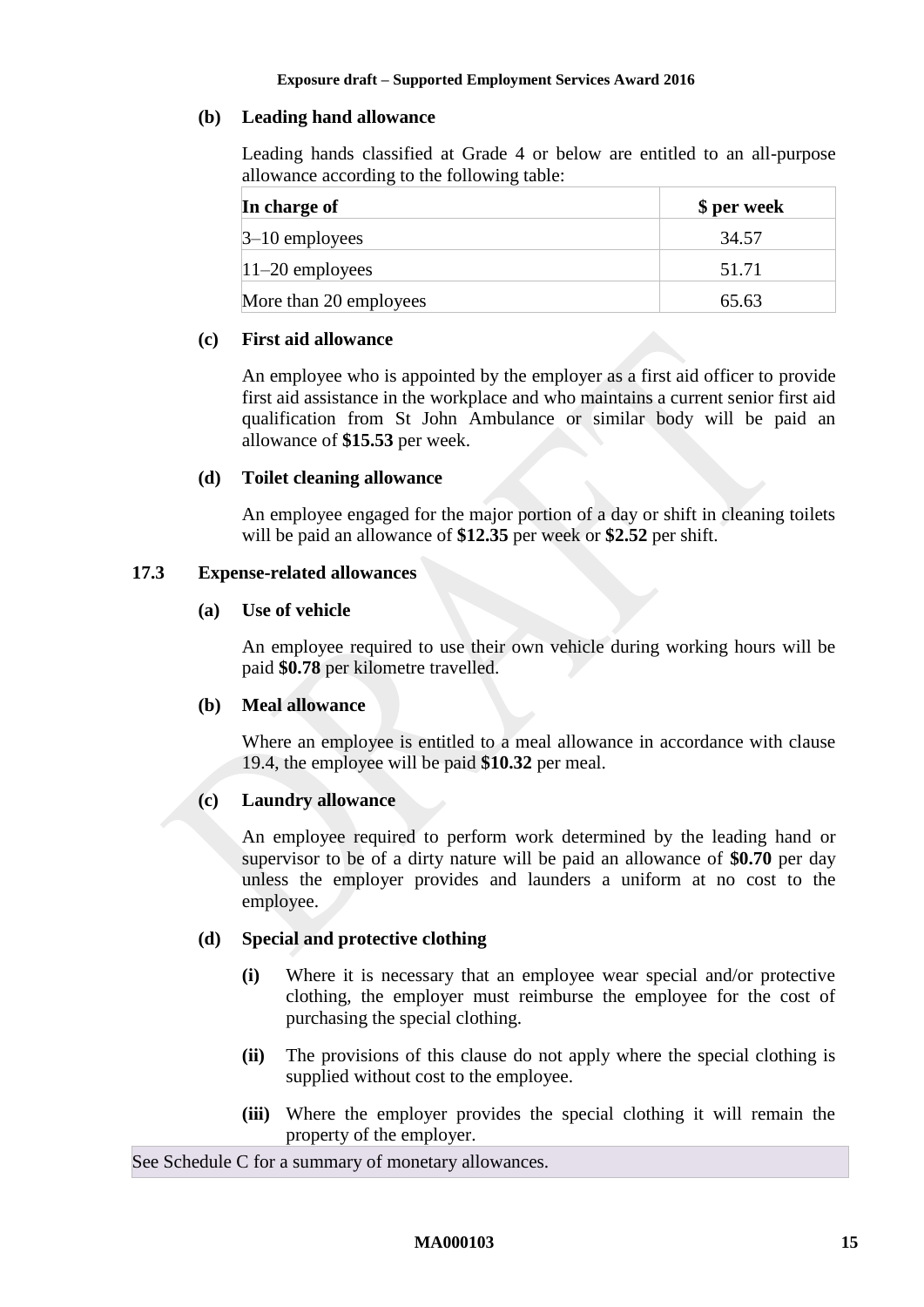### <span id="page-15-0"></span>**18. Superannuation**

#### **18.1 Superannuation legislation**

- **(a)** Superannuation legislation, including the *Superannuation Guarantee (Administration) Act 1992* (Cth), the *Superannuation Guarantee Charge Act 1992* (Cth), the *Superannuation Industry (Supervision) Act 1993* (Cth) and the *Superannuation (Resolution of Complaints) Act 1993* (Cth), deals with the superannuation rights and obligations of employers and employees. Under superannuation legislation individual employees generally have the opportunity to choose their own superannuation fund. If an employee does not choose a superannuation fund, any superannuation fund nominated in the award covering the employee applies.
- **(b)** The rights and obligations in these clauses supplement those in superannuation legislation.

#### <span id="page-15-1"></span>**18.2 Employer contributions**

Subject to clause [18.5](#page-16-4) an employer must make such superannuation contributions to a superannuation fund for the benefit of an employee as will avoid the employer being required to pay the superannuation guarantee charge under superannuation legislation with respect to that employee.

#### <span id="page-15-2"></span>**18.3 Voluntary employee contributions**

- **(a)** Subject to the governing rules of the relevant superannuation fund, an employee may, in writing, authorise their employer to pay on behalf of the employee a specified amount from the post-taxation wages of the employee into the same superannuation fund as the employer makes the superannuation contributions provided for in clause [18.2.](#page-15-1)
- <span id="page-15-3"></span>**(b)** An employee may adjust the amount the employee has authorised their employer to pay from the wages of the employee from the first of the month following the giving of three months' written notice to their employer.
- **(c)** The employer must pay the amount authorised under clauses [18.3\(a\)](#page-15-2) or [\(b\)](#page-15-3) no later than 28 days after the end of the month in which the deduction authorised under clauses [18.3\(a\)](#page-15-2) or [\(b\)](#page-15-3) was made.

#### **18.4 Superannuation fund**

Unless, to comply with superannuation legislation, the employer is required to make the superannuation contributions provided for in clause [18.2](#page-15-1) to another superannuation fund that is chosen by the employee, the employer must make the superannuation contributions provided for in clause [18.2](#page-15-1) and pay the amount authorised under clauses [18.3\(a\)](#page-15-2) or [\(b\)](#page-15-3) to one of the following superannuation funds or its successor:

**(a)** AustralianSuper; or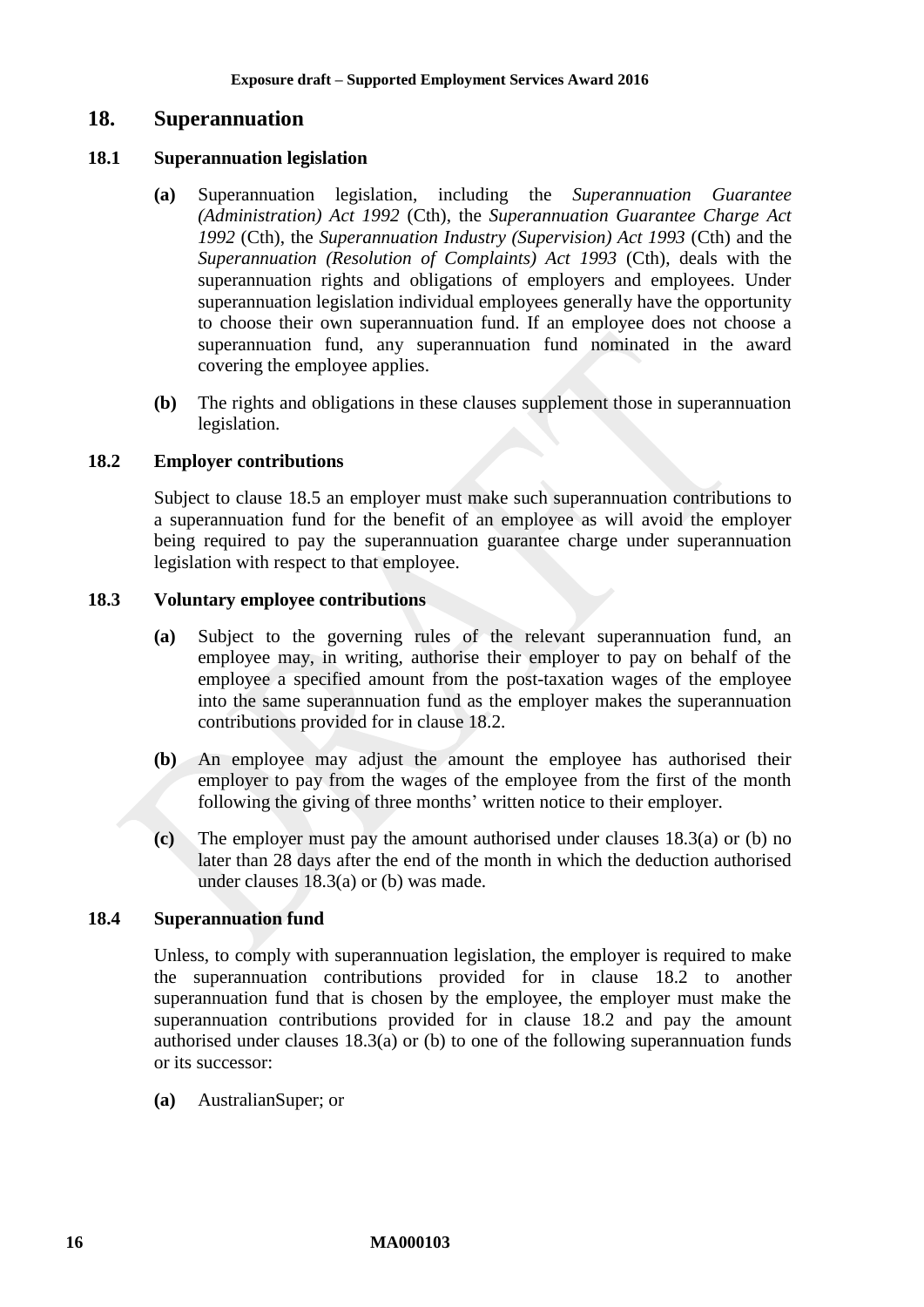**(b)** any superannuation fund to which the employer was making superannuation contributions for the benefit of its employees before 12 September 2008, provided the superannuation fund is an eligible choice fund.

### <span id="page-16-4"></span>**18.5 Employees with disabilities**

Where an employee with a disability is being paid less than \$450 per month in accordance with clause [16,](#page-11-0) contributions for such employees will be either **3%** of their ordinary time earnings or \$6.00 per week whichever is the greater.

Parties are asked consider whether the amount of \$6.00 per week is still appropriate – see para 93 of AIRC decision [\[2009\] AIRCFB 945](https://www.fwc.gov.au/decisionssigned/html/2009AIRCFB945.htm)

# <span id="page-16-1"></span><span id="page-16-0"></span>**Part 5—Overtime and Penalty Rates**

## **19. Overtime**

**19.1** Subject to clause [19.6,](#page-17-1) all time worked outside the ordinary hours of work will be overtime and will be paid for:

| For overtime worked on                                                      | Overtime rate<br>% of ordinary hourly rate |
|-----------------------------------------------------------------------------|--------------------------------------------|
| Monday to Saturday—first 2 hours                                            | 150                                        |
| Monday to Saturday—after 2 hours                                            | <b>200</b>                                 |
| Saturday—after 12.00 pm (where not part of<br>an employee's ordinary shift) | 200                                        |
| Sunday                                                                      | 200                                        |

- **19.2** In computing overtime, each day's work will stand alone and calculation will be made to the nearest five minutes.
- **19.3** When overtime work is necessary it will, wherever reasonably practicable, be so arranged that employees have at least 10 consecutive hours off duty between the work of successive days.
- <span id="page-16-3"></span>**19.4** When required to work beyond 6.00 pm or if overtime continues beyond 10.00 pm, an employee will be provided with a 30 minute meal break and:
	- **(a)** a suitable meal; or
	- **(b)** paid the meal allowance in clause [17.3\(b\).](#page-14-1)
- <span id="page-16-2"></span>**19.5** Where an employee's ordinary hours of work are less than 38 per week, by agreement between that employee and the employer, an employee may work and be paid at ordinary time up to two hours beyond their normal finishing time. In any case, an employee will not be required to work more than 10 hours in any one day nor more than 38 hours in any one week without the payment of overtime. For the purposes of this clause **week** means Monday to Friday inclusive.

#### **MA000103 17**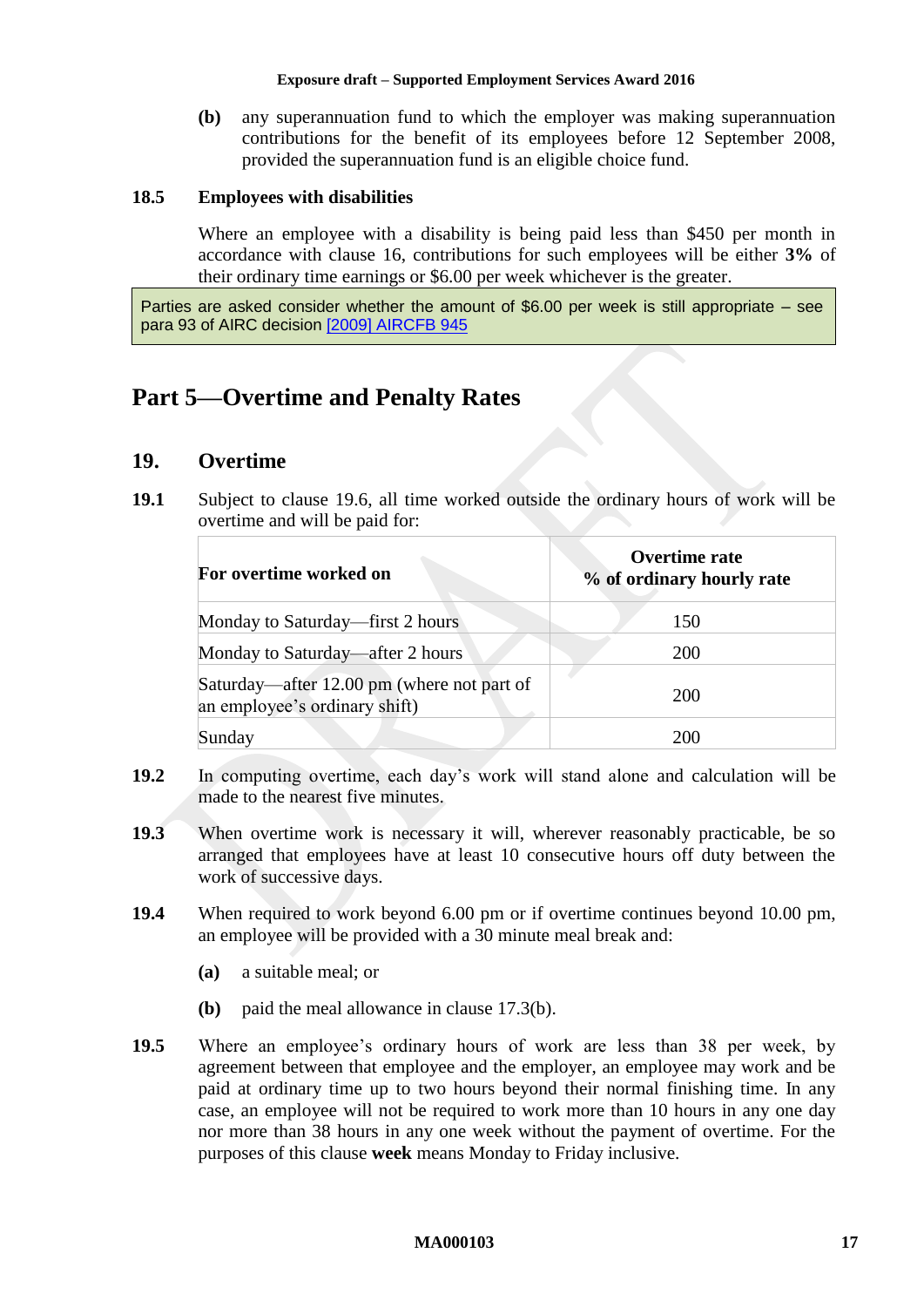### <span id="page-17-1"></span>**19.6 Time off instead of overtime payment**

This provision may be affected by [AM2014/300](https://www.fwc.gov.au/awards-and-agreements/modern-award-reviews/4-yearly-review/am2014300-award-flexibility) – see [draft determination](http://www.fwc.gov.au/documents/sites/awardsmodernfouryr/common/MA000103-flex-draft-det.pdf)

Where an employee has performed duty on overtime, they may be released from duty to take time off instead of receiving a payment for overtime for a period not exceeding the period of overtime actually worked, subject to the following conditions:

- **(a)** An employee may only be released from duty at the request of the employee and with the agreement of the employer. Such agreement will be in writing and be kept with the time and wage records.
- **(b)** An employee may not accumulate more than 20 hours to be taken as leave instead of overtime payment and leave will be taken within four weeks of the accrual. Where such leave is not taken in this period it will be paid for at the appropriate overtime rate.
- **(c)** This provision will only apply in respect of overtime worked between Monday to Friday inclusive. Normal penalties for overtime worked on Saturday, Sunday and public holidays will apply for those days.

### <span id="page-17-0"></span>**20. Penalty rates**

- <span id="page-17-3"></span>**20.1** An employee who works their ordinary hours in a shift which finishes after 6.00 pm and at or before 12.00 midnight Monday to Friday, will be paid at **115%** of their ordinary hourly rate for the whole shift.
- <span id="page-17-4"></span>**20.2** By agreement between an employer and employee, an employee who works their hours in a rotating roster shift which finishes after 12.00 midnight and at or before 8.00 am Monday to Friday, will be paid at **130%** of their ordinary hourly rate for the whole shift.

### **20.3 Weekend work**

- **(a)** Where ordinary hours are worked on weekends, payment will be:
	- **(i) 150%** of the ordinary hourly rate on Saturdays;
	- **(ii) 200%** of the ordinary hourly rate on Sundays; and
	- **(iii) 175%** of the ordinary hourly rate on Sunday when engaged on catering services.

### <span id="page-17-2"></span>**20.4 Public holidays**

All ordinary hours worked on a public holiday will be paid at **250%** of the ordinary hourly rate.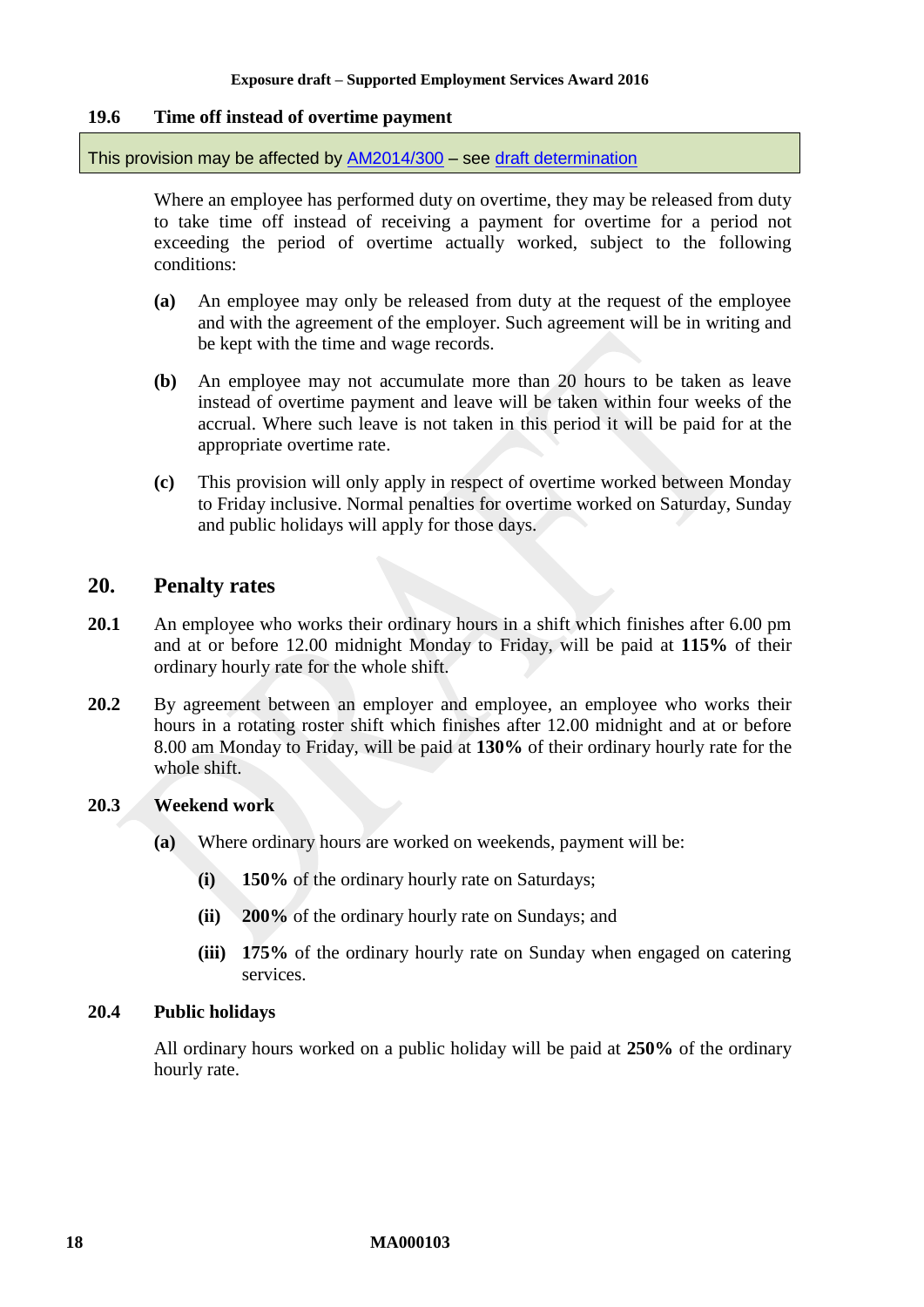# <span id="page-18-1"></span><span id="page-18-0"></span>**Part 6—Leave and Public Holidays**

### **21. Annual leave**

This annual leave provision may be affected by [AM2014/47](https://www.fwc.gov.au/awards-and-agreements/modern-award-reviews/4-yearly-review/common-issues/am201447-annual-leave) – see [draft determination](http://www.fwc.gov.au/documents/sites/awardsmodernfouryr/common/MA000103-AL2-draft-determination.pdf)

#### **21.1 Leave entitlement**

- **(a)** Annual leave is provided for in the NES. It does not apply to casual employees.
- **(b)** For the purposes of the additional leave provided by the NES, a **shiftworker** is an employee who is regularly rostered to work their ordinary hours on a Saturday and/or Sunday (that is, not less than 10 in any 12 month period).

#### **21.2 Payment for annual leave**

- **(a)** The NES prescribes the basis for payment of annual leave, including payments for untaken leave upon termination of employment.
- **(b)** In addition to the payment provided for in the NES, an employer is required to pay an additional leave loading of **17.5%** of that payment.

NOTE: Where an employee is receiving overaward payments such that the employee's base rate of pay is higher than the rate specified under this award, the employee is entitled to receive the higher rate while on a period of paid annual leave (see ss.16 and 90 of the Act).

### **21.3 Requirement to take leave notwithstanding terms of the NES**

An employer may require an employee to take annual leave by giving at least four weeks' notice in the following circumstances:

- **(a)** as part of a close-down of its operations; or
- **(b)** where more than eight weeks' leave is accrued.

### <span id="page-18-2"></span>**22. Personal/carer's leave and compassionate leave**

<span id="page-18-3"></span>Personal/carer's leave and compassionate leave are provided for in the NES.

### **23. Parental leave and related entitlements**

<span id="page-18-4"></span>Parental leave and related entitlements are provided for in the NES.

### **24. Public holidays**

- **24.1** Public holiday entitlements are provided for in the NES.
- **24.2** A full-time or part-time employee who works on a public holiday will be paid in accordance with clause [20—Penalty rates.](#page-17-0)

#### **MA000103 19**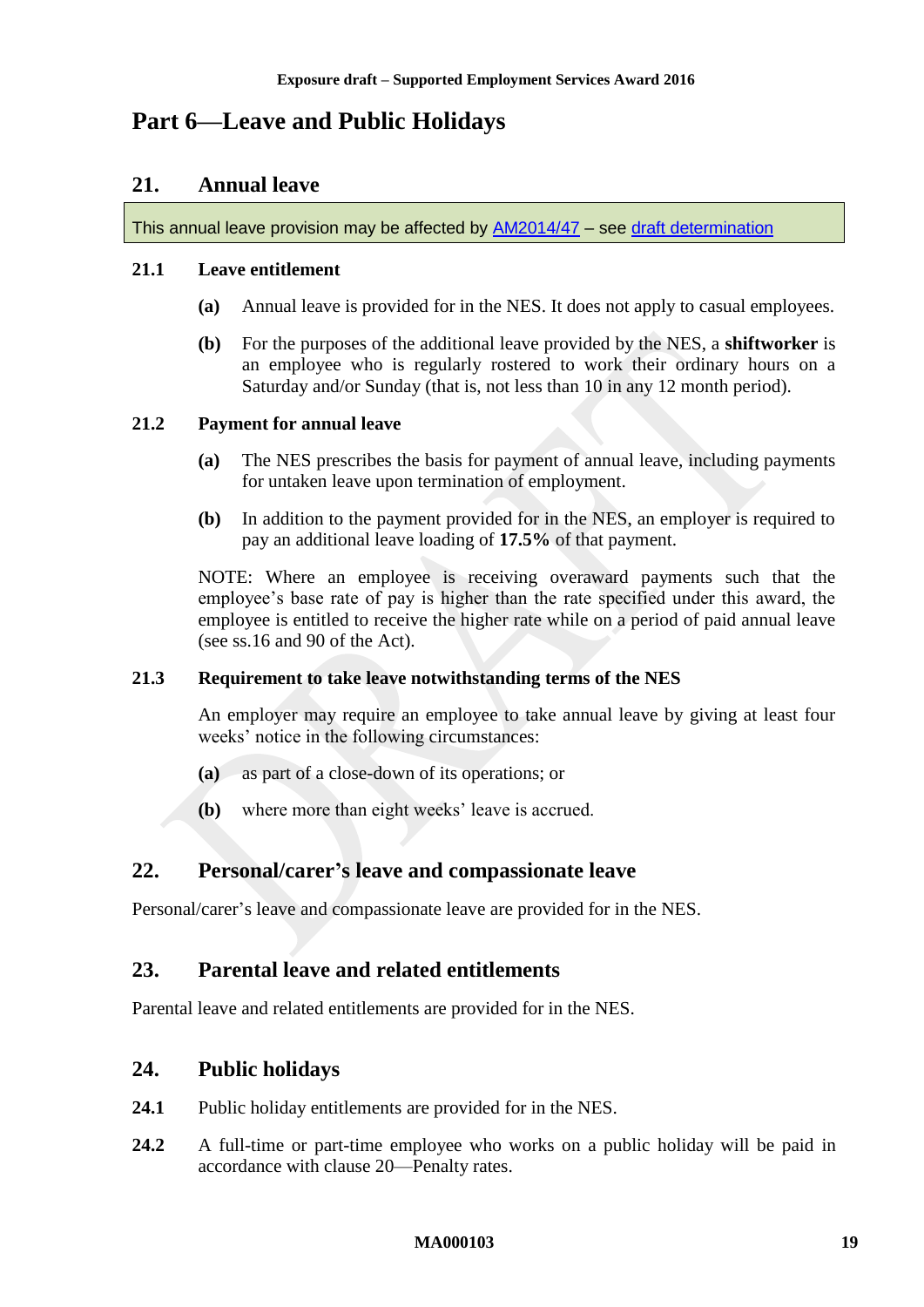- <span id="page-19-3"></span>**24.3** An employee, other than a casual employee, who works on Christmas Day, New Year's Day, or both, will be paid at the appropriate holiday rate as provided in clause [20—Penalty rates](#page-17-0) and if such an employee also works on the substitute day or days, they will be paid at ordinary rates for work on the substituted day or days.
- <span id="page-19-4"></span>**24.4** In addition to the rate in clause [20.4,](#page-17-2) an employee who works on Christmas Day or New Year's Day will either be allowed a substitute holiday at a time convenient to the employer or receive an extra day's wages at ordinary rates.
- **24.5** Clauses [24.3](#page-19-3) and [24.4](#page-19-4) override any other provisions of this award with which they are inconsistent.

### **24.6 Part-day public holidays**

For provisions in relation to part-day public holidays see [Schedule F—](#page-57-0)2015 Part-day public holidays.

# <span id="page-19-0"></span>**25. Community service leave**

<span id="page-19-1"></span>Community service leave is provided for in the NES.

# <span id="page-19-2"></span>**Part 7—Consultation and Dispute Resolution**

# **26. Consultation about major workplace change**

### **26.1 Employers to notify**

- **(a)** Where an employer has made a definite decision to introduce major changes in production, program, organisation, structure or technology that are likely to have significant effects on employees, the employer must notify the employees who may be affected by the proposed changes and their representatives, if any.
- **(b) Significant effects** include termination of employment; major changes in the composition, operation or size of the employer's workforce or in the skills required; the elimination or diminution of job opportunities, promotion opportunities or job tenure; the alteration of hours of work; the need for retraining or transfer of employees to other work or locations; and the restructuring of jobs. Provided that where this award makes provision for alteration of any of these matters an alteration is deemed not to have significant effect.

### **26.2 Employers to discuss change**

**(a)** The employer must discuss with the employees affected and their representatives, if any, the introduction of the changes referred to in clause [26,](#page-19-2) the effects the changes are likely to have on employees and measures to avert or mitigate the adverse effects of such changes on employees and must give prompt consideration to matters raised by the employees and/or their representatives in relation to the changes.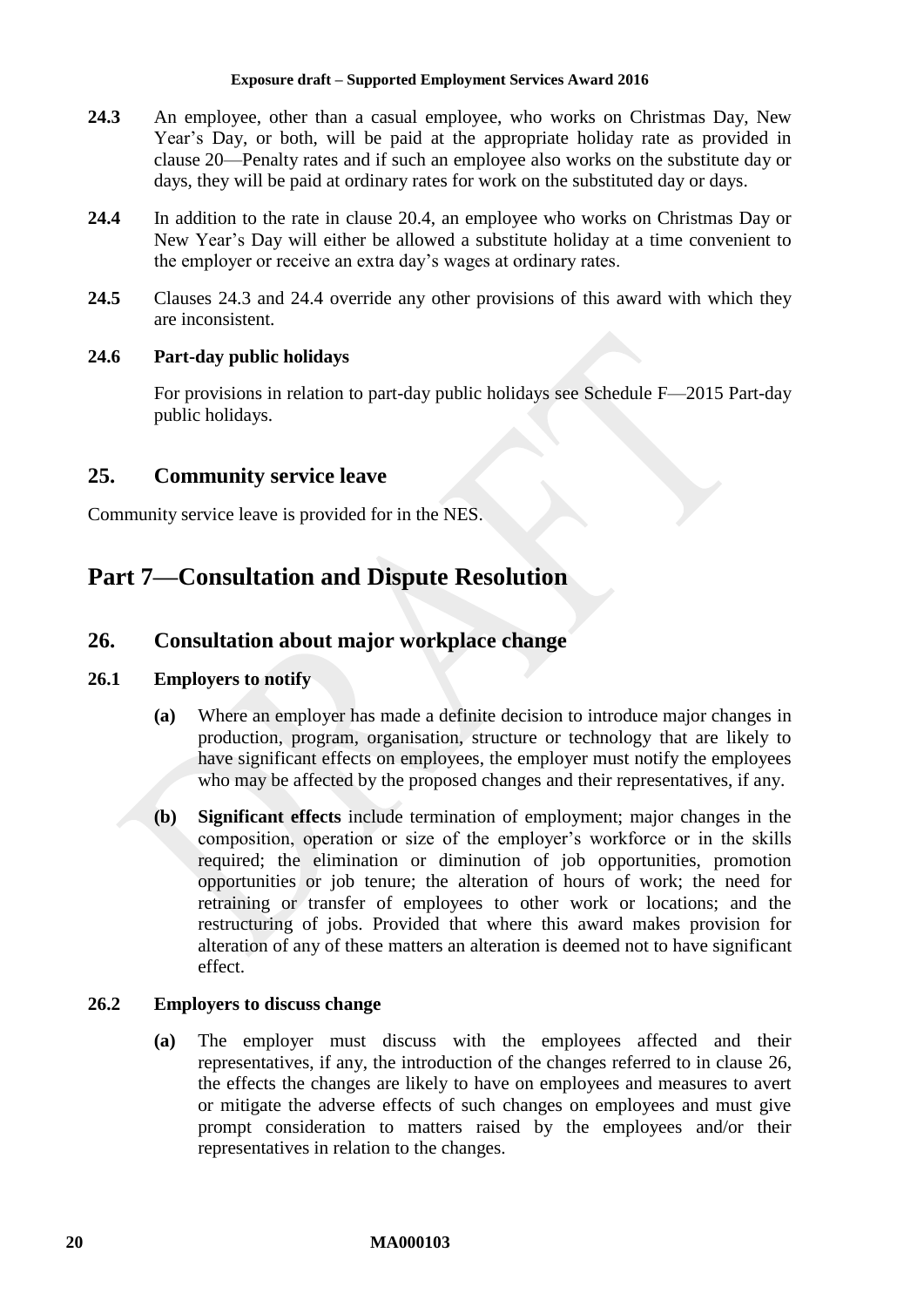- **(b)** The discussions must commence as early as practicable after a definite decision has been made by the employer to make the changes referred to in clause [26.](#page-19-2)
- **(c)** For the purposes of such discussion, the employer must provide in writing to the employees concerned and their representatives, if any, all relevant information about the changes including the nature of the changes proposed, the expected effects of the changes on employees and any other matters likely to affect employees provided that no employer is required to disclose confidential information the disclosure of which would be contrary to the employer's interests.

# <span id="page-20-0"></span>**27. Consultation about changes to rosters or hours of work**

- **27.1** Where an employer proposes to change an employee's regular roster or ordinary hours of work, the employer must consult with the employee or employees affected and their representatives, if any, about the proposed change.
- **27.2** The employer must:
	- **(a)** provide to the employee or employees affected and their representatives, if any, information about the proposed change (for example, information about the nature of the change to the employee's regular roster or ordinary hours of work and when that change is proposed to commence);
	- **(b)** invite the employee or employees affected and their representatives, if any, to give their views about the impact of the proposed change (including any impact in relation to their family or caring responsibilities); and
	- **(c)** give consideration to any views about the impact of the proposed change that are given by the employee or employees concerned and/or their representatives.
- **27.3** The requirement to consult under this clause does not apply where an employee has irregular, sporadic or unpredictable working hours.
- **27.4** These provisions are to be read in conjunction with other award provisions concerning the scheduling of work and notice requirements.

# <span id="page-20-1"></span>**28. Dispute resolution**

- <span id="page-20-2"></span>28.1 In the event of a dispute about a matter under this award, or a dispute in relation to the NES, in the first instance the parties must attempt to resolve the matter at the workplace by discussions between the employee or employees concerned and the relevant supervisor. If such discussions do not resolve the dispute, the parties will endeavour to resolve the dispute in a timely manner by discussions between the employee or employees concerned and more senior levels of management as appropriate.
- 28.2 If a dispute about a matter arising under this award or a dispute in relation to the NES is unable to be resolved at the workplace, and all appropriate steps under clause [28.1](#page-20-2)

#### **MA000103 21**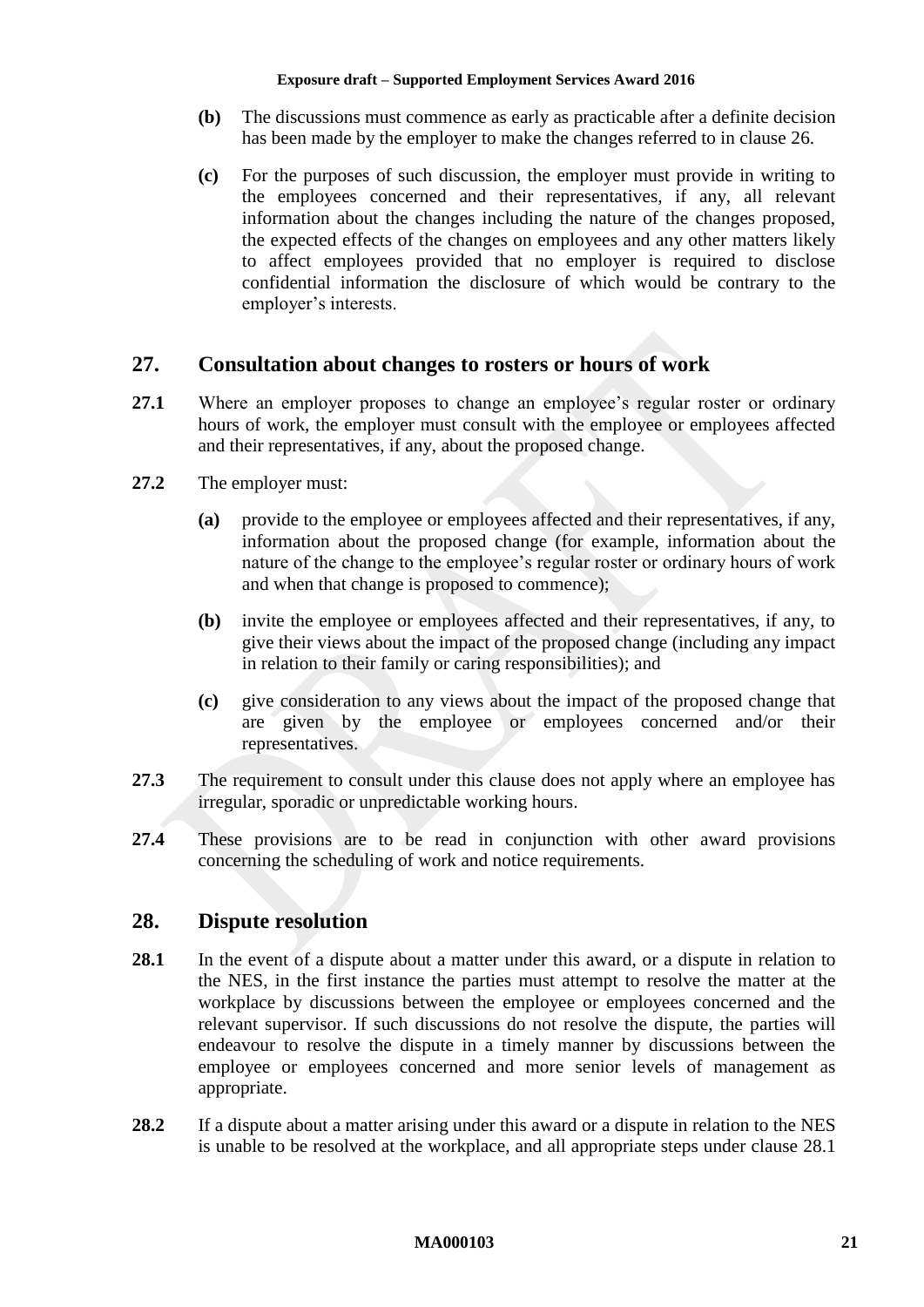have been taken, a party to the dispute may refer the dispute to the Fair Work Commission.

- **28.3** The parties may agree on the process to be utilised by the Fair Work Commission including mediation, conciliation and consent arbitration.
- **28.4** Where the matter in dispute remains unresolved, the Fair Work Commission may exercise any method of dispute resolution permitted by the Act that it considers appropriate to ensure the settlement of the dispute.
- 28.5 An employer or employee may appoint another person, organisation or association to accompany and/or represent them for the purposes of this clause.
- **28.6** While the dispute resolution procedure is being conducted, work must continue in accordance with this award and the Act. Subject to applicable occupational health and safety legislation, an employee must not unreasonably fail to comply with a direction by the employer to perform work, whether at the same or another workplace, that is safe and appropriate for the employee to perform.

# <span id="page-21-1"></span><span id="page-21-0"></span>**Part 8—Termination of Employment and Redundancy**

# **29. Termination of employment**

**29.1** Notice of termination is provided for in the NES.

### **29.2 Notice of termination by an employee**

The notice of termination required to be given by an employee is the same as that required of an employer except that there is no requirement on the employee to give additional notice based on the age of the employee concerned. If an employee fails to give the required notice the employer may withhold from any monies due to the employee on termination under this award or the NES, an amount not exceeding the amount the employee would have been paid under this award in respect of the period of notice required by this clause less any period of notice actually given by the employee.

# <span id="page-21-2"></span>**30. Redundancy**

<span id="page-21-3"></span>Redundancy pay is provided for in the NES.

# **31. Transfer to lower paid job on redundancy**

Where an employee is transferred to lower paid duties by reason of redundancy, the same period of notice must be given as the employee would have been entitled to if the employment had been terminated and the employer may, at the employer's option, make payment instead of an amount equal to the difference between the former ordinary time rate of pay and the ordinary time rate of pay for the number of weeks of notice still owing.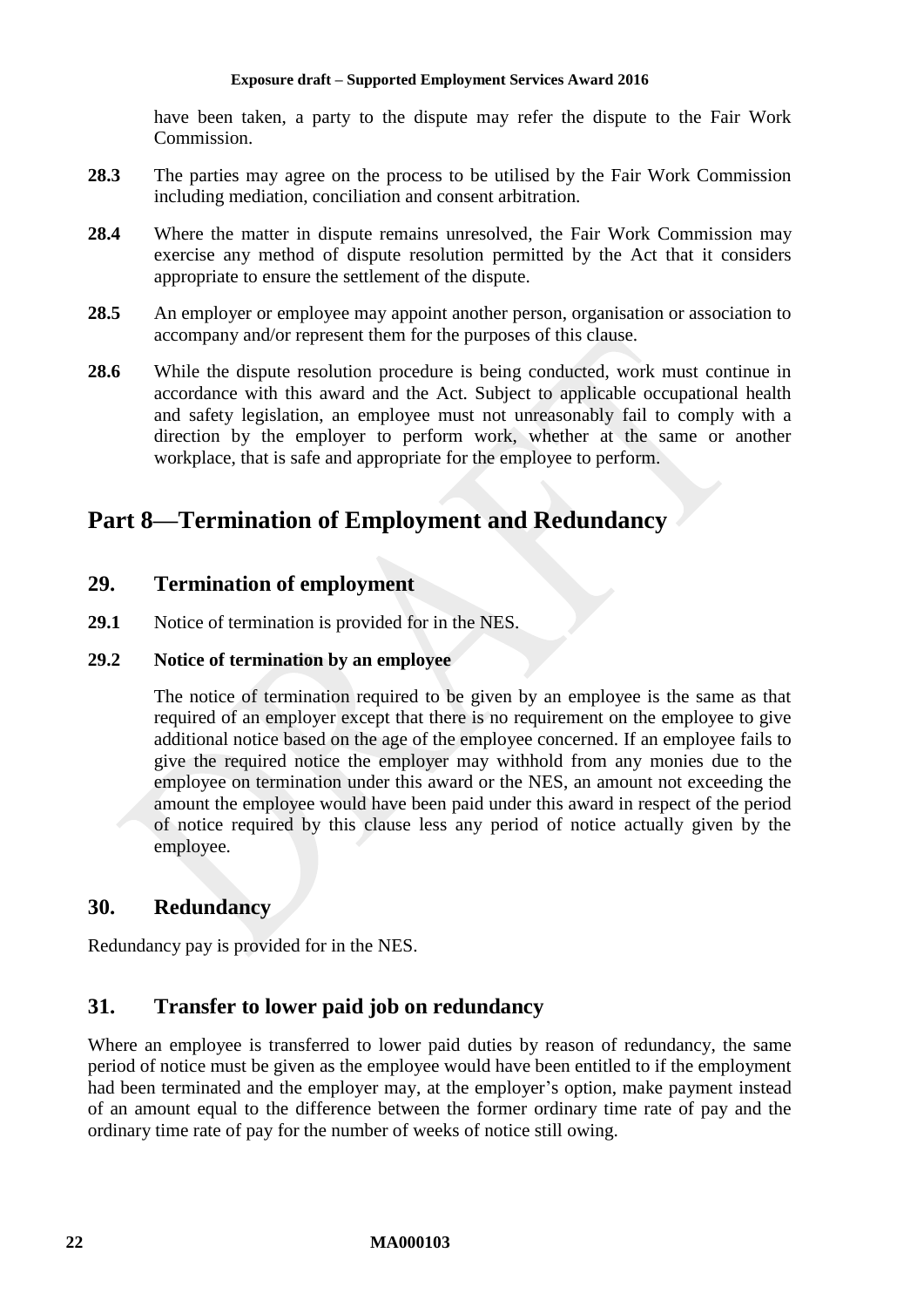# <span id="page-22-0"></span>**32. Employee leaving during notice period**

An employee given notice of termination in circumstances of redundancy may terminate their employment during the period of notice. The employee is entitled to receive the benefits and payments they would have received under clause [30—Redundancy](#page-21-2) had they remained in employment until the expiry of the notice, but is not entitled to payment instead of notice.

# <span id="page-22-1"></span>**33. Job search entitlement**

### **33.1 Job search entitlement for notice of termination of employment**

Where an employer has given notice of termination to an employee, an employee must be allowed up to one day's time off without loss of pay for the purpose of seeking other employment. The time off is to be taken at times that are convenient to the employee after consultation with the employer.

### **33.2 Job search entitlement—redundancy**

### **(a) Time off for seeking other employment**

An employee given notice of termination in circumstances of redundancy must be allowed up to one day's time off without loss of pay during each week of notice for the purpose of seeking other employment.

### **(b) Proof of attendance**

If the employee has been allowed paid leave for more than one day during the notice period for the purpose of seeking other employment, the employee must, at the request of the employer, produce proof of attendance at an interview or they will not be entitled to payment for the time absent. For this purpose a statutory declaration is sufficient.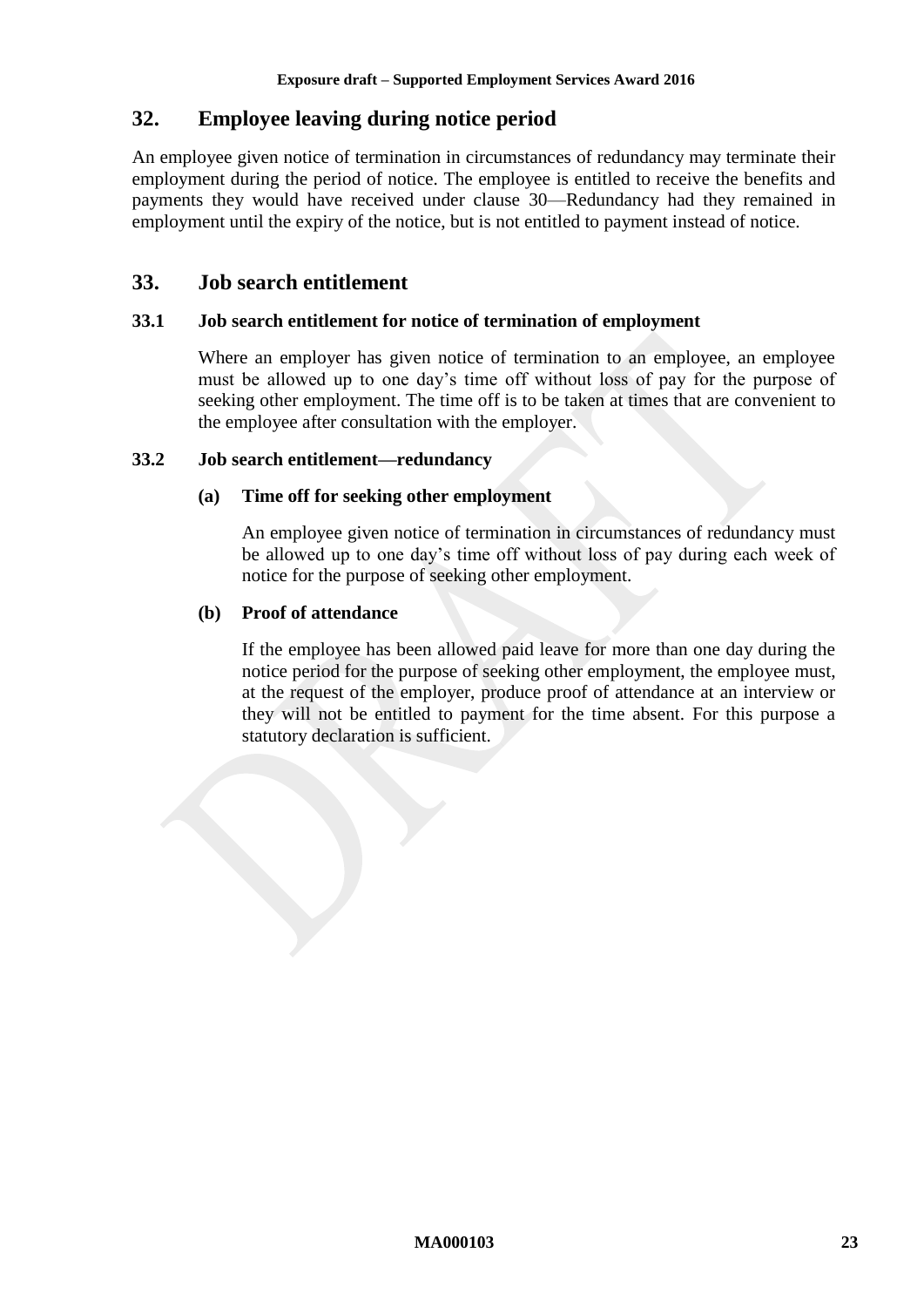# <span id="page-23-1"></span><span id="page-23-0"></span>**Schedule A—Classification Definitions**

# **A.1 Grade 1**

- **A.1.1** An employee engaged in this grade will undertake up to 38 hours induction training which may include information on the employer's business, conditions of employment, introduction to supervisors and fellow employees, training and career path opportunities, worksite layout, work and documentation procedures, occupational health and safety, equal employment opportunity and quality control/assurances.
- **A.1.2** An employee at this level performs basic routine duties essentially of a manual nature and to their level of training. Persons at this level exercise minimal judgment and work under direct supervision whilst undergoing structured training to Grade 2.
- **A.1.3** Examples of duties at this grade include basic cleaning within a kitchen or food preparation area including cleaning of dishes, tins and utensils, labouring, sorting, packing, labelling, clipping, document preparation and routine basic assembly tasks and basic picking, pruning and cultivation activities.

### **A.1.4 Art Union seller**

This grade applies to Art Union sellers whose performance is at or near the minimum agreed level.

# **A.2 Grade 2**

- **A.2.1** An employee who has completed at least three months' structured training so as to enable them to perform work within the scope of this level.
- **A.2.2** An employee at this level:
	- **(a)** performs work above and beyond the skills of an employee at Grade 1 and to the level of their training;
	- **(b)** works under direct supervision either individually or in a team environment; and
	- **(c)** understands and undertakes basic quality control/assurance procedures including the ability to recognise basic quality deviation/faults.
- **A.2.3** Indicative of the tasks which an employee at this level may perform are the following:

### **(a) Engineering**

- repetition work on automatic, semiautomatic or single purpose machines or equipment;
- assembles components using basic written, spoken and/or diagrammatic instructions in an assembly environment;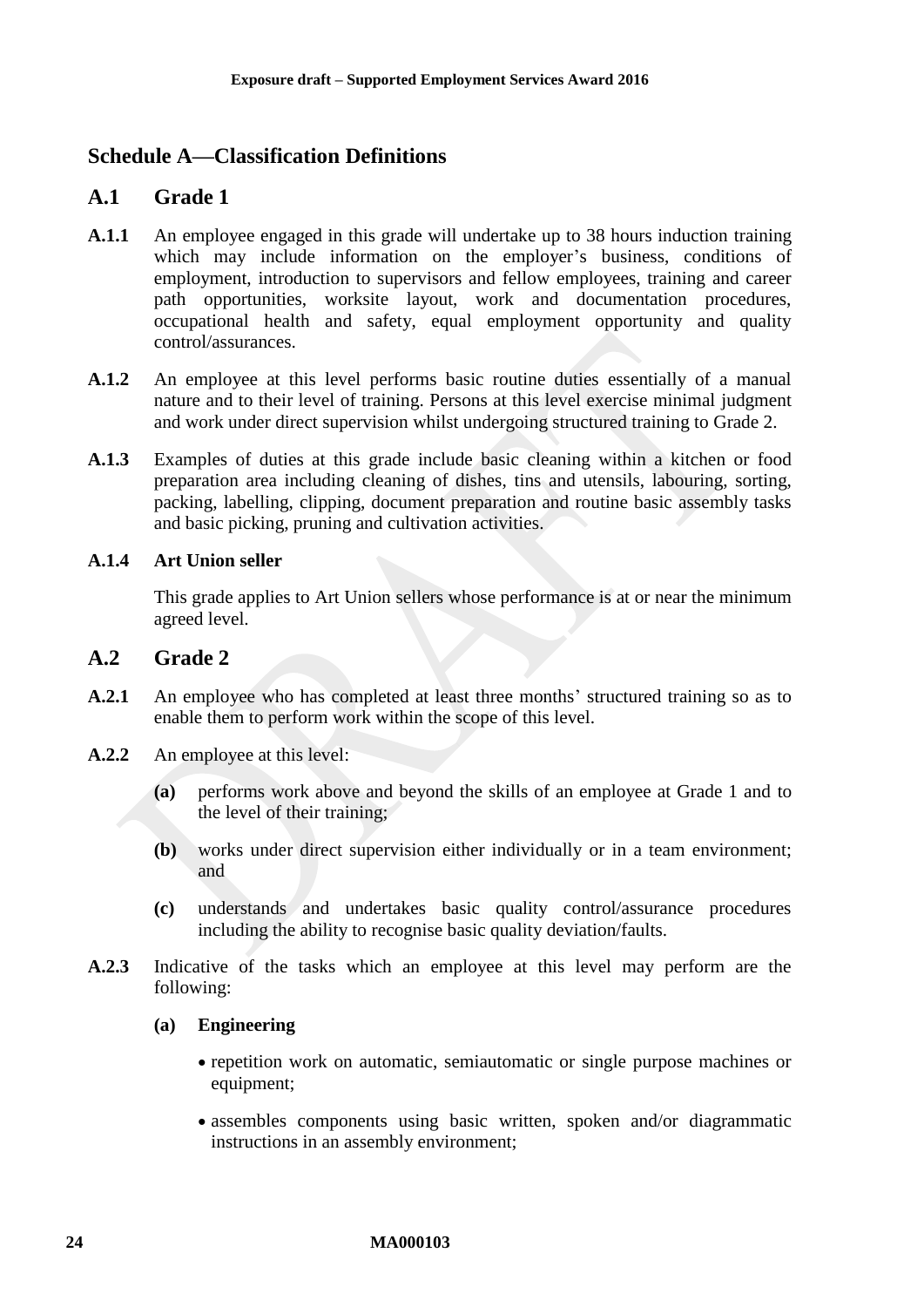- uses selected hand tools:
- boiler cleaning; and/or
- uses hand trolleys and pallet trucks.

### **(b) Microfilm**

- document copying;
- microfilm/scanner operator basic; and/or
- packaging, labelling and collating.

### **(c) Catering**

- assistance to employees who are cooking and performing delivery tasks;
- removing food plates;
- setting and/or wiping down tables:
- cleaning and tidying of associated areas;
- general clearing duties within a kitchen or food preparation area and scullery; and/or
- assembly and preparation of ingredients for cooking.

### **(d) Leather and canvas goods and sewing**

- repetition sewing work on automatic, semiautomatic or single purpose machines (including basic operation of sewing machines) requiring some discretion with respect to kind, quantity, pressure, temperature or running speed;
- rudimentary marking and hand cutting;
- gluing (making basic eyelets) of small items;
- manufactures components and/or assembles to finished product;
- die cutting using clicking press on canvas material within the scope of this grade; and/or
- sorting, checking and packing.

### **(e) Clerical support**

- clerical or routine office duties including basic typing, checking figures, matching documents, simple calculating, collating, sorting or filing, photocopying and handling of mail; and/or
- cashier and banking functions under direct supervision.

#### **MA000103 25**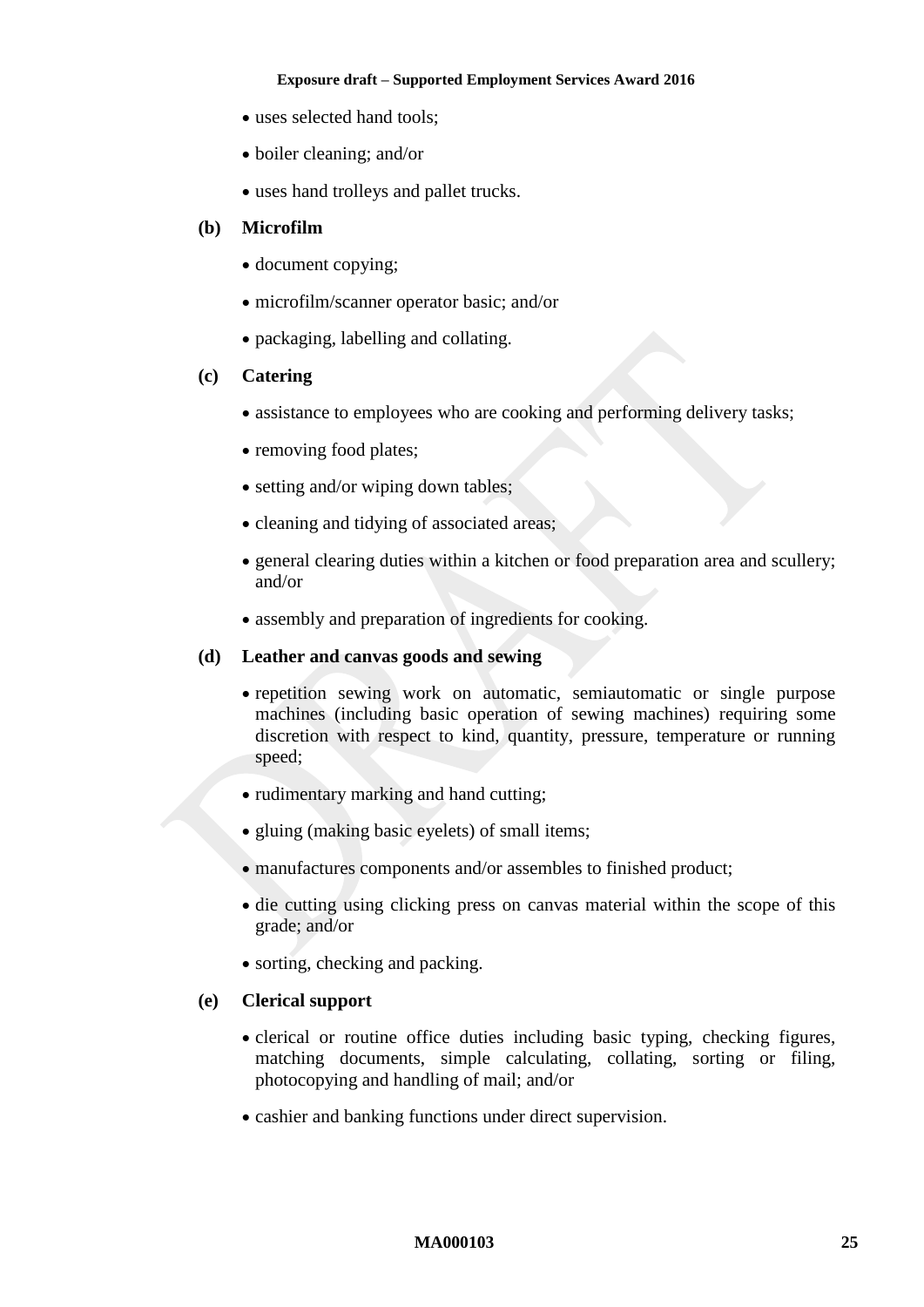### **(f) Timberwork**

- labouring;
- repetition work on automatic, semi-automatic or single purpose machines or equipment;
- sorting;
- packing;
- undercoat painting; and/or
- assembly.

#### **(g) Gardening**

- basic grounds and lawn maintenance, including use of lawn-mower and whipper snipper;
- re-potting; and/or
- basic labouring.

### **(h) Laundries**

- labouring (manual handling);
- folding; and/or
- loading.

### **(i) Specialist packaging**

- sorting (manual);
- labelling;
- folding;
- stacking;
- use of hand trolleys, pallet trucks;
- taping;
- heat sealing;
- stapling
- filling; and/or
- check weighing.

### **(j) Printing/Bookbinding**

• labouring;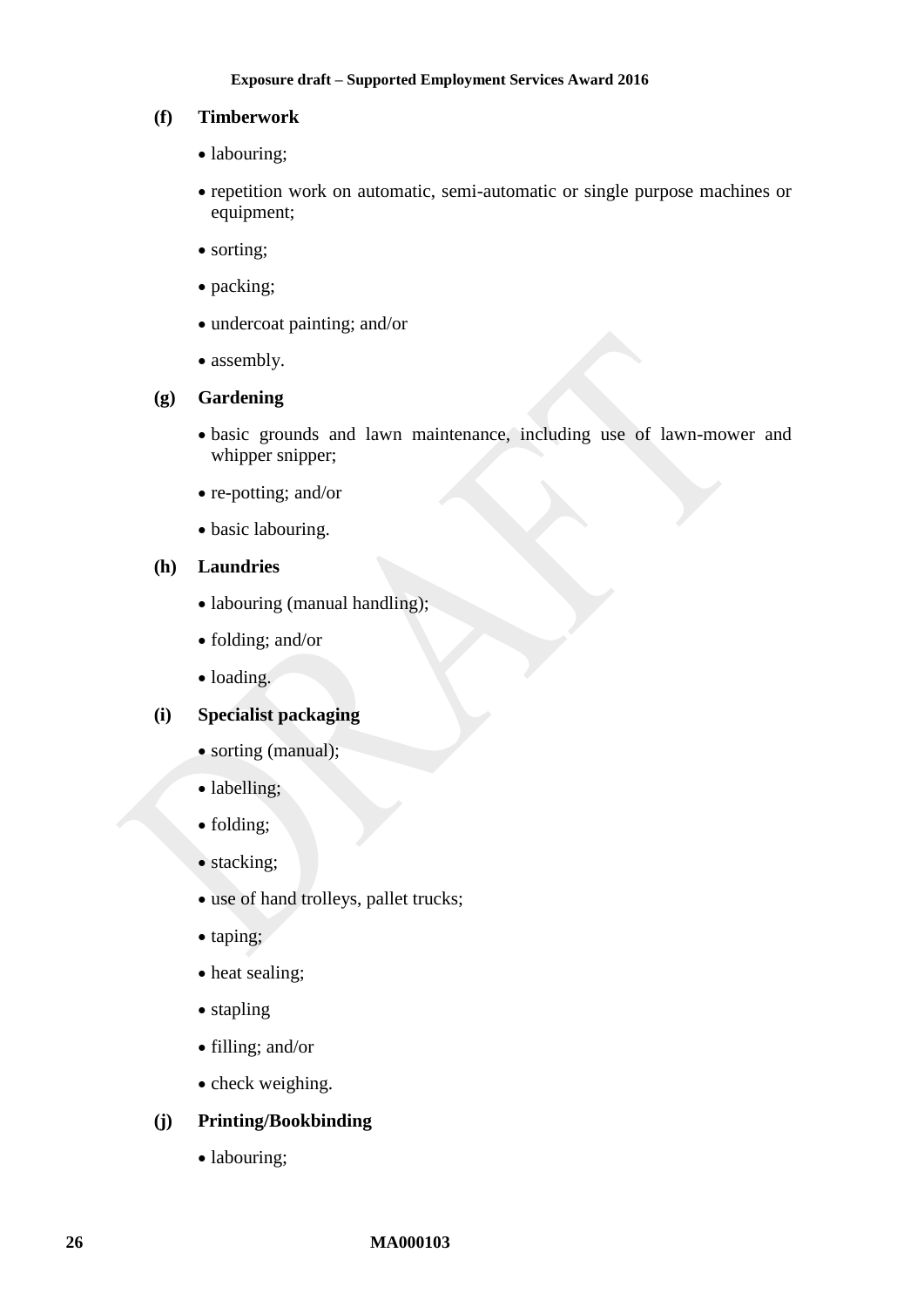- sorting:
- labelling;
- packaging;
- gluing (manual); and/or
- assembly.

### **(k) Foam and plastic**

- reception work on automatic, semiautomatic or single purpose machine or equipment;
- maintaining records;
- performing basic test functions, with an ability to measure accurately using gauges and meters;
- operate hand-operated transport and lifting devices;
- operate granulating, reclaiming, crumbling and shedding machines;
- trimming, cutting, gluing, sealing, assembling or wrapping finished goods;
- operate slitting and/or setting machines;
- operate automatic and manual press machines;
- repair airbags, belts and cables, fit terminals and cables; and/or
- operate machinery that requires basic set-up skills.

### **(l) Horticulture and related activities**

- operation of powered tools including picking and harvesting equipment not requiring a license;
- operation of irrigation of spraying equipment;
- operating tractors with engine capacity up to 70kW;
- grading, sorting and packing; and/or
- may be required to make sales from a restricted range of products.

### **(m) Commercial biscuit and pastry making**

- biscuit forming machine operator able to set up, control and efficiently operate and maintain the web on at least one production plant;
- assists and periodically relieves mixer;
- general hand and line hand duties involving loading, unloading and handling ingredients and semi-processed ingredients, cleaning or washing utensils or equipment;

#### **MA000103 27**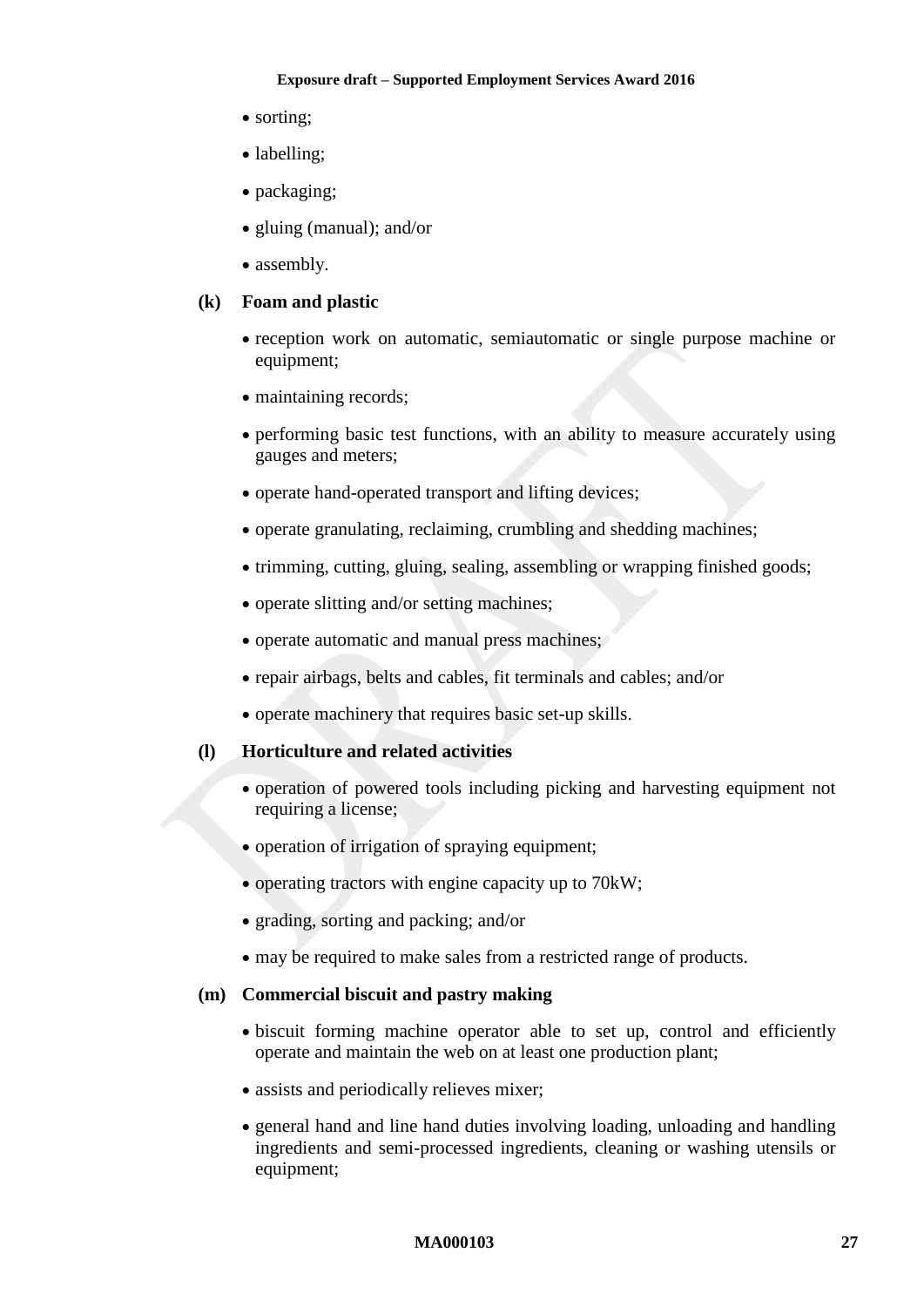- weighing, checking, gauging product, packed products or packaging materials; and/or
- packing product for despatch.

### **(n) Recycling**

- general labouring;
- sorting:
- loading bailing and strapping equipment; and/or
- shredding.

### **A.2.4 Art Union seller**

This grade applies to Art Union sellers whose performance during two consecutive Art Unions has met the enhanced performance levels of this grade.

### **A.3 Grade 3**

- A.3.1 An employee who has completed relevant training so as to enable the employee to perform work within the scope of this level.
- **A.3.2** An employee at this level:
	- **(a)** performs work above and beyond the skills of an employee at Grade 2 and to the level of their training;
	- **(b)** is responsible for the quality of their own work subject to routine supervision;
	- **(c)** works under routine supervision either individually or in a team environment; and
	- **(d)** exercises discretion within their level of skills and training.
- **A.3.3** Indicative of the tasks which an employee at this level may perform are the following:

### **(a) Engineering**

- operates machinery and equipment requiring the exercise of skills and knowledge beyond that of an employee at Grade 2;
- non-trade engineering skills;
- sorting, checking, packing (other than repetitive packing in a standard container or containers in which such goods are ordinarily sold);
- basic soldering techniques;
- operation of forklifts, roving pendant type overhead cranes and winch operation;
- assists one or more tradespersons;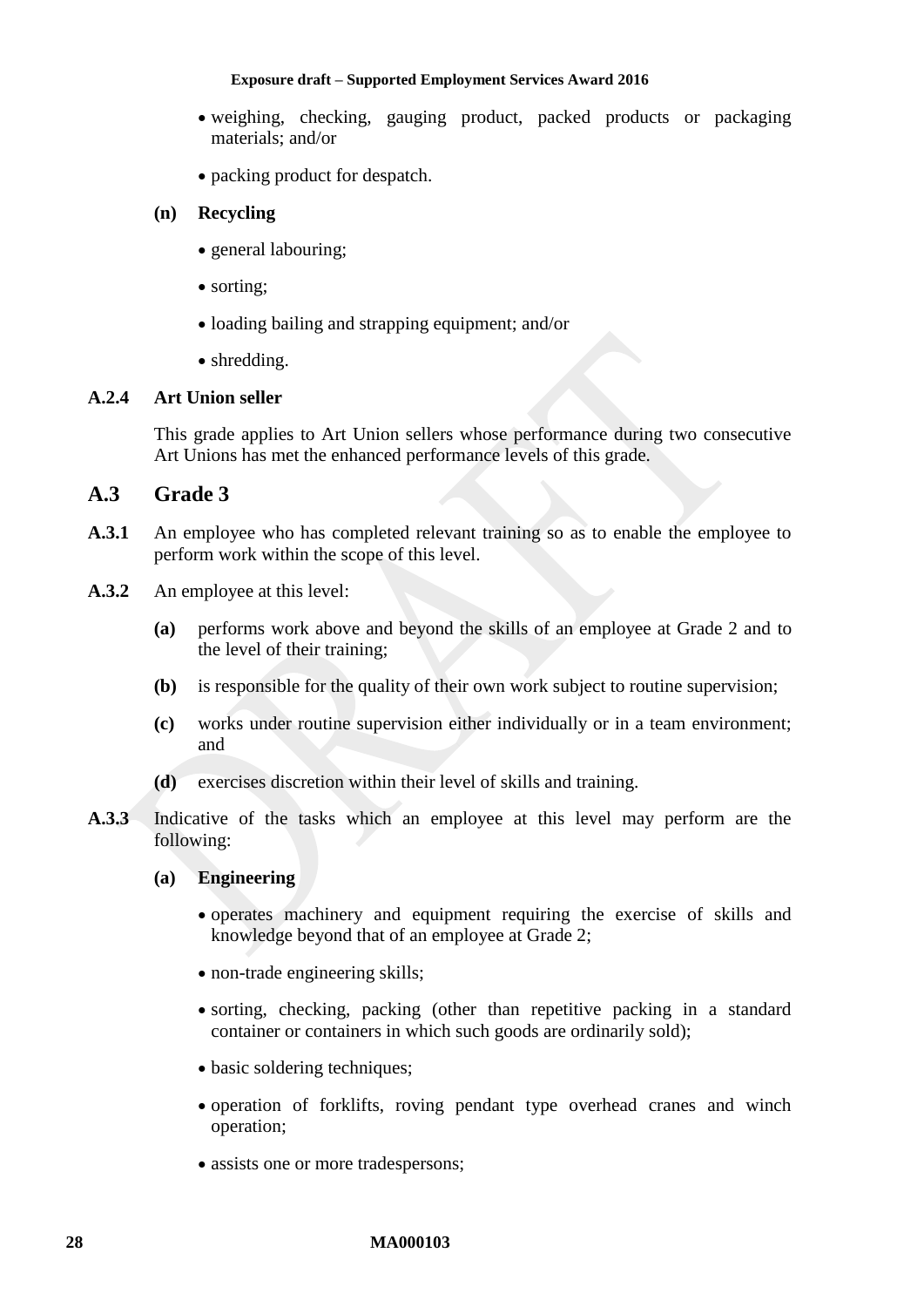- third class machinist and/or welding operation, drilling/tapping machine operators; and/or
- rewind machine operators.

### **(b) Catering**

- specialised non-cooking duties in a kitchen or food preparation area; and/or
- elementary cooking including finger and take-away food.

### **(c) Leather and canvas goods and sewing**

- operates machinery and equipment requiring the exercise of skill, knowledge and judgment in the layout of product beyond that of an employee at Grade 2;
- operates heavy duty and special duty application sewing machines including bias binders;
- ability to perform basic machine setting skills and control adjustments;
- assists one or more tradespersons; and/or
- die cutting using click press on canvas material with discretion, within the scope of this grade.

### **(d) Microfilm**

- microfilm camera operator:
- microfilm jacketing; and/or
- dark room operators.

### **(e) Clerical support**

- general clerical or office duties within a regular work routine such as typing, operates a switchboard and basic data entry; and/or
- receiving, despatching, documenting and recording of goods.

### **(f) Timberwork**

- nail gun work;
- sewing (manual);
- cutting (manual);
- painting; and/or
- more complex assembly.

### **(g) Gardening**

• propagation and gardening;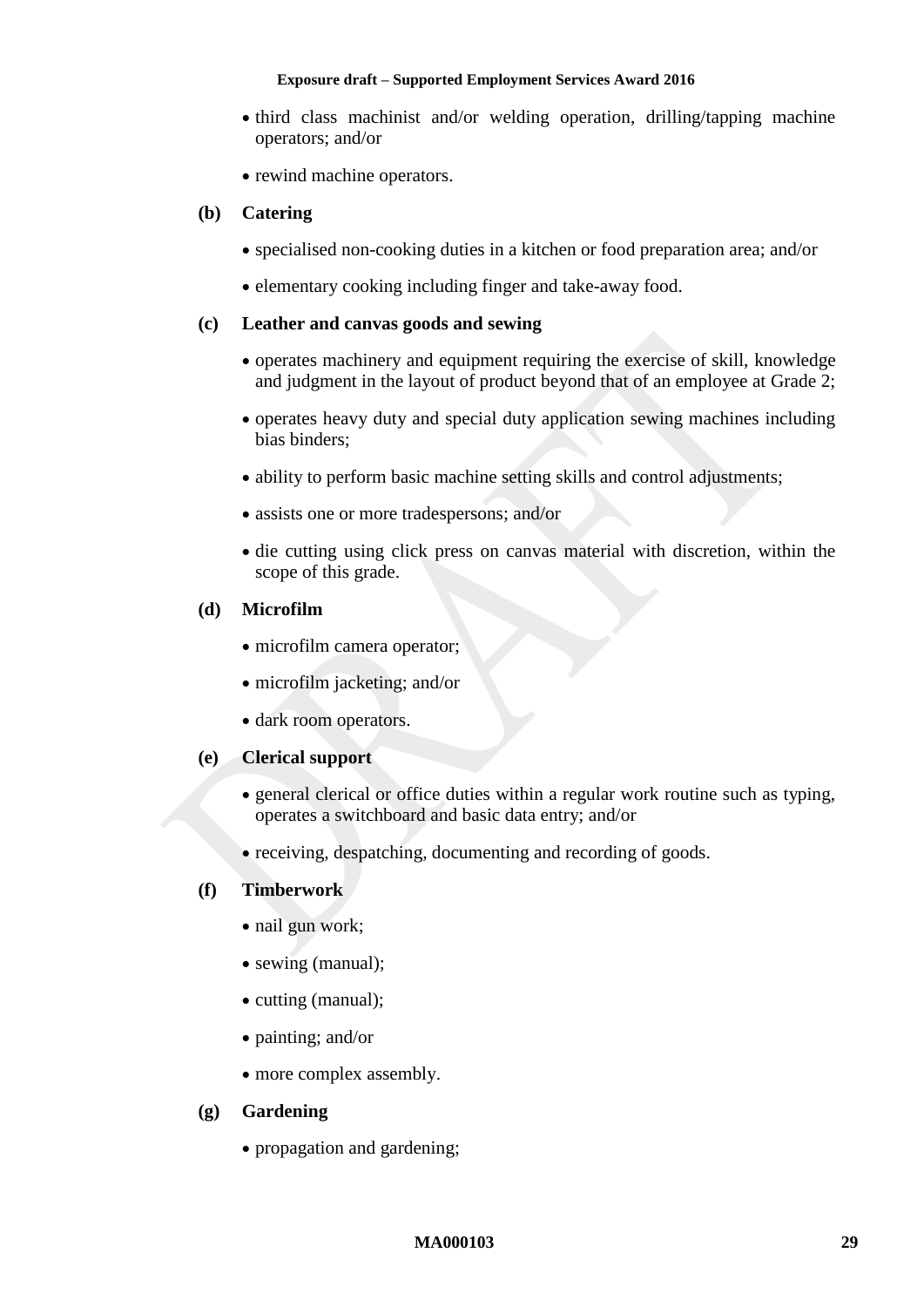- uses self-drive lawn-mowers; and/or
- landscaping.

### **(h) Laundries**

- laundering (other than labouring);
- sealing:
- stamping; and/or
- basic machine operation.

### **(i) Specialist packaging**

- more complex packaging blister packaging, shrink wrapping, flow wrapping, skin packing, pallet wrapping (including weighing and measuring);
- operation of more complex machinery; and/or
- operation of forklifts.

### **(j) Printing/bookbinding**

- strapping;
- stores assistant;
- basic machine operation;
- manual guillotine work;
- use of gluing machines; and/or
- more complex assembly.

### **(k) Foam and plastic**

- operates with flexibility between assembly/process stations;
- basic inventory control in the contact of the production process;
- basic keyboard skills;
- operates mixing and milling machines that require set up and operating skills;
- ability to measure accurately using gauges and meters; and/or
- operation of mobile equipment including forklifts, hand trolleys and pallet trucks.

### **(l) Cleaning**

- vacuuming and spot cleaning of carpets and soft furnishings;
- sweeping and mopping;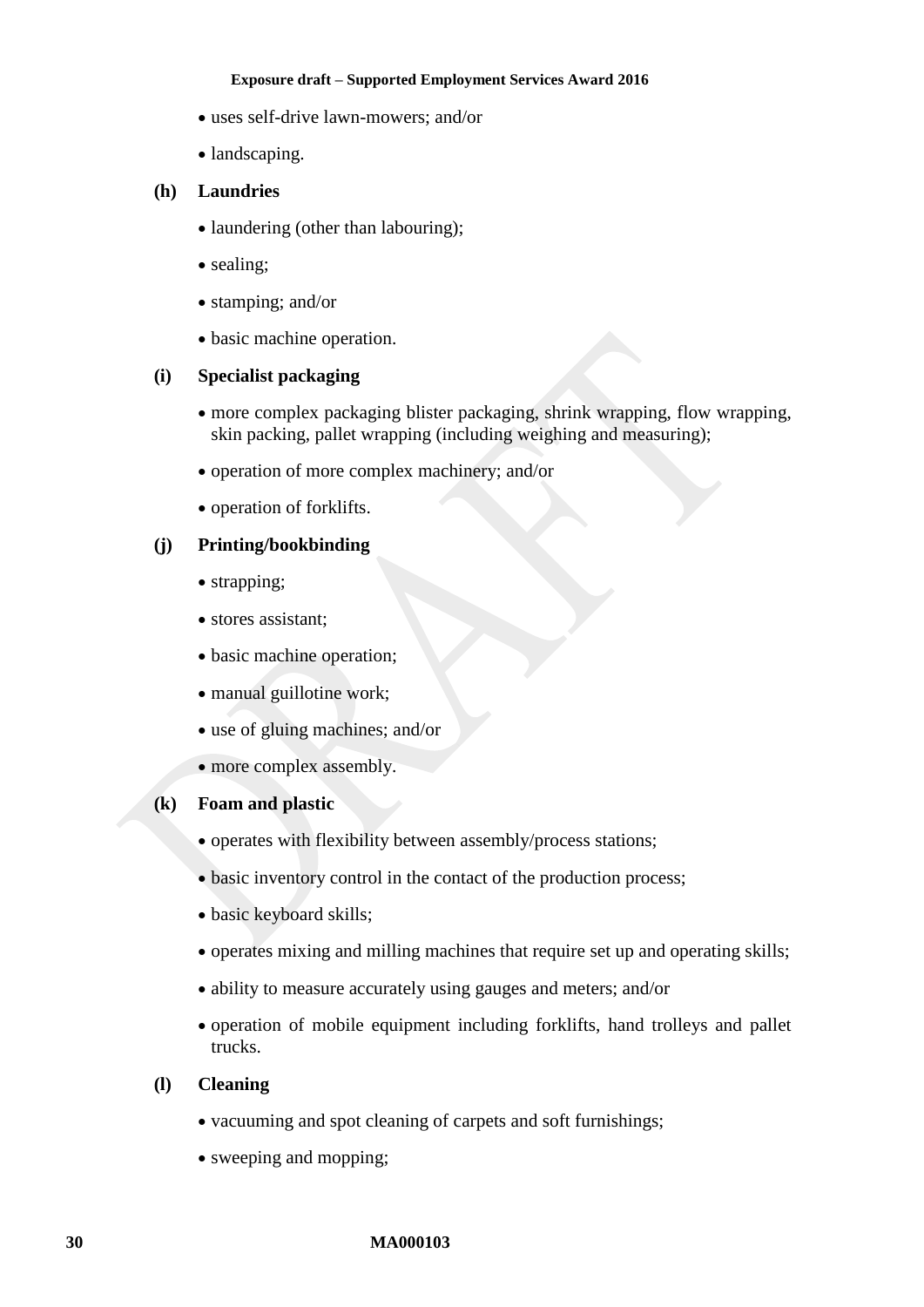- toilet cleaning;
- rubbish collection:
- cleaning of glass, both internal and external; and/or
- polishing.

### **(m) Commercial biscuit and pastry making**

- biscuit forming machine operator, able to set up, control and efficiently operate one or more pieces of biscuit forming and ancillary equipment and maintain all webs; and/or
- mixing ingredients for dough, batters and icings, melting chocolate and making jellies or syrups.

### **(n) Horticulture and related activities**

- operation of forklifts; powered trolleys; and/or
- Box making.
- **(o) Recycling**
	- operate bailing and strapping equipment; and/or
	- operate recycling equipment.

# **A.4 Grade 4**

- **A.4.1** An employee who has completed relevant training so as to enable the employee to perform work within the scope of this level.
- **A.4.2** An employee at this level:
	- **(a)** performs work above and beyond the skills of an employee at Grade 3 and to the level of their training;
	- **(b)** works from complex instructions and procedures;
	- **(c)** assists in the provision of on-the-job training to a limited degree;
	- **(d)** co-ordinates work in a team environment or works individually under general supervision; and
	- **(e)** is responsible for assuring the quality of their own work.
- **A.4.3** Indicative of the tasks which an employee at this level may perform are the following:
	- **(a) Engineering**
		- uses precision measuring instruments;
		- some machine setting, loading and operation;

#### **MA000103 31**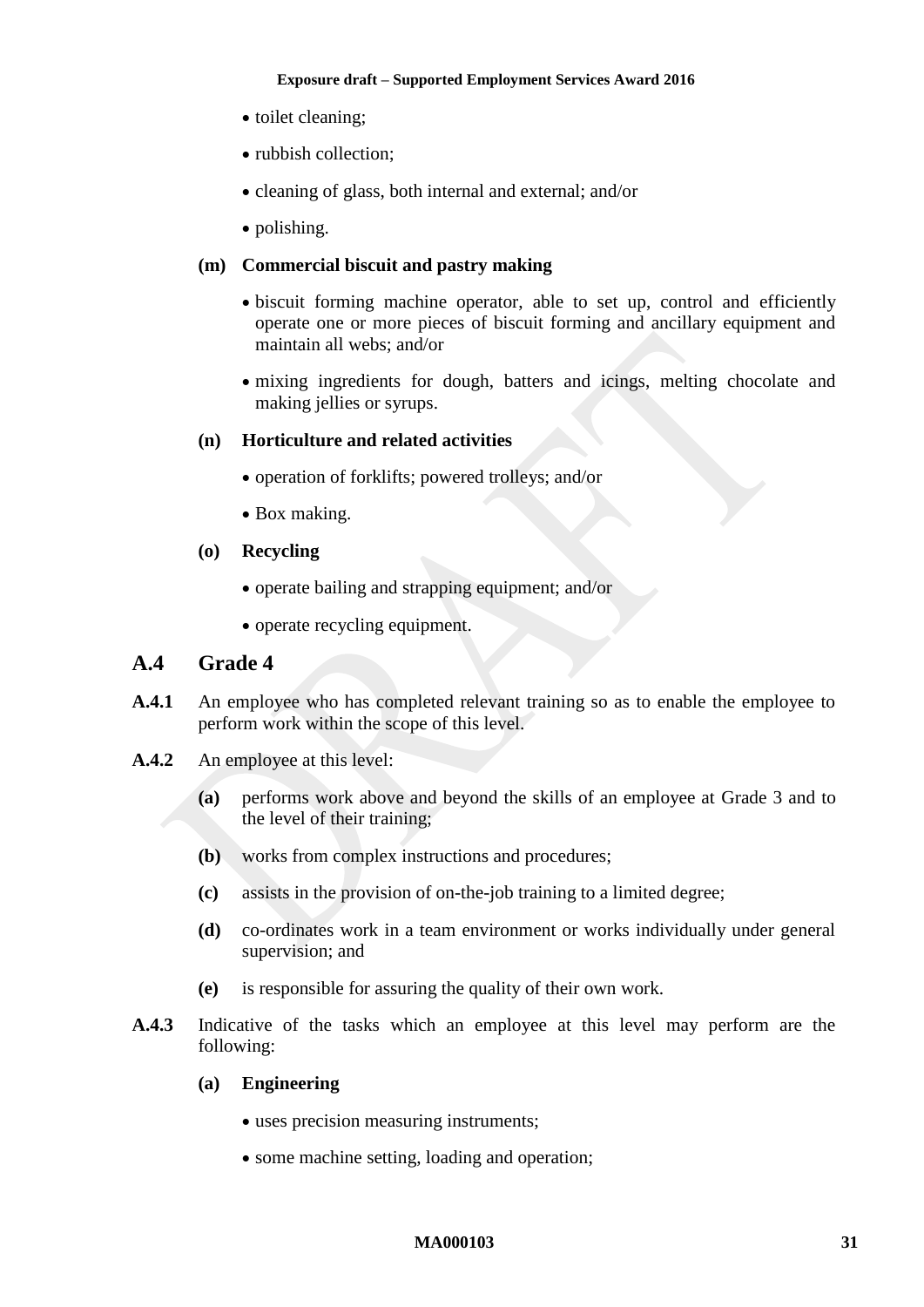- use of tools and equipment within the scope (basic non-trades maintenance);
- general welding to as 1554 standard at basic level;
- second class machinist operators;
- paint line operator;
- basic engineering and fault finding skills;
- performs basic quality checks on the work of others;
- licensed and certified for forklift, engine driving and crane driving operations to a level higher than Grade 3;
- has a knowledge of the employer's operation as it relates to production process;
- lubrication of production machinery equipment; and/or
- assists in the provision of on-the-job training in conjunction with tradespersons and supervisors/trainees.

#### **(b) Catering**

- undertaking general waiting duties of food including cleaning of tables with minimum supervision;
- assist in cookery class demonstrations; and/or
- basic cooking under general supervision.

#### **(c) Leather and canvas and sewing**

- cutter who has a knowledge of all types of weights of materials made and used in the trades and who is capable of laying out and cutting all types of material of work and who can mark out and prepare for the machinery and the finish for the work concerned;
- lays out, cuts, assembles and repairs canvas and related products such as awnings, tents, tarpaulins, horse rugs and caravan annexes;
- lays out full-scale drawings according to blueprints or sketches;
- cuts materials with power cutters;
- die cutting using clicking press (on leather where the employee is required to exercise discretion as to the kind and quality of material cut); and/or
- minor machine maintenance including lubrication of (automatic and semiautomatic) production equipment.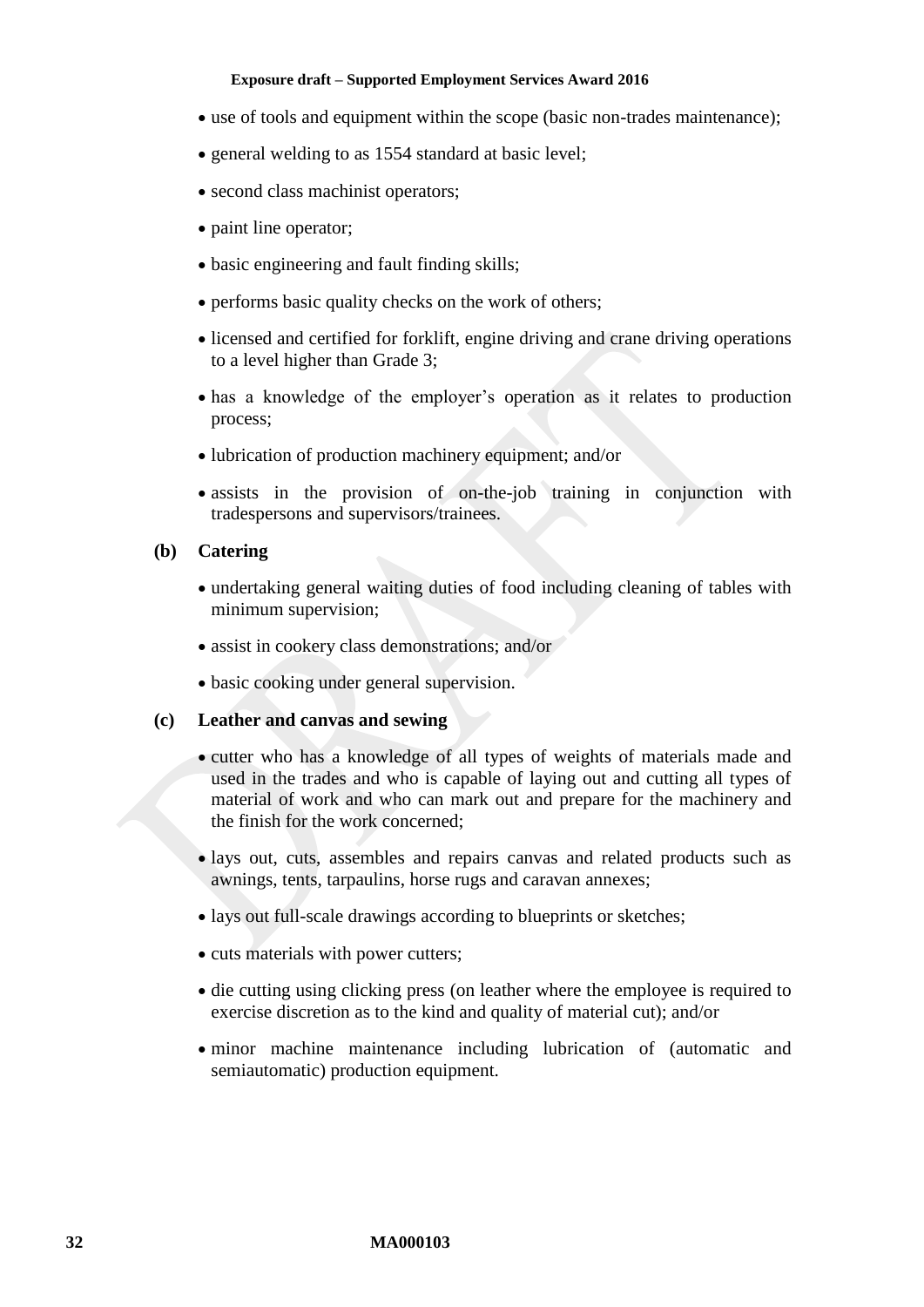### **(d) Clerical and support**

- clerical duties of audio typing, stenography, complex word processing, spread sheet and basic data processing, desk top publishing, tabulating machine operation, computer operator; and/or
- clerical duties under limited supervision.

### **(e) Timberwork**

- complex painting (i.e. use of machines); and/or
- complex cutting and sewing (i.e. use of machines).

### **(f) Gardening**

- operates gardening machinery (including the use and care of lawn-mowers, edging machines and rotary hoes); and/or
- experienced gardening work and demonstrated competence in plant and lawn maintenance and development, tree and shrub identification.

### **(g) Laundries**

- laundering (includes wide knowledge of machine operations, garment sorting and appropriate use of chemicals);
- repair of linen, clothing—general alterations; and/or
- basic tailoring.

### **(h) Specialist packaging**

- ordering;
- despatching; and/or
- inventory/record keeping.

### **(i) Printing/bookbinding**

- low level supervision;
- more complex binding;
- compactor operation;
- quality control (basic); and/or
- machine guillotine work.

### **(j) Foam and plastic**

- use precision measuring instruments;
- complex machine and die setting, loading, testing and operation;

#### **MA000103 33**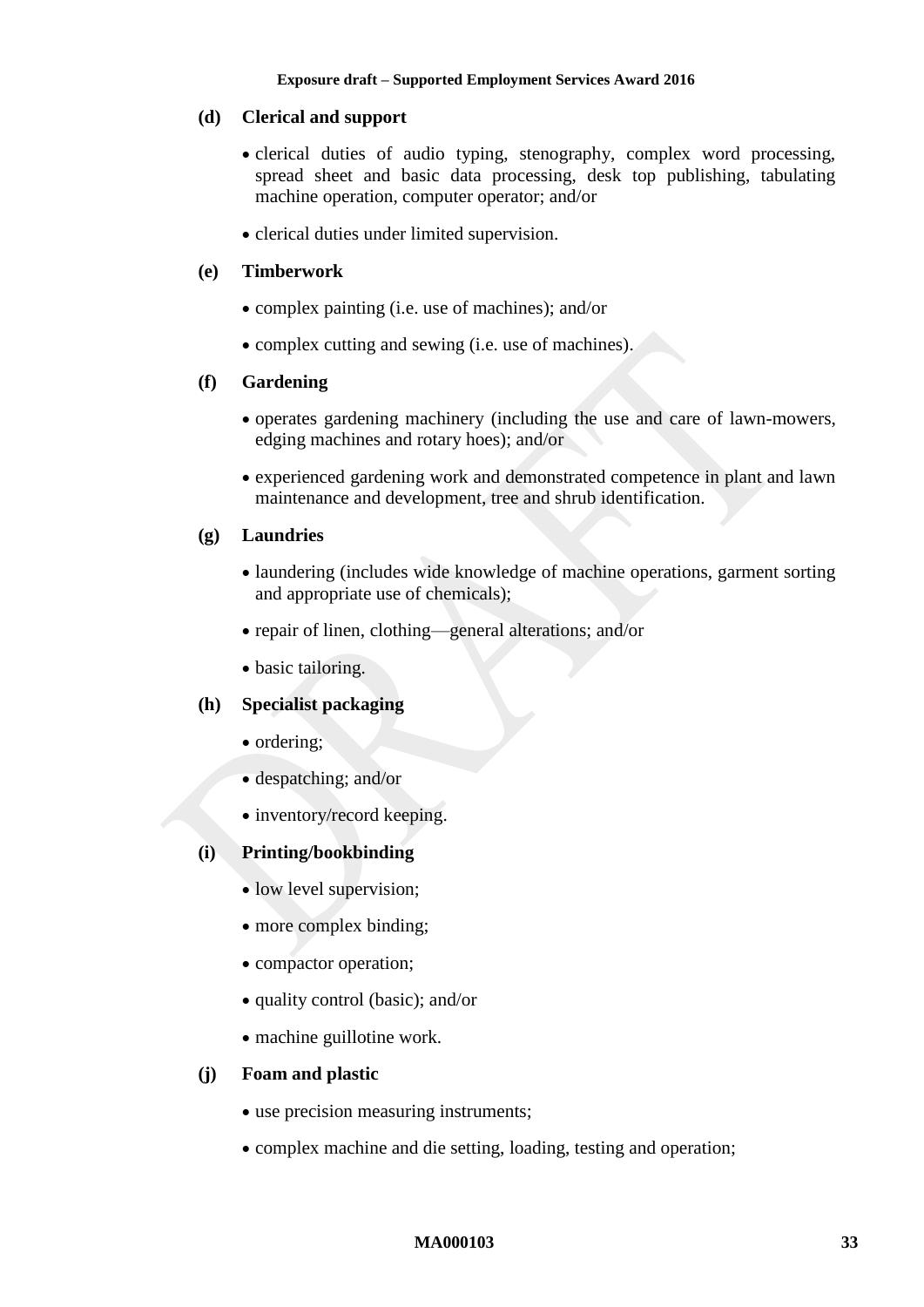- intermediate keyboard skills;
- basic engineering and fault finding skills;
- supervise and perform operations and calendar, mixing and milling machines;
- perform and implement quality control functions;
- basic inventory and stores control; and/or
- assists in the provision of on-the-job training in conjunction with tradespersons and supervisor/trainees.
- **(k) Cleaning**
	- ordering and distribution of cleaning stores;
	- minor maintenance duties incidental and/or peripheral to cleaning;
	- receiving deliveries;
	- performing specialist cleaning functions for a greater part of each day or shifts; and/or
	- operate cleaning equipment including steam cleaners.

### **(l) Recycling**

- despatching product:
- quality control of recycled stock;
- operate and maintain bailing machinery, conveyors and specialised recycling equipment; and/or
- operate weighbridge.

### **(m) Horticulture and related activities**

• receiving and despatching.

# **A.5 Grade 5**

- **A.5.1** An employee at this level may hold a Trade Certificate or equivalent qualifications and is able to exercise the skills and knowledge of that trade.
- **A.5.2** In the absence of formal qualifications and in non-trade areas, relevant experience may be sufficient to enable an employee to work at this grade.
- **A.5.3** Indicative skills include the following:
	- **(a)** understands and applies quality control techniques;
	- **(b)** exercises good interpersonal and communications skills;
	- **(c)** exercises discretion within the scope of this grade;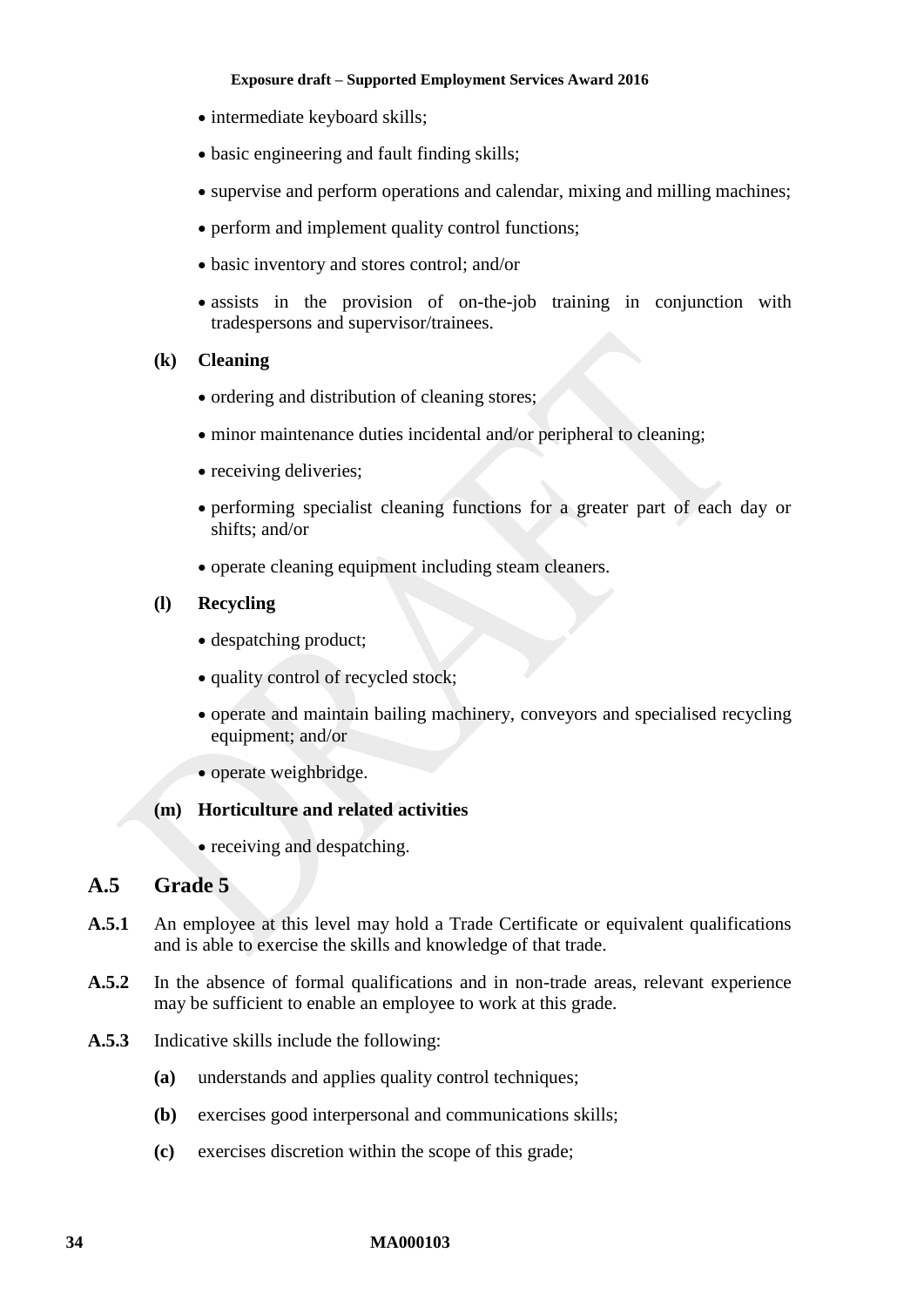- **(d)** performs work under limited supervision either individually or in team environment and assists with the supervision of others;
- **(e)** operates all lifting equipment incidental to their work;
- **(f)** performs non-trade tasks incidental to their work;
- **(g)** performs work which while primarily involving the skills of the employee's trade is incidental or peripheral to the primary task and facilitates the completion of the whole task. Such incidental or peripheral work would not require additional formal technical training;
- **(h)** able to inspect products and/or materials for conformity with established operation service standards;
- **(i)** supervises the work of a section or unit engaged in work of a complex nature; and
- **(j)** co-ordinates and broadly oversees the work of one or more assistant supervisors/leading hands at Grade 4.
- **A.5.4** Typical duties may include:
	- **(a) Engineering**
		- all relevant trade and associated duties.

#### **(b) Catering**

- gourmet chef engaged in cooking, baking, pastry cooking or butchering duties; and/or
- specialised catering and cookery demonstrator.

### **(c) Leather, canvas and sewing clerical support**

• trade certificate.

#### **(d) Timberwork**

• tradesperson (e.g. carpenter/furnisher).

#### **(e) Gardening**

- trades certificate: and/or
- all relevant trade and associated duties.

#### **(f) Laundries**

- dry cleaning;
- pressing; and/or
- tailoring.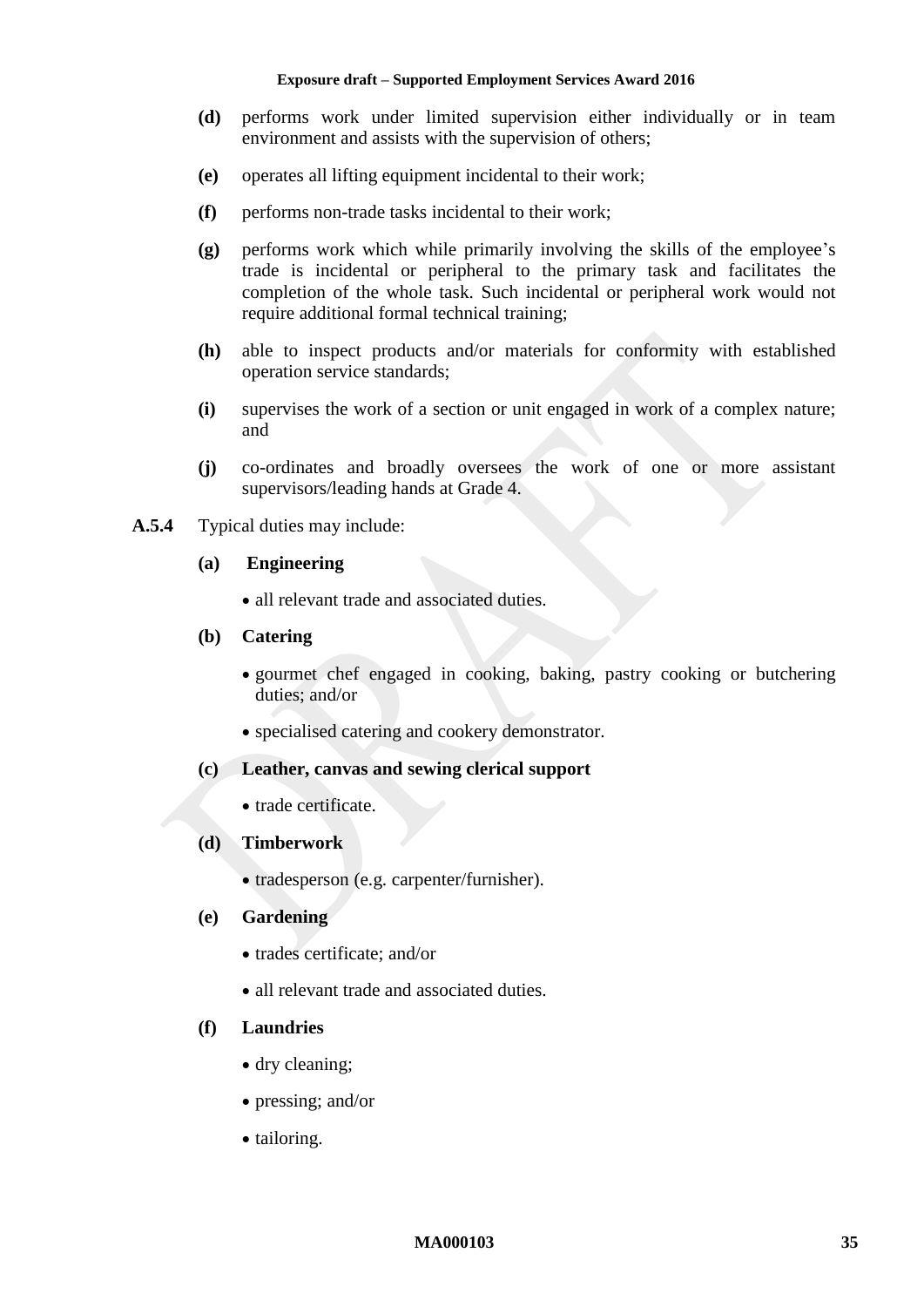#### **(g) Specialist packaging**

• complex machinery and computer operations.

### **(h) Printing/bookbinding**

• tradesperson.

### **(i) Foam and plastic**

- approves and passes first off samples and maintains quality of product;
- works from production, drawings, prints or plans;
- operates, sets up and adjusts all production machinery in a plant;
- performs a range of engineering maintenance functions;
- basic production scheduling and material handling within the scope of the production process;
- understands and applies computer techniques as they relate to production process operations;
- high level stores and inventory responsibility; and/or
- has sound knowledge of employer's operations as it relates to the production process.

### **(j) Cleaning**

- dealing with owners and tenants responsible, with respect to the proper cleaning and servicing of building;
- handling routine personnel, industrial relations and health and safety matters; and/or
- directly involved in the provision of on-the-job training.

### **(k) Welfare officers**

Persons engaged at this level as welfare officers will not be required to possess more than the trade certificate or equivalent qualifications and/or experience.

### **(l) Clerical support**

- advanced clerical duties including administration assistance, the supervision of office personnel and the checking of work; and/or
- work under limited supervision, receives limited instructions with little guidance, is regularly required to exercise substantial responsibility and independent initiative and judgment and possesses a requisite knowledge of office procedures.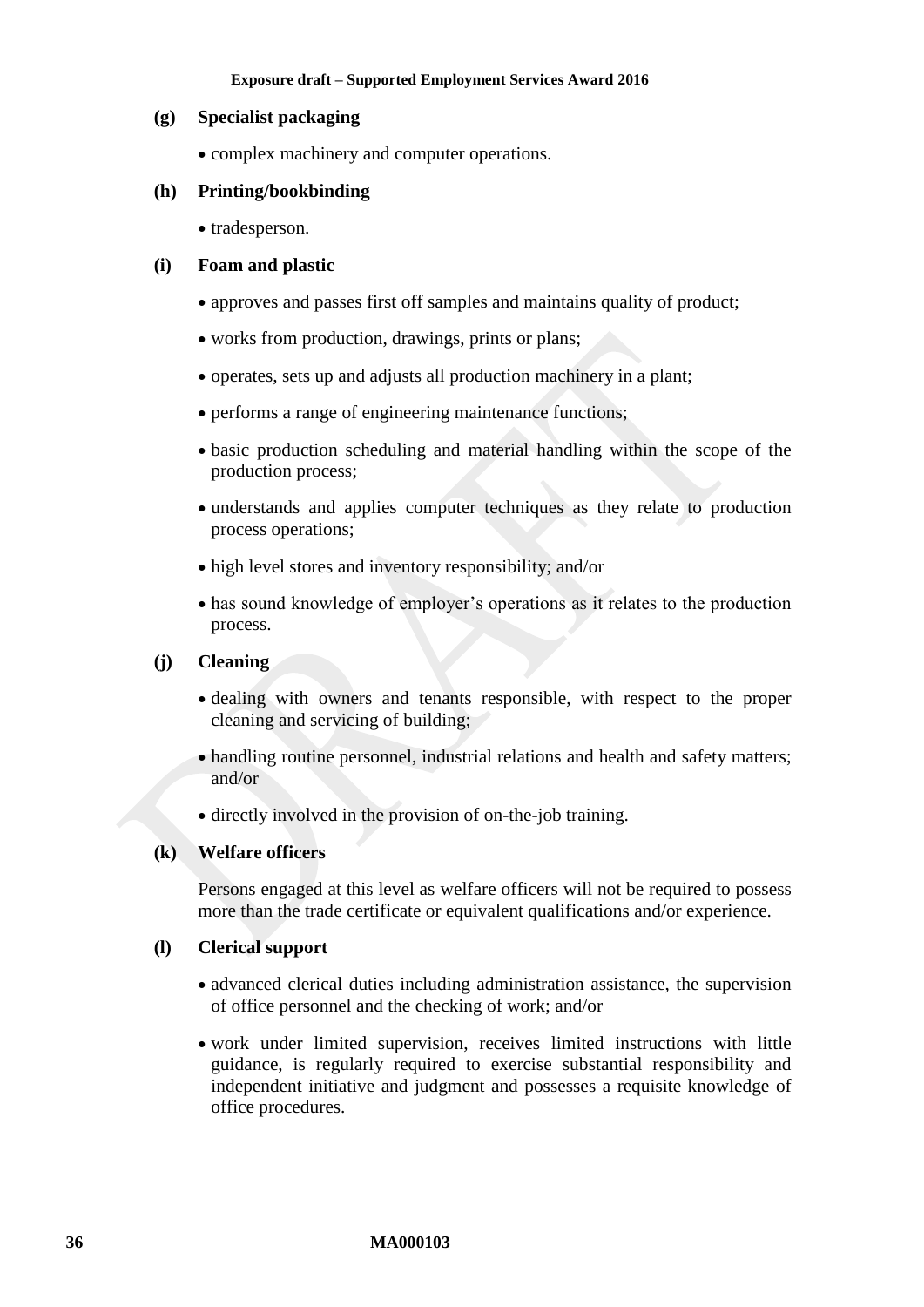# **A.6 Grade 6**

- **A.6.1** An employee who possesses trade qualifications or equivalent experience and skill to be capable of:
	- **(a)** assessing the ability, skill and competence of an employee with a disability to carry out specific work tasks or duties together with being able to design, develop and provide individual instructions and training for an employee with a disability as required to assist the employee with a disability in attaining their identified vocational goals;
	- **(b)** performing specialist tasks and is fully competent in their work, requires general supervision and little direct guidance in the performance thereof, exercises substantial responsibility and independent initiative and judgment with a requisite knowledge of their specific field and of the employer's business;
	- **(c)** supervising the work of a section or unit engaged in work of a complex nature where trade skills or equivalent are required;
	- **(d)** co-ordinating and broadly overseeing the work of one or more supervisors who are engaged at a lower level; and
	- **(e)** exercising substantial responsibility and independent initiative and judgment with a requisite knowledge of their specific field and of the employer's business.
- **A.6.2** Positions typically considered Grade 6 include:
	- training/instructor;
	- purchasing officer;
	- developing officer;
	- marketing officer;
	- commis chef:
	- supervisor/welfare support staff; and/or
	- senior supervisor.

### **A.7 Grade 7**

- **A.7.1** An employee who is responsible for the work of other employees. Such an employee will hold a trades certificate or equivalent qualification, experience and skill level and have completed formal training in personnel supervision.
- **A.7.2** Employees graded at this level may be expected to:
	- organise, motivate and control subordinate staff;
	- understand and apply quality control techniques;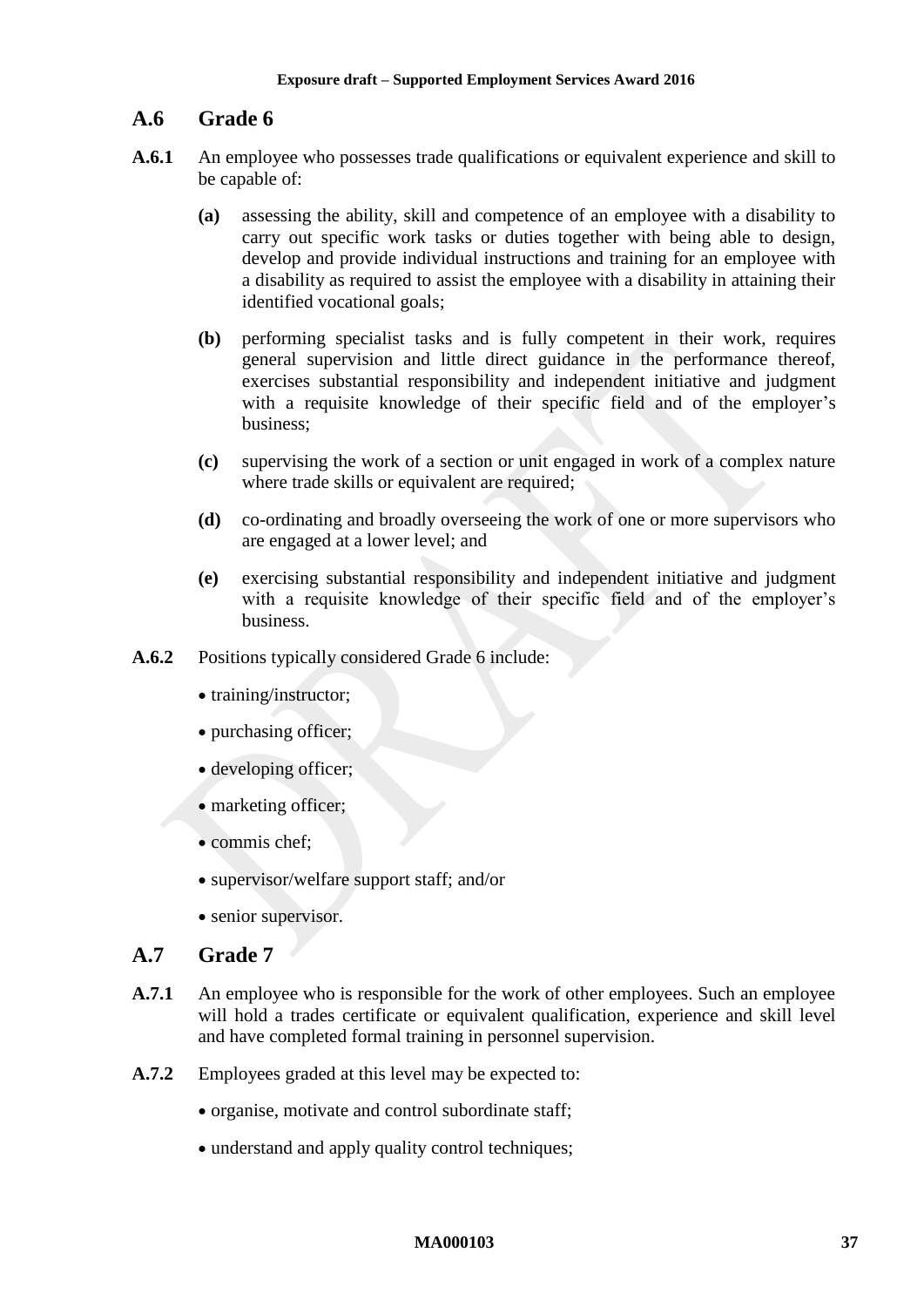- exercise good interpersonal and communication skills; and/or
- capable of operating all equipment used by subordinates.
- **A.7.3** Positions typically considered to be at the Grade 7 level include:
	- senior supervisors—in charge of large and/or complex sections/units; and/or
	- senior training officers.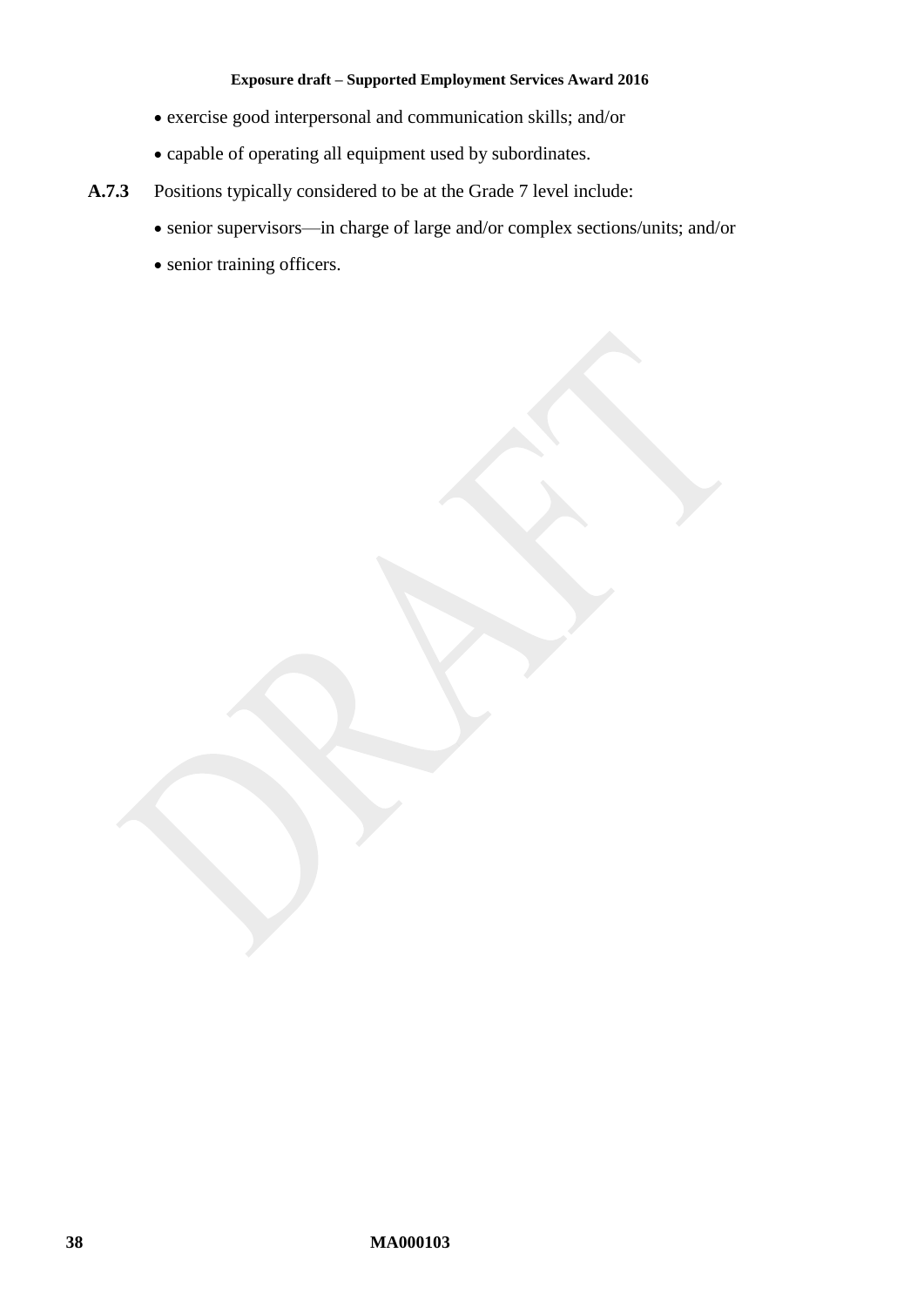# <span id="page-38-0"></span>**Schedule B—Summary of Hourly Rates of Pay**

NOTE: Employers who meet their obligations under this schedule are meeting their obligations under the award.

## **B.1 Full-time and part-time employees**

- **B.1.1 Ordinary hourly rate** is the minimum hourly rate of pay for an employee plus any allowance payable for all purposes to which the employee is entitled. Where an allowance is payable for all purposes in accordance with clause [17.2\(a\)](#page-13-1) this forms part of the employee's ordinary hourly rate and must be added to the minimum hourly rate prior to calculating penalties and overtime.
- **B.1.2** The rates in the tables below are based on the **minimum hourly rates** in accordance with clause [15.2.](#page-9-2)

|         | Ordinary<br>hours         | <b>Saturday</b> |                                          | <b>Sunday</b>          | <b>Public</b><br>holidays |
|---------|---------------------------|-----------------|------------------------------------------|------------------------|---------------------------|
|         |                           |                 | <b>Catering</b><br>services<br>employees | All other<br>employees |                           |
|         | % of ordinary hourly rate |                 |                                          |                        |                           |
|         | 100%                      | 150%            | 175%                                     | 200%                   | 250%                      |
|         | \$                        | \$              | \$                                       | \$                     | \$                        |
| Grade 1 | 17.29                     | 25.94           | 30.26                                    | 34.58                  | 43.23                     |
| Grade 2 | 17.79                     | 26.69           | 31.13                                    | 35.58                  | 44.48                     |
| Grade 3 | 18.47                     | 27.71           | 32.32                                    | 36.94                  | 46.18                     |
| Grade 4 | 19.10                     | 28.65           | 33.43                                    | 38.20                  | 47.75                     |
| Grade 5 | 20.13                     | 30.20           | 35.23                                    | 40.26                  | 50.33                     |
| Grade 6 | 21.96                     | 32.94           | 38.43                                    | 43.92                  | 54.90                     |
| Grade 7 | 22.85                     | 34.28           | 39.99                                    | 45.70                  | 57.13                     |

#### **B.1.3 Full-time and part-time employees—ordinary and penalty rates**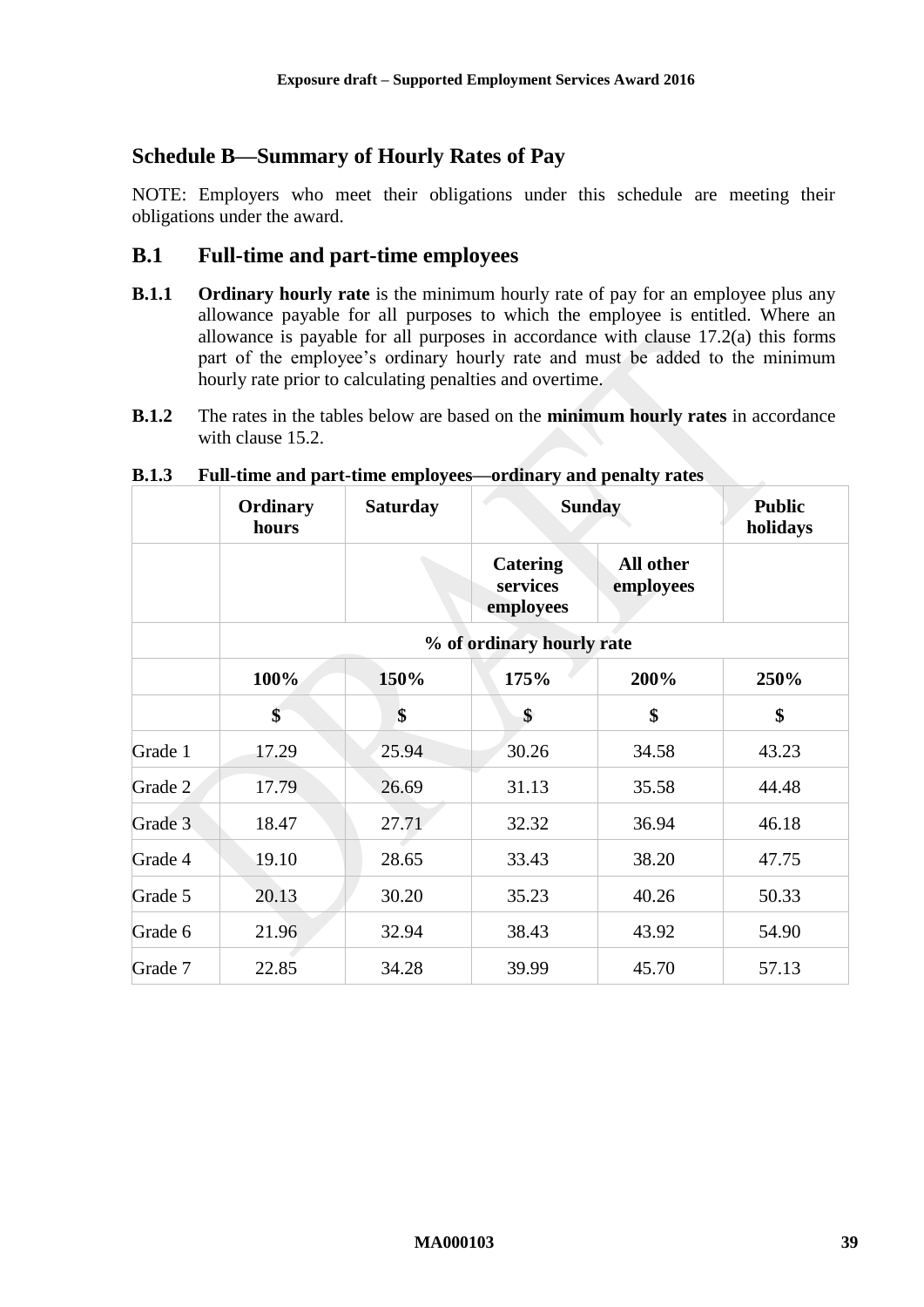|         | Afternoon shift <sup>1</sup><br>(paid for whole shift) | Night shift <sup>2</sup><br>(paid for whole shift) |  |  |
|---------|--------------------------------------------------------|----------------------------------------------------|--|--|
|         |                                                        | % of ordinary hourly rate                          |  |  |
|         | 115%                                                   | 130%                                               |  |  |
|         | \$                                                     | \$                                                 |  |  |
| Grade 1 | 19.88                                                  | 22.48                                              |  |  |
| Grade 2 | 20.46                                                  | 23.13                                              |  |  |
| Grade 3 | 21.24                                                  | 24.01                                              |  |  |
| Grade 4 | 21.97                                                  | 24.83                                              |  |  |
| Grade 5 | 23.15                                                  | 26.17                                              |  |  |
| Grade 6 | 25.25                                                  | 28.55                                              |  |  |
| Grade 7 | 26.28                                                  | 29.71                                              |  |  |

### **B.1.4 Full-time and part-time employees—shiftwork**

<sup>1</sup>Afternoon shift means an ordinary hours in a shift which finishes after 6.00pm and at or before 12.00 midnight, Monday to Friday (see clause [20.1\)](#page-17-3)

<sup>2</sup>Night shift means hours in a rotating roster shift which finishes after 12.00 midnight and at or before 8.00am Monday to Friday (see clause [20.2\)](#page-17-4)

|         | <b>Monday to Saturday</b> |                      | <b>Saturday</b>                                                                   | <b>Sunday</b> | <b>Public</b> |  |
|---------|---------------------------|----------------------|-----------------------------------------------------------------------------------|---------------|---------------|--|
|         | <b>First 2 hours</b>      | <b>After 2 hours</b> | <b>After 12.00</b><br>noon where<br>such time is<br>not part of<br>ordinary shift |               | holidays      |  |
|         | % of ordinary hourly rate |                      |                                                                                   |               |               |  |
|         | 150%                      | 200%                 | 200%                                                                              | 200%          | 250%          |  |
|         | \$                        | \$                   | \$                                                                                | \$            | \$            |  |
| Grade 1 | 25.94                     | 34.58                | 34.58                                                                             | 34.58         | 43.23         |  |
| Grade 2 | 26.69                     | 35.58                | 35.58                                                                             | 35.58         | 44.48         |  |
| Grade 3 | 27.71                     | 36.94                | 36.94                                                                             | 36.94         | 46.18         |  |
| Grade 4 | 28.65                     | 38.20                | 38.20                                                                             | 38.20         | 47.75         |  |
| Grade 5 | 30.20                     | 40.26                | 40.26                                                                             | 40.26         | 50.33         |  |
| Grade 6 | 32.94                     | 43.92                | 43.92                                                                             | 43.92         | 54.90         |  |
| Grade 7 | 34.28                     | 45.70                | 45.70                                                                             | 45.70         | 57.13         |  |

### **B.1.5 Full-time and part-time employees—overtime**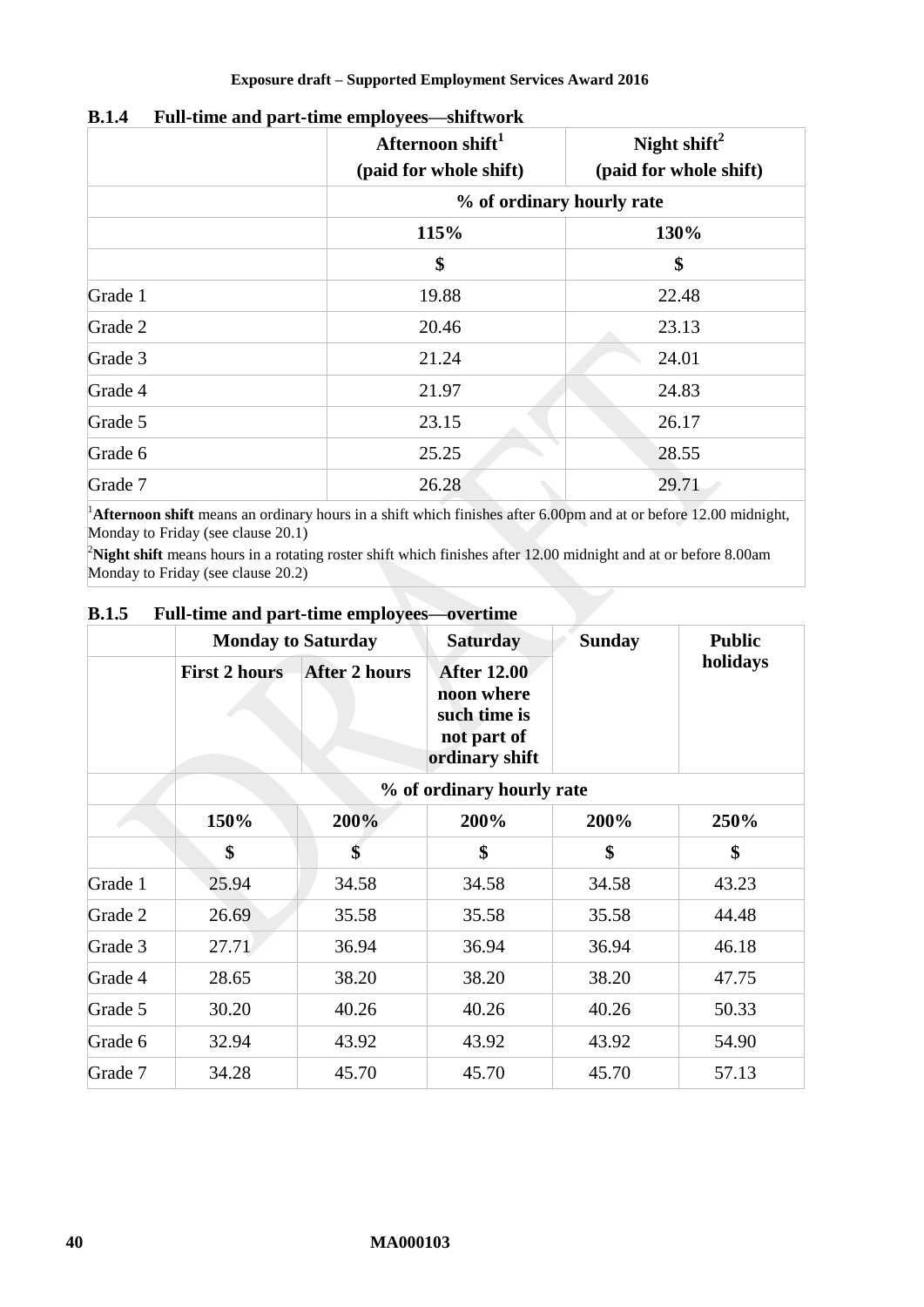# **B.2 Casual employees**

**B.2.1 Casual ordinary hourly** rate includes the casual loading which is payable for all purposes.

|         | Ordinary<br>hours | <b>Saturday</b>                  | <b>Sunday</b>                         |                        |  |  |
|---------|-------------------|----------------------------------|---------------------------------------|------------------------|--|--|
|         |                   |                                  | <b>Catering services</b><br>employees | All other<br>employees |  |  |
|         |                   | % of casual ordinary hourly rate |                                       |                        |  |  |
|         | 100%              | 150%                             | 175%                                  | 200%                   |  |  |
|         | \$                | \$                               | \$                                    | \$                     |  |  |
| Grade 1 | 21.61             | 32.42                            | 37.82                                 | 43.22                  |  |  |
| Grade 2 | 22.24             | 33.36                            | 38.92                                 | 44.48                  |  |  |
| Grade 3 | 23.09             | 34.64                            | 40.41                                 | 46.18                  |  |  |
| Grade 4 | 23.88             | 35.82                            | 41.79                                 | 47.76                  |  |  |
| Grade 5 | 25.16             | 37.74                            | 44.03                                 | 50.32                  |  |  |
| Grade 6 | 27.45             | 41.18                            | 48.04                                 | 54.90                  |  |  |
| Grade 7 | 28.56             | 42.84                            | 49.98                                 | 57.12                  |  |  |

**B.2.2 Casual employees—ordinary and penalty rates**

### **B.2.3 Casual employees—shiftwork**

|         | Afternoon shift <sup>1</sup><br>(paid for whole shift) | Night shift $^2$<br>(paid for whole shift) |
|---------|--------------------------------------------------------|--------------------------------------------|
|         |                                                        | % of casual ordinary hourly rate           |
|         | 115%                                                   | 130%                                       |
|         | \$                                                     | \$                                         |
| Grade 1 | 24.85                                                  | 28.09                                      |
| Grade 2 | 25.58                                                  | 28.91                                      |
| Grade 3 | 26.55                                                  | 30.02                                      |
| Grade 4 | 27.46                                                  | 31.04                                      |
| Grade 5 | 28.93                                                  | 32.71                                      |
| Grade 6 | 31.57                                                  | 35.69                                      |
| Grade 7 | 32.84                                                  | 37.13                                      |

<sup>1</sup>Afternoon shift means an ordinary hours in a shift which finishes after 6.00pm and at or before 12.00 midnight, Monday to Friday (see clause [20.1\)](#page-17-3)

<sup>2</sup>Night shift means hours in a rotating roster shift which finishes after 12.00 midnight and at or before 8.00am Monday to Friday (see clause [20.2\)](#page-17-4)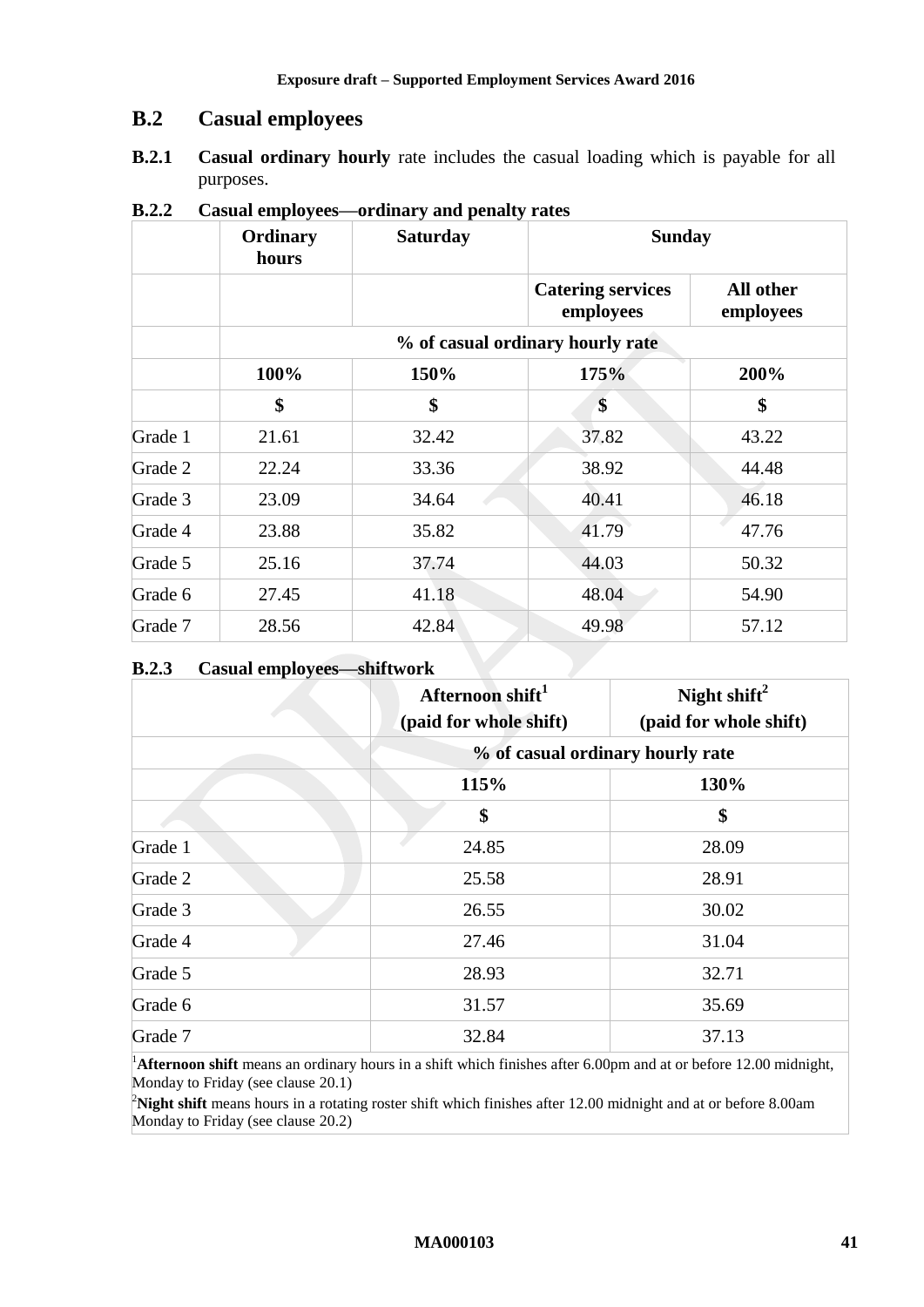# <span id="page-41-0"></span>**Schedule C—Summary of Monetary Allowances**

See for full details of allowances payable under this award.

# **C.1 Wage-related allowances**

The wage-related allowances in this award are based on the standard rate as defined in calause [2—Definitions](#page-2-2) as the minimum weekly wage for a Grade 5 (trade qualified) employee in clause [15.2](#page-9-2) = **\$764.90**

| <b>Allowance</b>                                      | <b>Clause</b>       | % of standard<br>rate | \$ per week<br>unless stated<br>otherwise |
|-------------------------------------------------------|---------------------|-----------------------|-------------------------------------------|
| Leading hand, in charge of <sup>1</sup> :             | 17.2(b)             |                       |                                           |
| 3 to 10 employees                                     |                     | 4.52                  | 34.57                                     |
| 11 to 20 employees                                    |                     | 6.76                  | 51.71                                     |
| More than 20<br>employees                             |                     | 8.58                  | 65.63                                     |
| First aid allowance                                   | 17.2(c)             | 2.03                  | 15.53                                     |
| Toilet cleaning allowance:                            | 17.2 <sub>(d)</sub> |                       |                                           |
| Per week; OR                                          |                     | 1.615                 | 12.35                                     |
| Per shift                                             |                     | 0.329                 | 2.52 per shift                            |
| This allowance applies for all purposes of this award |                     |                       |                                           |

### **C.1.1 Adjustment of wage-related allowances**

Wage-related allowances are adjusted in accordance with increases to wages and are based on a percentage of the standard rate as specified.

# **C.2 Expense-related allowances**

The following expense related allowances will be payable to employees in accordance with clause [17.3:](#page-14-4)

| <b>Allowance</b>         | <b>Clause</b> |                  |
|--------------------------|---------------|------------------|
| Use of vehicle allowance | 17.3(a)       | $0.78$ per km    |
| Meal allowance—overtime  | 17.3(b)       | $10.32$ per meal |
| Laundry allowance        | 17.3(c)       | $0.70$ per day   |

### **C.2.1 Adjustment of expense-related allowances**

**(a)** At the time of any adjustment to the [standard rate,](#page-3-4) each expense-related allowance will be increased by the relevant adjustment factor. The relevant adjustment factor for this purpose is the percentage movement in the applicable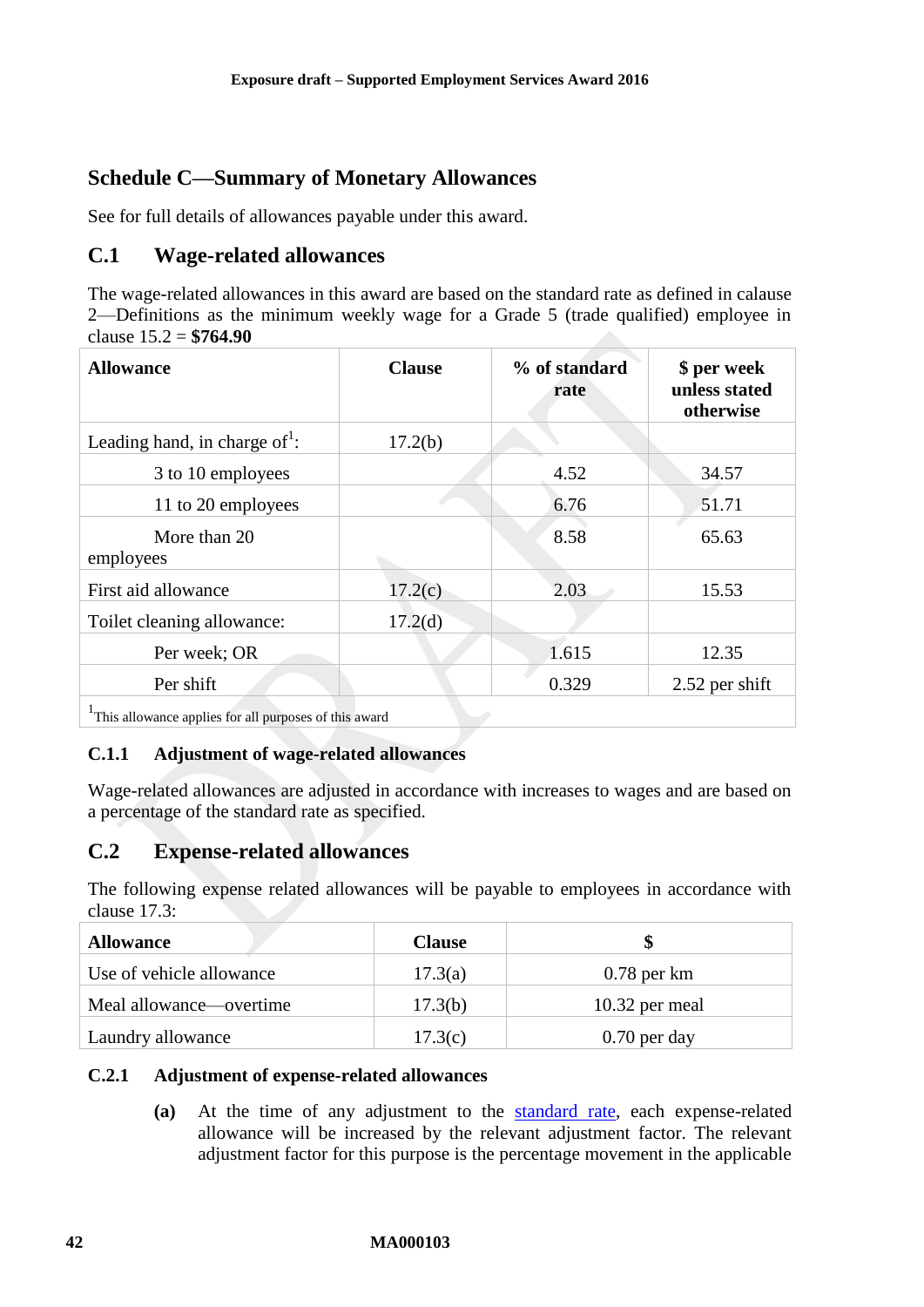index figure most recently published by the Australian Bureau of Statistics since the allowance was last adjusted.

**(b)** The applicable index figure is the index figure published by the Australian Bureau of Statistics for the Eight Capitals Consumer Price Index (Cat No. 6401.0), as follows:

| Applicable Consumer Price Index figure<br><b>Allowance</b> |                                    |
|------------------------------------------------------------|------------------------------------|
| Meal allowance                                             | Take away and fast foods sub-group |
| Laundry allowance                                          | Clothing and footwear group        |
| Vehicle allowance                                          | Private motoring sub-group         |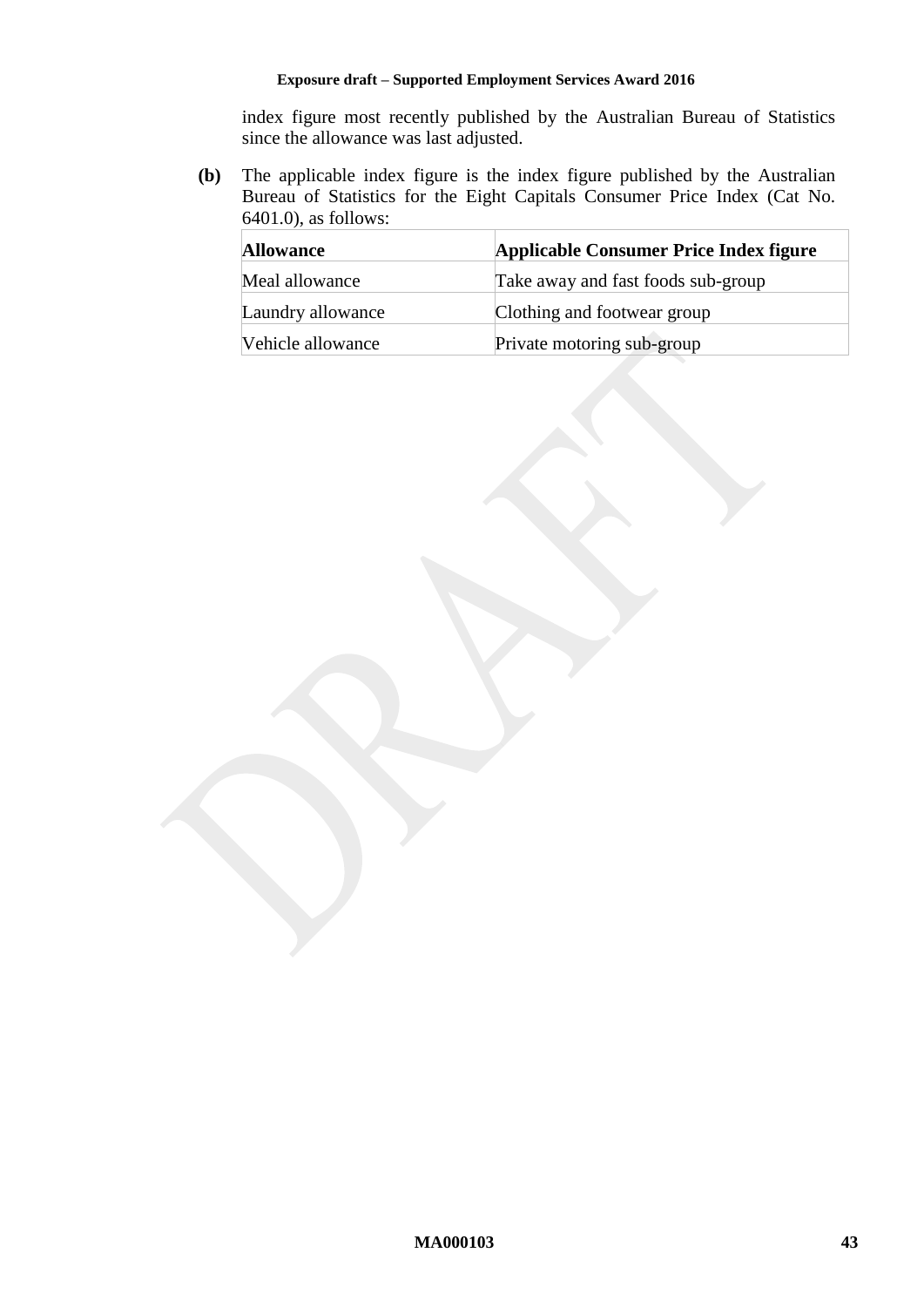# <span id="page-43-0"></span>**Schedule D—Supported Wage System**

- **D.1** This schedule defines the conditions which will apply to employees who because of the effects of a disability are eligible for a supported wage under the terms of this award.
- **D.2** In this schedule:

**approved assessor** means a person accredited by the management unit established by the Commonwealth under the supported wage system to perform assessments of an individual's productive capacity within the supported wage system

**assessment instrument** means the tool provided for under the supported wage system that records the assessment of the productive capacity of the person to be employed under the supported wage system

**disability support pension** means the Commonwealth pension scheme to provide income security for persons with a disability as provided under the Social Security Act 1991, as amended from time to time, or any successor to that scheme

**relevant minimum wage** means the minimum wage prescribed in this award for the class of work for which an employee is engaged

**supported wage system** means the Commonwealth Government system to promote employment for people who cannot work at full award wages because of a disability, as documented in the Supported Wage System Handbook. The Handbook is available from the following website: [www.jobaccess.gov.au](http://www.jobaccess.gov.au/)

**SWS wage assessment agreement** means the document in the form required by the Department of Social Services that records the employee's productive capacity and agreed wage rate

# **D.3 Eligibility criteria**

- **D.3.1** Employees covered by this schedule will be those who are unable to perform the range of duties to the competence level required within the class of work for which the employee is engaged under this award, because of the effects of a disability on their productive capacity and who meet the impairment criteria for receipt of a disability support pension.
- **D.3.2** This schedule does not apply to any existing employee who has a claim against the employer which is subject to the provisions of workers compensation legislation or any provision of this award relating to the rehabilitation of employees who are injured in the course of their employment.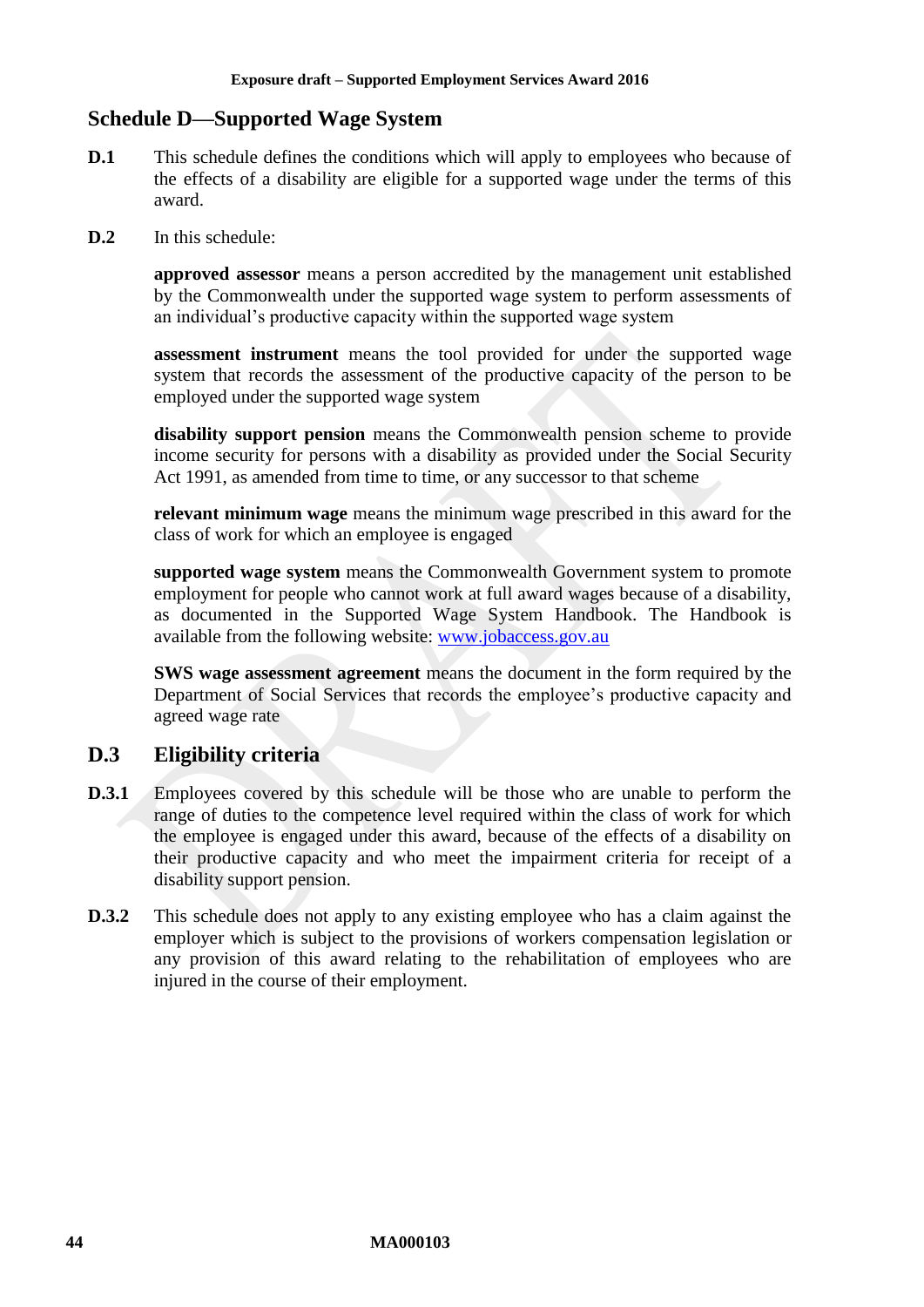# **D.4 Supported wage rates**

**D.4.1** Employees to whom this schedule applies will be paid the applicable percentage of the relevant minimum wage according to the following schedule:

| Assessed capacity (clause D.5) | Relevant minimum wage |
|--------------------------------|-----------------------|
| $\frac{0}{0}$                  | $\frac{0}{0}$         |
| 10                             | 10                    |
| 20                             | 20                    |
| 30                             | 30                    |
| 40                             | 40                    |
| 50                             | 50                    |
| 60                             | 60                    |
| 70                             | 70                    |
| 80                             | 80                    |
| 90                             | 90                    |

- **D.4.2** Provided that the minimum amount payable must be not less than \$81 per week.
- **D.4.3** Where an employee's assessed capacity is **10%**, they must receive a high degree of assistance and support.

# <span id="page-44-0"></span>**D.5 Assessment of capacity**

- **D.5.1** For the purpose of establishing the percentage of the relevant minimum wage, the productive capacity of the employee will be assessed in accordance with the Supported Wage System by an approved assessor, having consulted the employer and employee and, if the employee so desires, a union which the employee is eligible to join.
- **D.5.2** All assessments made under this schedule must be documented in an SWS wage assessment agreement, and retained by the employer as a time and wages record in accordance with the Act.

### **D.6 Lodgement of SWS wage assessment agreement**

- **D.6.1** All SWS wage assessment agreements under the conditions of this schedule, including the appropriate percentage of the relevant minimum wage to be paid to the employee, must be lodged by the employer with the Fair Work Commission.
- **D.6.2** All SWS wage assessment agreements must be agreed and signed by the employee and employer parties to the assessment. Where a union which has an interest in the award is not a party to the assessment, the assessment will be referred by the Fair Work Commission to the union by certified mail and the agreement will take effect unless an objection is notified to the Fair Work Commission within 10 working days.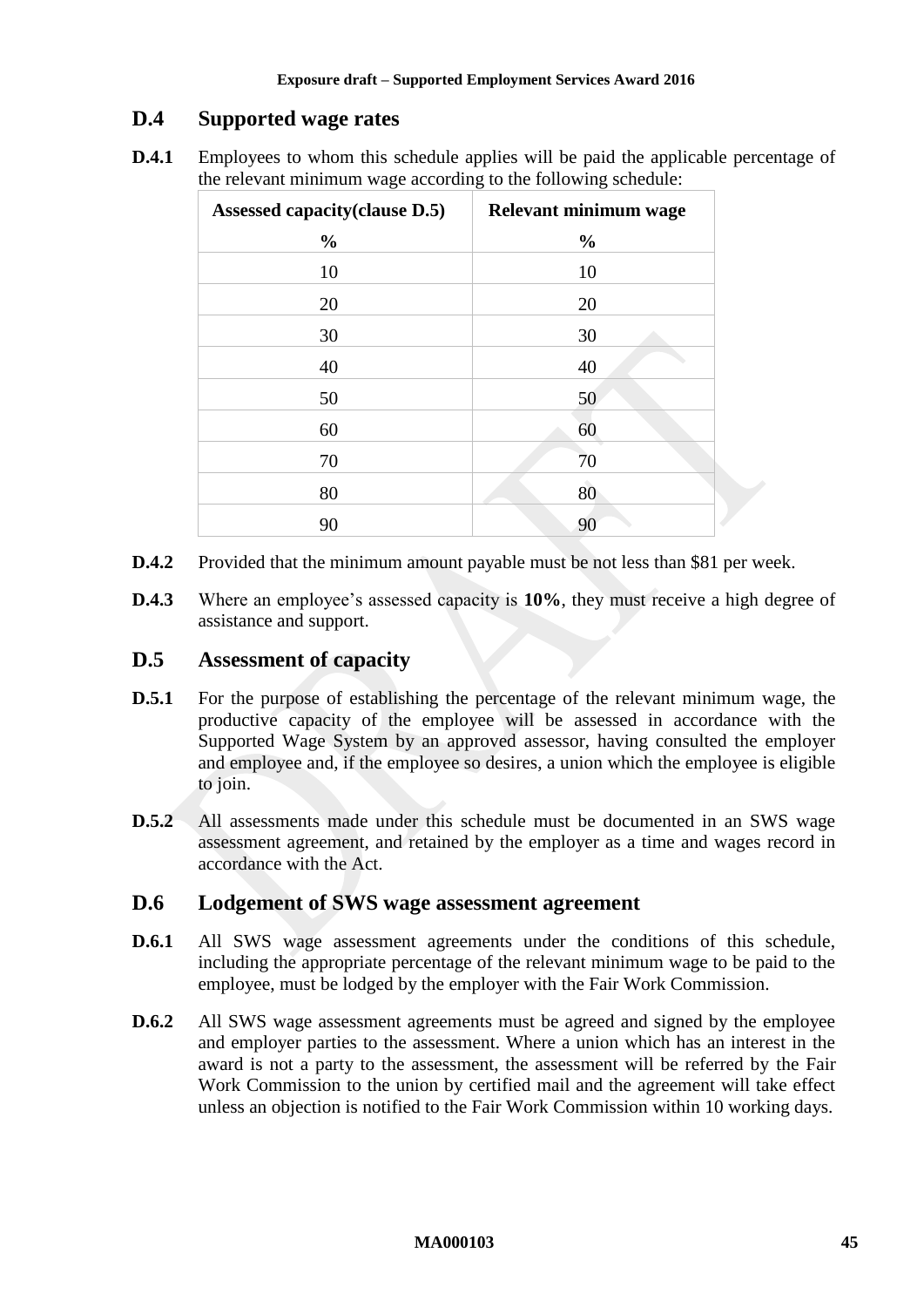# **D.7 Review of assessment**

The assessment of the applicable percentage should be subject to annual or more frequent review on the basis of a reasonable request for such a review. The process of review must be in accordance with the procedures for assessing capacity under the supported wage system.

## **D.8 Other terms and conditions of employment**

Where an assessment has been made, the applicable percentage will apply to the relevant minimum wage only. Employees covered by the provisions of this schedule will be entitled to the same terms and conditions of employment as other workers covered by this award on a pro rata basis.

# **D.9 Workplace adjustment**

An employer wishing to employ a person under the provisions of this schedule must take reasonable steps to make changes in the workplace to enhance the employee's capacity to do the job. Changes may involve re-design of job duties, working time arrangements and work organisation in consultation with other workers in the area.

# **D.10 Trial period**

- **D.10.1** In order for an adequate assessment of the employee's capacity to be made, an employer may employ a person under the provisions of this schedule for a trial period not exceeding 12 weeks, except that in some cases additional work adjustment time (not exceeding four weeks) may be needed.
- **D.10.2** During that trial period the assessment of capacity will be undertaken and the percentage of the relevant minimum wage for a continuing employment relationship will be determined.
- **D.10.3** The minimum amount payable to the employee during the trial period must be no less than \$81 per week.
- **D.10.4** Work trials should include induction or training as appropriate to the job being trialled.
- **D.10.5** Where the employer and employee wish to establish a continuing employment relationship following the completion of the trial period, a further contract of employment will be entered into based on the outcome of assessment under clause [D.5.](#page-44-0)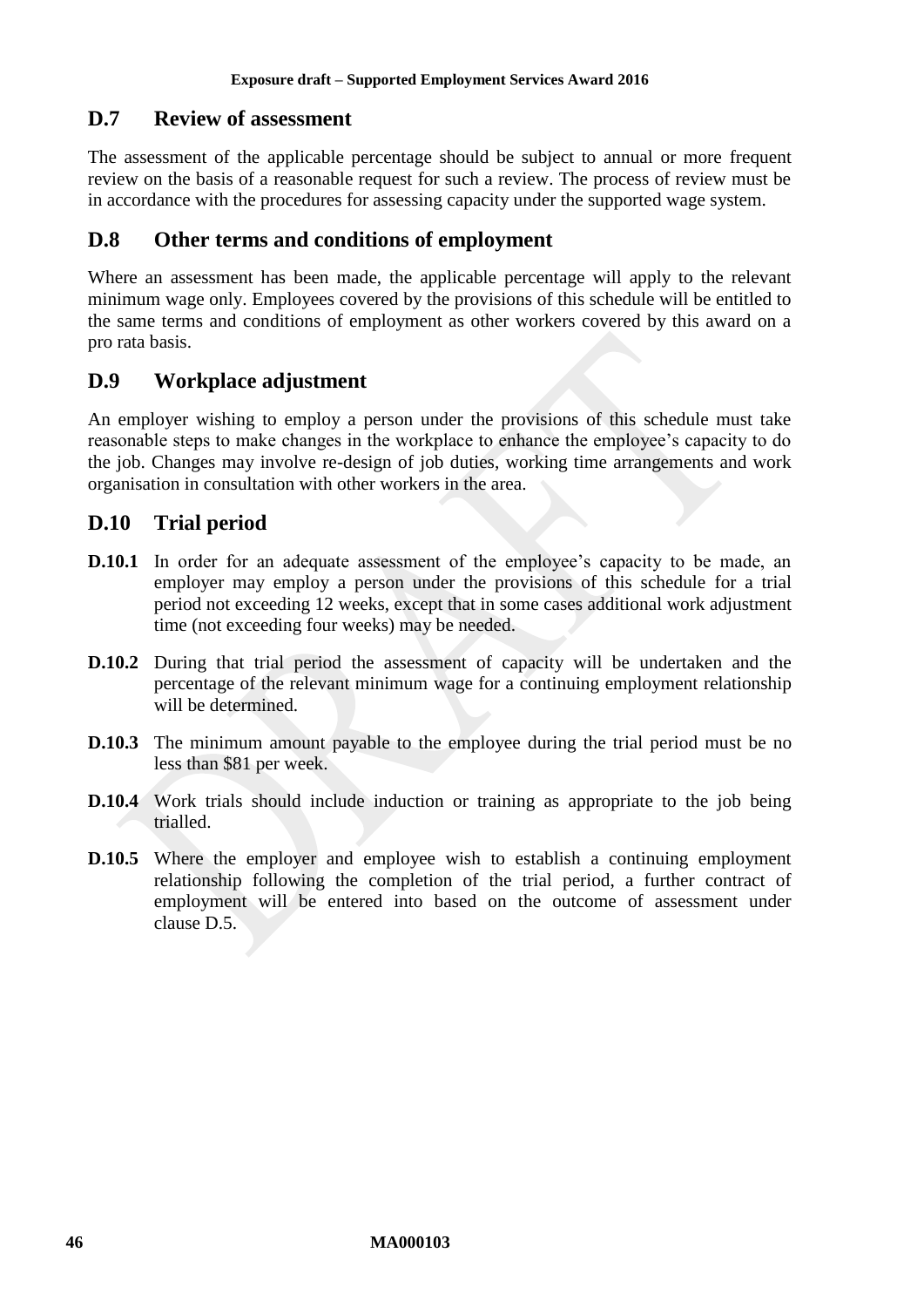# <span id="page-46-0"></span>**Schedule E—National Training Wage**

# **E.1 Title**

This is the *National Training Wage Schedule*.

### **E.2 Definitions**

In this schedule:

**adult trainee** is a trainee who would qualify for the highest minimum wage in Wage Level A, B or C if covered by that wage level

**approved training** means the training specified in the training contract

**Australian Qualifications Framework (AQF)** is a national framework for qualifications in post-compulsory education and training

**out of school** refers only to periods out of school beyond Year 10 as at the first of January in each year and is deemed to:

- **(a)** include any period of schooling beyond Year 10 which was not part of or did not contribute to a completed year of schooling;
- **(b)** include any period during which a trainee repeats in whole or part a year of schooling beyond Year 10; and
- **(c)** not include any period during a calendar year in which a year of schooling is completed

**relevant State or Territory training authority** means the bodies in the relevant State or Territory which exercise approval powers in relation to traineeships and register training contracts under the relevant State or Territory vocational education and training legislation

**relevant State or Territory vocational education and training legislation** means the following or any successor legislation:

Australian Capital Territory: *Training and Tertiary Education Act 2003;*

New South Wales: *Apprenticeship and Traineeship Act 2001;*

Northern Territory: *Northern Territory Employment and Training Act 1991;*

Queensland: *Vocational Education, Training and Employment Act 2000;*

South Australia: *Training and Skills Development Act 2008;*

Tasmania: *Vocational Education and Training Act 1994;*

Victoria: *Education and Training Reform Act 2006; or*

Western Australia: *Vocational Education and Training Act 1996*

**trainee** is an employee undertaking a traineeship under a training contract

#### **MA000103 47**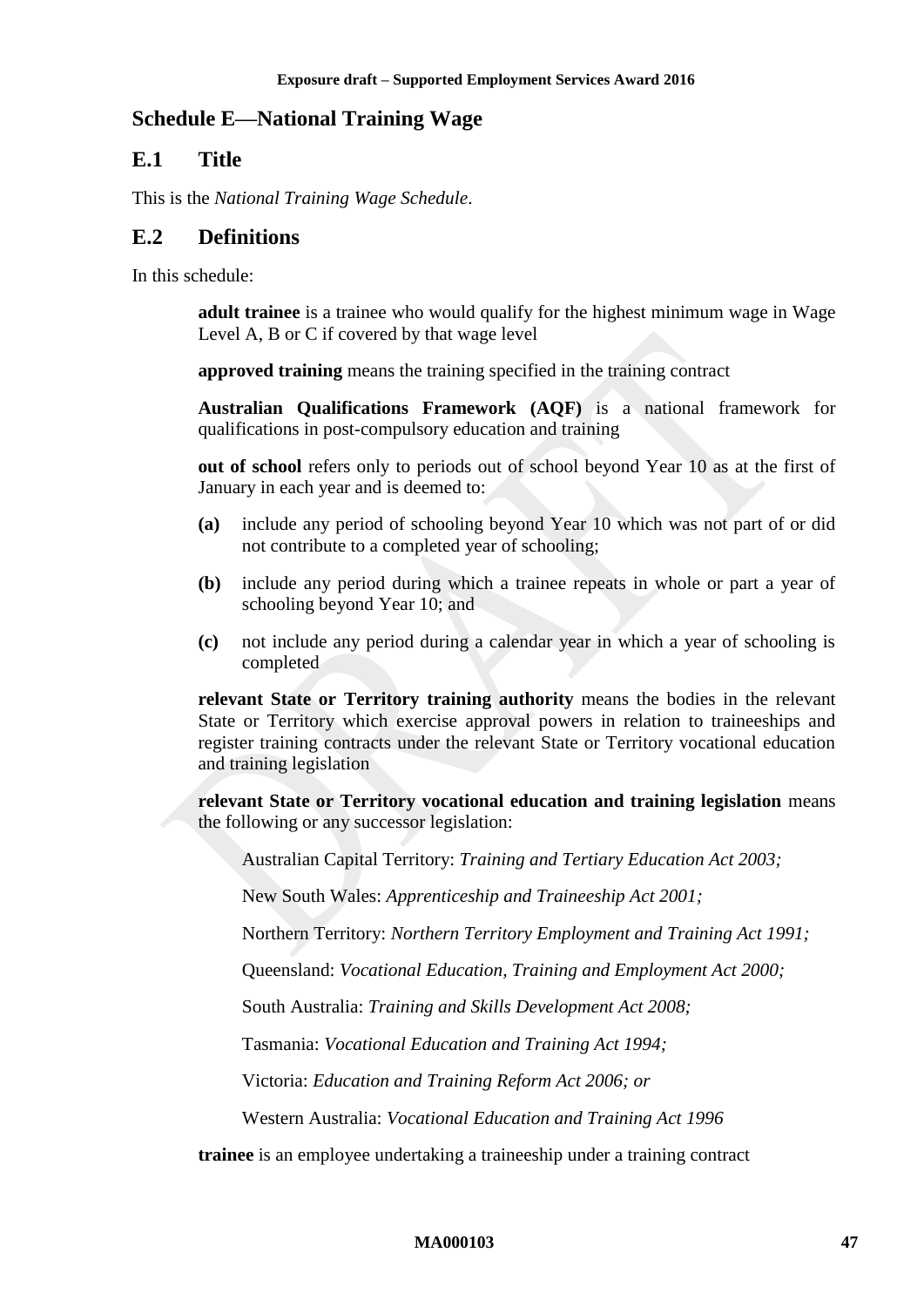**traineeship** means a system of training which has been approved by the relevant State or Territory training authority, which meets the requirements of a training package developed by the relevant Industry Skills Council and endorsed by the National Quality Council, and which leads to an AQF certificate level qualification

**training contract** means an agreement for a traineeship made between an employer and an employee which is registered with the relevant State or Territory training authority

**training package** means the competency standards and associated assessment guidelines for an AQF certificate level qualification which have been endorsed for an industry or enterprise by the National Quality Council and placed on the National Training Information Service with the approval of the Commonwealth, State and Territory Ministers responsible for vocational education and training, and includes any relevant replacement training package

Year 10 includes any year before Year 10

### **E.3 Coverage**

- **E.3.1** Subject to clauses [E.3.2](#page-47-0) to [E.3.6](#page-47-1) of this schedule, this schedule applies in respect of an employee covered by this award who is undertaking a traineeship whose training package and AQF certificate level is allocated to a wage level by clause [E.7](#page-53-0) to this schedule or by clause [E.5.4](#page-53-1) of this schedule.
- <span id="page-47-0"></span>**E.3.2** This schedule only applies to AQF Certificate Level IV traineeships for which a relevant AQF Certificate Level III traineeship is listed in clause [E.7](#page-53-0) to this schedule.
- **E.3.3** This schedule does not apply to:
	- **(a)** the apprenticeship system;
	- **(b)** qualifications not identified in training packages; or
	- **(c)** qualifications in training packages which are not identified as appropriate for a traineeship.

Parties are asked to identify "*any training program which applies to the same occupation and achieves essentially the same training outcome as an existing apprenticeship in an award as at 25 June 1997*" that they consider should not be covered by this Schedule.

- **E.3.4** This schedule does not apply to qualifications not identified in training packages or to qualifications in training packages which are not identified as appropriate for a traineeship.
- <span id="page-47-2"></span>**E.3.5** Where the terms and conditions of this schedule conflict with other terms and conditions of this award dealing with traineeships, the other terms and conditions of this award prevail.
- <span id="page-47-1"></span>**E.3.6** At the conclusion of the traineeship, this schedule ceases to apply to the employee.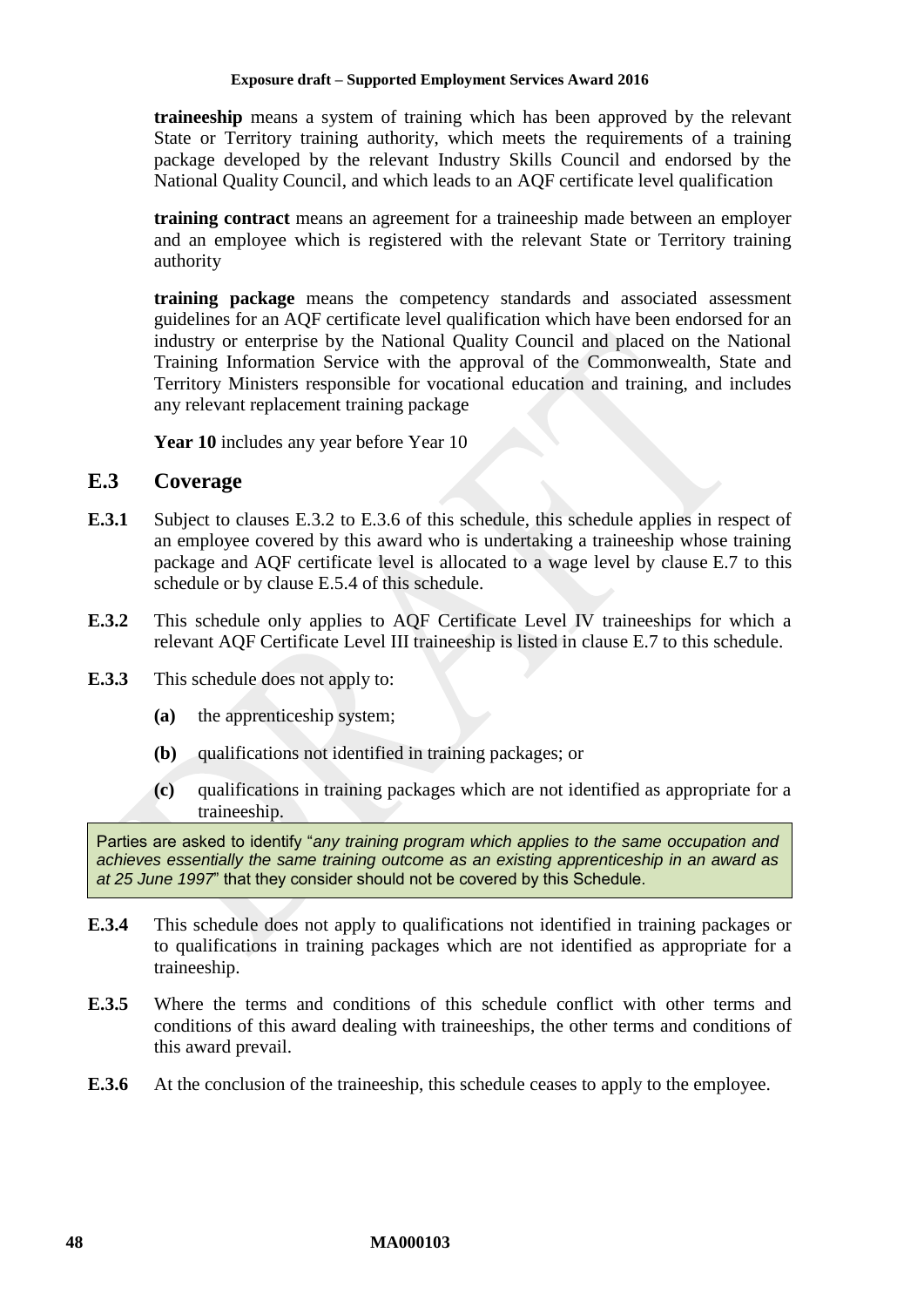# **E.4 Types of Traineeship**

The following types of traineeship are available under this schedule:

- **E.4.1** a full-time traineeship based on 38 ordinary hours per week, with 20% of ordinary hours being approved training; and
- **E.4.2** a part-time traineeship based on less than 38 ordinary hours per week, with 20% of ordinary hours being approved training solely on-the-job or partly on-the-job and partly off-the-job, or where training is fully off-the-job.

# **E.5 Minimum Wages**

### **E.5.1 Minimum wages for full-time traineeships**

### **(a) Wage Level A**

Subject to clause [E.5.3](#page-52-0) of this schedule, the minimum wages for a trainee undertaking a full-time AQF Certificate Level I–III traineeship whose training package and AQF certificate levels are allocated to Wage Level A by clause [E.7.1](#page-53-2) are:

|                                    | <b>Highest year of schooling completed</b> |          |                     |
|------------------------------------|--------------------------------------------|----------|---------------------|
|                                    | Year 10                                    | Year 11  | Year 12<br>per week |
|                                    | per week                                   | per week |                     |
|                                    | \$                                         | \$       | \$                  |
| School leaver                      | 295.10                                     | 325.00   | 387.20              |
| Plus 1 year out of school          | 325.00                                     | 387.20   | 450.60              |
| Plus 2 years out of school         | 387.20                                     | 450.60   | 524.40              |
| Plus 3 years out of school         | 450.60                                     | 524.40   | 600.40              |
| Plus 4 years out of school         | 524.40                                     | 600.40   |                     |
| Plus 5 or more years out of school | 600.40                                     |          |                     |

### **(b) Wage Level B**

Subject to clause [E.5.3](#page-52-0) of this schedule, the minimum wages for a trainee undertaking a full-time AQF Certificate Level I–III traineeship whose training package and AQF certificate levels are allocated to Wage Level B by clause [E.7.2](#page-55-0) are:

|                            | <b>Highest year of schooling completed</b> |          |          |
|----------------------------|--------------------------------------------|----------|----------|
|                            | Year 10                                    | Year 11  | Year 12  |
|                            | per week                                   | Per week | per week |
|                            | \$                                         |          | S        |
| School leaver              | 295.10                                     | 325.00   | 376.80   |
| Plus 1 year out of school  | 325.00                                     | 376.80   | 433.40   |
| Plus 2 years out of school | 376.80                                     | 433.40   | 508.20   |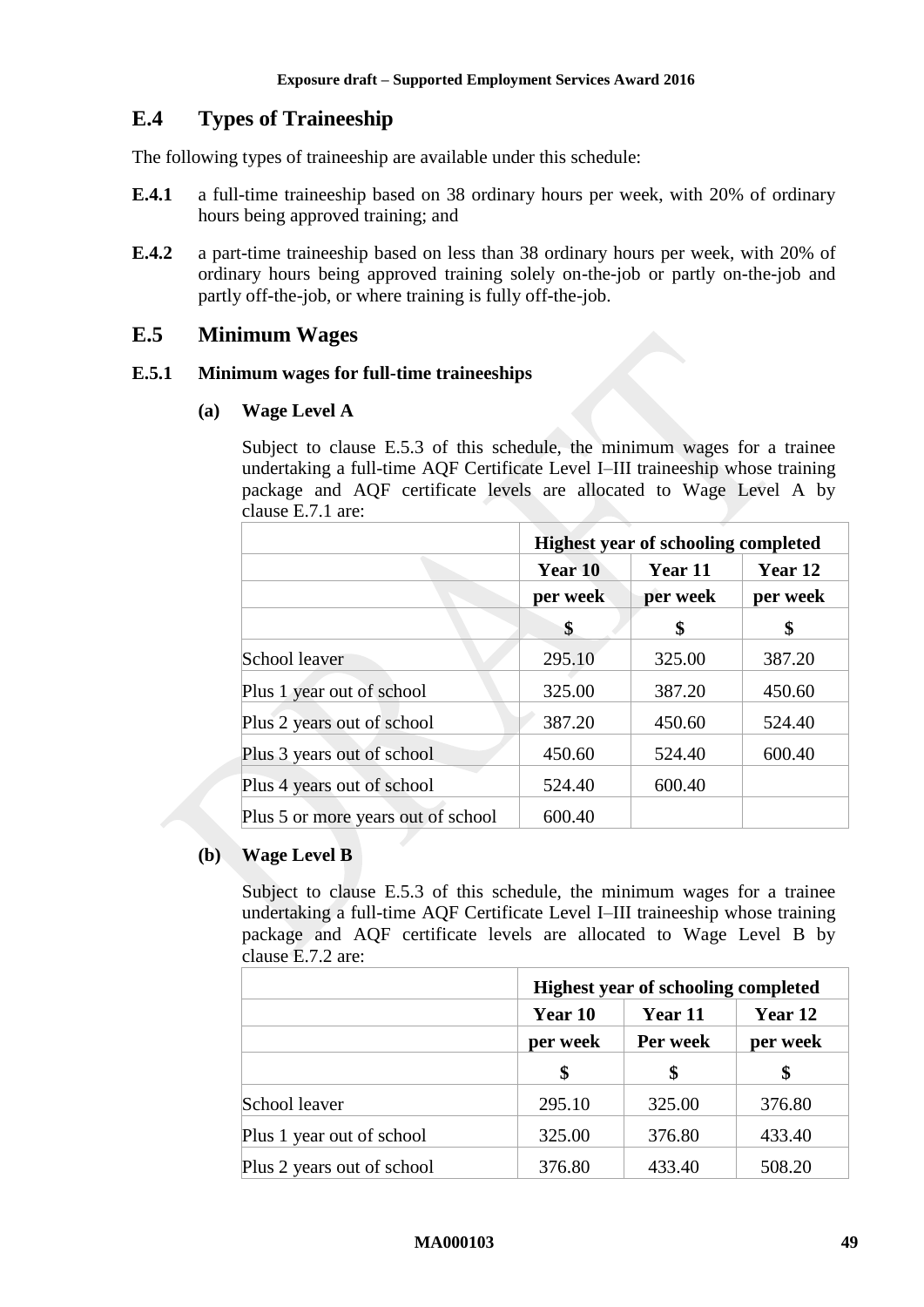|                                    | <b>Highest year of schooling completed</b> |                     |                     |
|------------------------------------|--------------------------------------------|---------------------|---------------------|
|                                    | Year 10<br>per week                        | Year 11<br>Per week | Year 12<br>per week |
|                                    |                                            |                     |                     |
|                                    | \$                                         |                     |                     |
| Plus 3 years out of school         | 433.40                                     | 508.20              | 579.70              |
| Plus 4 years out of school         | 508.20                                     | 579.70              |                     |
| Plus 5 or more years out of school | 579.70                                     |                     |                     |

### **(c) Wage Level C**

Subject to clause [E.5.3](#page-52-0) of this schedule, the minimum wages for a trainee undertaking a full-time AQF Certificate Level I–III traineeship whose training package and AQF certificate levels are allocated to Wage Level C by clause [E.7.3](#page-56-0) are:

|                                    | <b>Highest year of schooling completed</b> |          |          |
|------------------------------------|--------------------------------------------|----------|----------|
|                                    | Year 10                                    | Year 11  | Year 12  |
|                                    | per week                                   | per week | per week |
|                                    | \$                                         | \$       | S        |
| School leaver                      | 295.10                                     | 325.00   | 376.80   |
| Plus 1 year out of school          | 325.00                                     | 376.80   | 424.10   |
| Plus 2 years out of school         | 376.80                                     | 424.10   | 473.80   |
| Plus 3 years out of school         | 424.10                                     | 473.80   | 527.90   |
| Plus 4 years out of school         | 473.80                                     | 527.90   |          |
| Plus 5 or more years out of school | 527.90                                     |          |          |

# **(d) AQF Certificate Level IV traineeships**

- **(i)** Subject to clause [E.5.3](#page-52-0) of this schedule, the minimum wages for a trainee undertaking a full-time AQF Certificate Level IV traineeship are the minimum wages for the relevant full-time AQF Certificate Level III traineeship with the addition of 3.8% to those minimum wages.
- **(ii)** Subject to clause [E.5.3](#page-52-0) of this schedule, the minimum wages for an adult trainee undertaking a full-time AQF Certificate Level IV traineeship are as follows, provided that the relevant wage level is that for the relevant AQF Certificate Level III traineeship:

| <b>Wage level</b> | <b>First year of</b><br>traineeship | <b>Second and</b><br>subsequent years of<br>traineeship |
|-------------------|-------------------------------------|---------------------------------------------------------|
|                   | per week                            | per week                                                |
|                   |                                     |                                                         |
| Wage Level A      | 623.50                              | 647.70                                                  |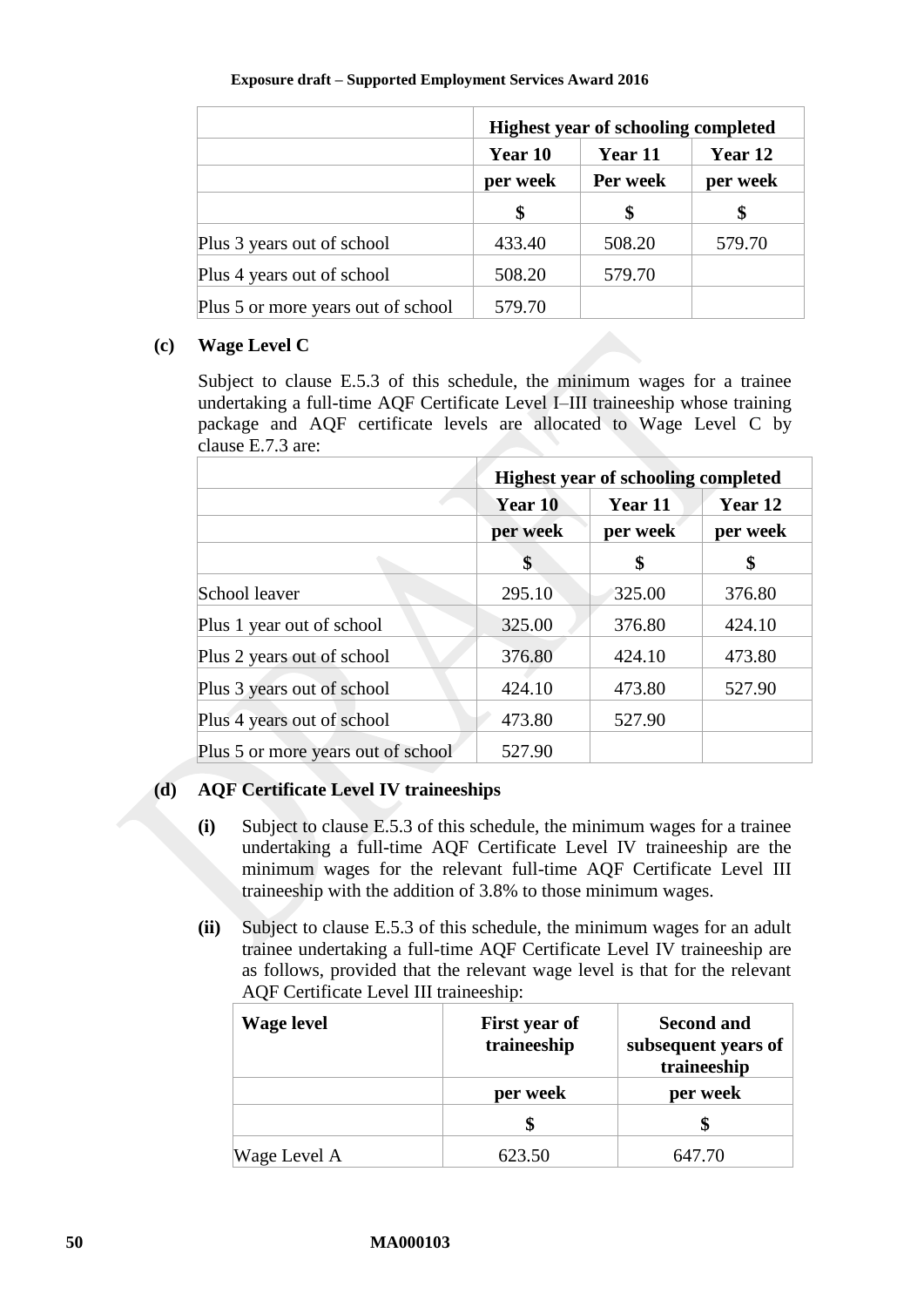| <b>Wage level</b> | First year of<br>traineeship | <b>Second and</b><br>subsequent years of<br>traineeship |
|-------------------|------------------------------|---------------------------------------------------------|
|                   | per week                     | per week                                                |
|                   |                              |                                                         |
| Wage Level B      | 601.60                       | 624.70                                                  |
| Wage Level C      | 547.50                       | 568.20                                                  |

### <span id="page-50-0"></span>**E.5.2 Minimum wages for part-time traineeships**

### **(a) Wage Level A**

Subject to clauses [E.5.2\(f\)](#page-52-1) and [E.5.3](#page-52-0) of this schedule, the minimum wages for a trainee undertaking a part-time AQF Certificate Level I–III traineeship whose training package and AQF certificate levels are allocated to Wage Level A by clause [E.7.1](#page-53-2) are:

|                                    | <b>Highest year of schooling completed</b> |          |                     |
|------------------------------------|--------------------------------------------|----------|---------------------|
|                                    | Year 10                                    | Year 11  | Year 12<br>per hour |
|                                    | per hour                                   | per hour |                     |
|                                    | \$                                         | \$       | \$                  |
| School leaver                      | 9.71                                       | 10.70    | 12.74               |
| Plus 1 year out of school          | 10.70                                      | 12.74    | 14.83               |
| Plus 2 years out of school         | 12.74                                      | 14.83    | 17.25               |
| Plus 3 years out of school         | 14.83                                      | 17.25    | 19.74               |
| Plus 4 years out of school         | 17.25                                      | 19.74    |                     |
| Plus 5 or more years out of school | 19.74                                      |          |                     |

### **(b) Wage Level B**

Subject to clauses [E.5.2\(f\)](#page-52-1) and [E.5.3](#page-52-0) of this schedule, the minimum wages for a trainee undertaking a part-time AQF Certificate Level I–III traineeship whose training package and AQF certificate levels are allocated to Wage Level B by clause [E.7.2](#page-55-0) are:

|                            | <b>Highest year of schooling completed</b> |          |          |
|----------------------------|--------------------------------------------|----------|----------|
|                            | Year 10                                    | Year 11  |          |
|                            | per hour                                   | per hour | per hour |
|                            | \$                                         | \$       | S        |
| School leaver              | 9.71                                       | 10.70    | 12.40    |
| Plus 1 year out of school  | 10.70                                      | 12.40    | 14.26    |
| Plus 2 years out of school | 12.40                                      | 14.26    | 16.73    |
| Plus 3 years out of school | 14.26                                      | 16.73    | 19.08    |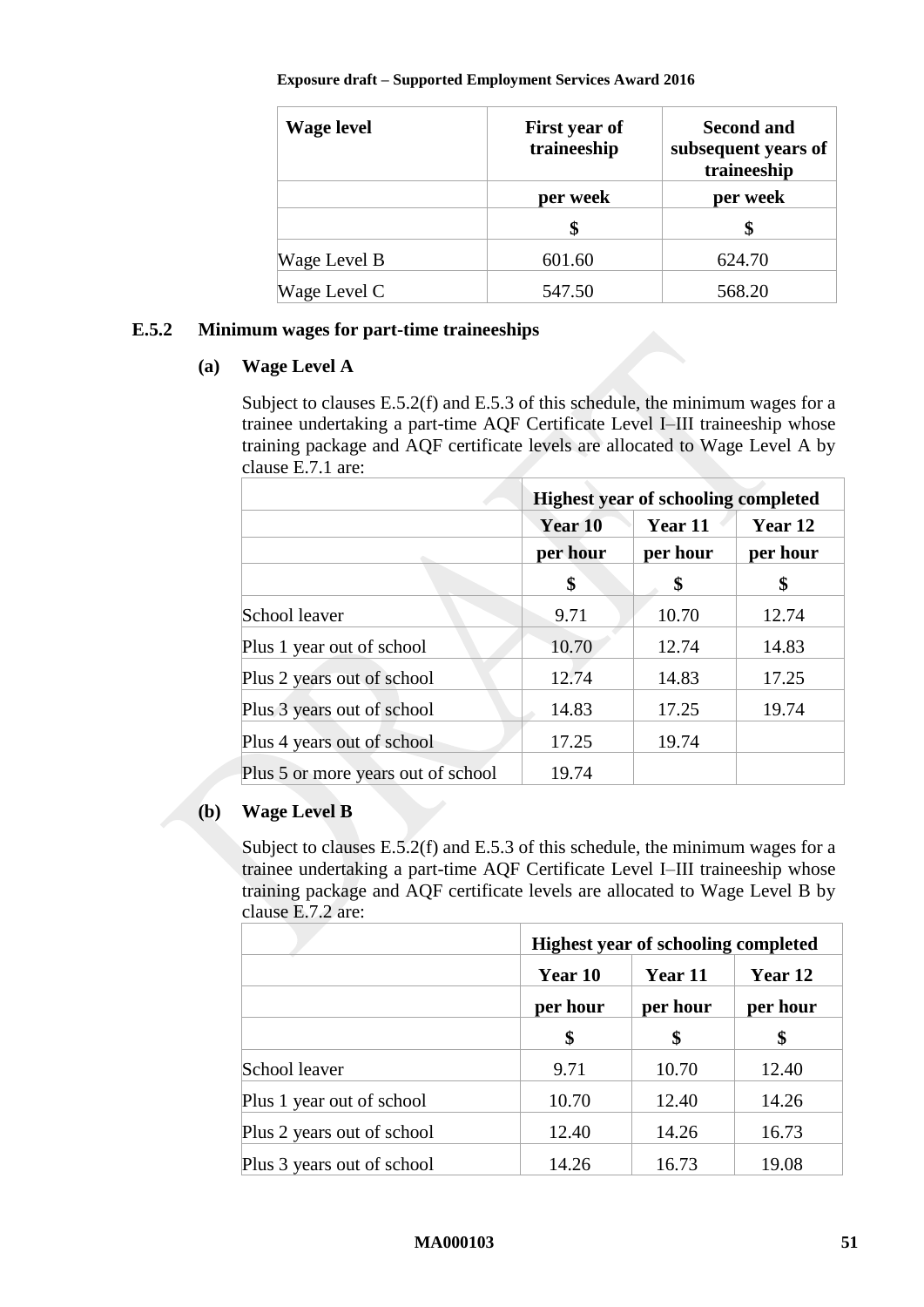|                                    | <b>Highest year of schooling completed</b> |          |          |
|------------------------------------|--------------------------------------------|----------|----------|
|                                    | Year 10                                    | Year 11  | Year 12  |
|                                    | per hour                                   | per hour | per hour |
|                                    |                                            |          |          |
| Plus 4 years out of school         | 16.73                                      | 19.08    |          |
| Plus 5 or more years out of school | 19.08                                      |          |          |

### **(c) Wage Level C**

Subject to clauses [E.5.2\(f\)](#page-52-1) and [E.5.3](#page-52-0) of this schedule, the minimum wages for a trainee undertaking a part-time AQF Certificate Level I–III traineeship whose training package and AQF certificate levels are allocated to Wage Level C by clause [E.7.3](#page-56-0) are:

|                                    | <b>Highest year of schooling completed</b> |          |          |
|------------------------------------|--------------------------------------------|----------|----------|
|                                    | Year 10                                    | Year 11  | Year 12  |
|                                    | per hour                                   | per hour | per hour |
|                                    | \$                                         | \$       | \$       |
| School leaver                      | 9.71                                       | 10.70    | 12.40    |
| Plus 1 year out of school          | 10.70                                      | 12.40    | 13.95    |
| Plus 2 years out of school         | 12.40                                      | 13.95    | 15.58    |
| Plus 3 years out of school         | 13.95                                      | 15.58    | 17.36    |
| Plus 4 years out of school         | 15.58                                      | 17.36    |          |
| Plus 5 or more years out of school | 17.36                                      |          |          |

### **(d) School-based traineeships**

Subject to clauses [E.5.2\(f\)](#page-52-1) and [E.5.3](#page-52-0) of this schedule, the minimum wages for a trainee undertaking a school-based AQF Certificate Level I–III traineeship whose training package and AQF certificate levels are allocated to Wage Levels A, B or C by clause [E.7](#page-53-0) are as follows when the trainee works ordinary hours:

| <b>Year of schooling</b> |          |  |
|--------------------------|----------|--|
| <b>Year 11 or lower</b>  | Year 12  |  |
| per hour                 | per hour |  |
|                          |          |  |
| 9.71                     | 10.70    |  |

### <span id="page-51-0"></span>**(e) AQF Certificate Level IV traineeships**

**(i)** Subject to clauses [E.5.2\(f\)](#page-52-1) and [E.5.3](#page-52-0) of this schedule, the minimum wages for a trainee undertaking a part-time AQF Certificate Level IV traineeship are the minimum wages for the relevant part-time AQF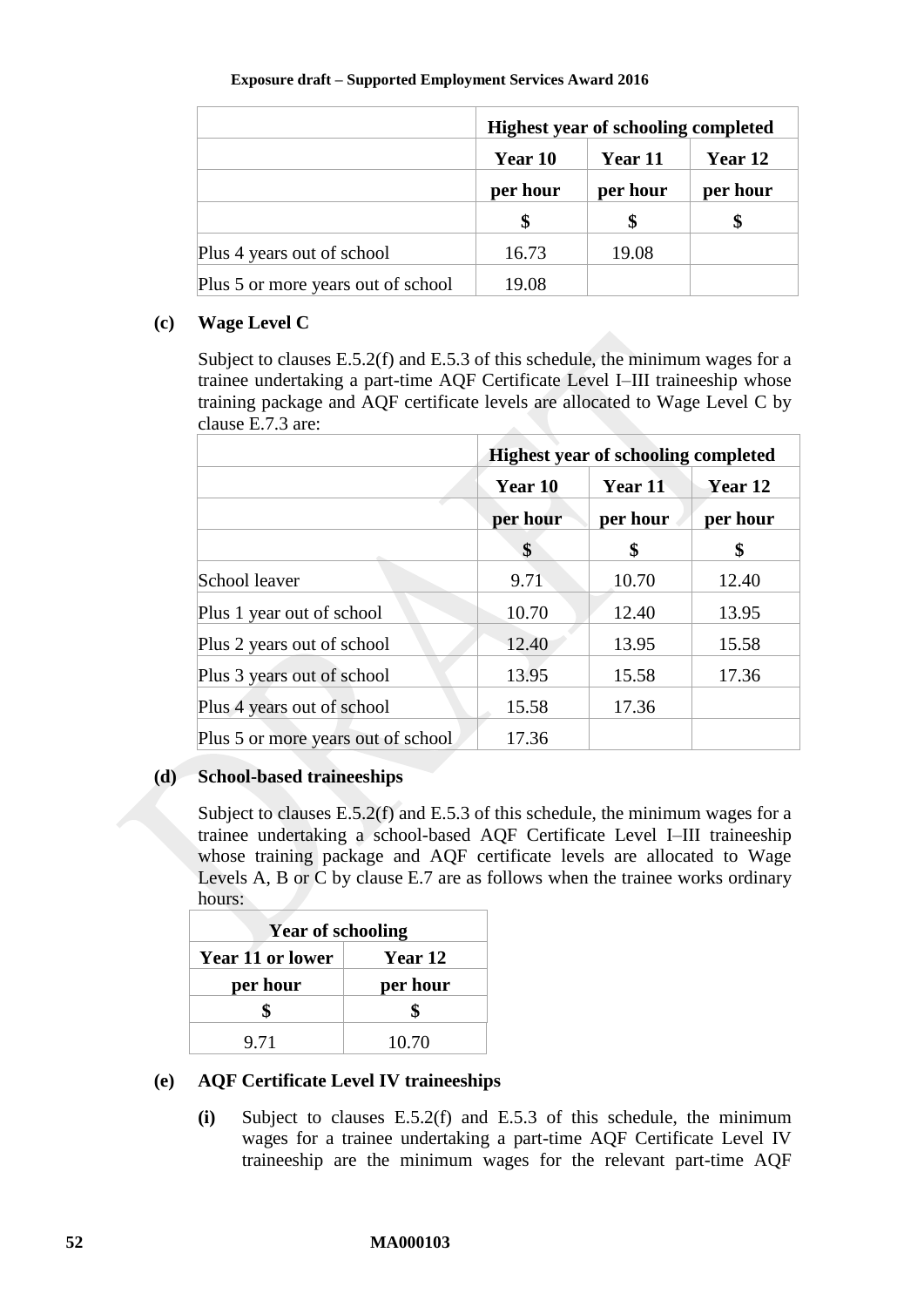Certificate Level III traineeship with the addition of 3.8% to those minimum wages.

**(ii)** Subject to clauses [E.5.2\(f\)](#page-52-1) and [E.5.3](#page-52-0) of this schedule, the minimum wages for an adult trainee undertaking a part-time AQF Certificate Level IV traineeship are as follows, provided that the relevant wage level is that for the relevant AQF Certificate Level III traineeship:

| <b>Wage level</b> | First year of<br>traineeship | <b>Second and</b><br>subsequent years<br>of traineeship |
|-------------------|------------------------------|---------------------------------------------------------|
|                   | per hour                     | per hour                                                |
|                   | \$                           | \$                                                      |
| Wage Level A      | 20.51                        | 21.31                                                   |
| Wage Level B      | 19.77                        | 20.54                                                   |
| Wage Level C      | 18.01                        | 18.70                                                   |

### <span id="page-52-1"></span>**(f) Calculating the actual minimum wage**

- **(i)** Where the full-time ordinary hours of work are not 38 or an average of 38 per week, the appropriate hourly minimum wage is obtained by multiplying the relevant minimum wage in clauses  $E.5.2(a)$ [–\(e\)](#page-51-0) of this schedule by 38 and then dividing the figure obtained by the full-time ordinary hours of work per week.
- <span id="page-52-2"></span>**(ii)** Where the approved training for a part-time traineeship is provided fully off-the-job by a registered training organisation, for example at school or at TAFE, the relevant minimum wage in clauses  $E.5.2(a)$ –[\(e\)](#page-51-0) of this schedule applies to each ordinary hour worked by the trainee.
- **(iii)** Where the approved training for a part-time traineeship is undertaken solely on-the-job or partly on-the-job and partly off-the-job, the relevant minimum wage in clauses [E.5.2\(a\)–](#page-50-0)[\(e\)](#page-51-0) of this schedule minus 20% applies to each ordinary hour worked by the trainee.

### <span id="page-52-0"></span>**E.5.3 Other minimum wage provisions**

- **(a)** An employee who was employed by an employer immediately prior to becoming a trainee with that employer must not suffer a reduction in their minimum wage per week or per hour by virtue of becoming a trainee. Casual loadings will be disregarded when determining whether the employee has suffered a reduction in their minimum wage.
- **(b)** If a qualification is converted from an AQF Certificate Level II to an AQF Certificate Level III traineeship, or from an AQF Certificate Level III to an AQF Certificate Level IV traineeship, then the trainee must be paid the next highest minimum wage provided in this schedule, where a higher minimum wage is provided for the new AQF certificate level.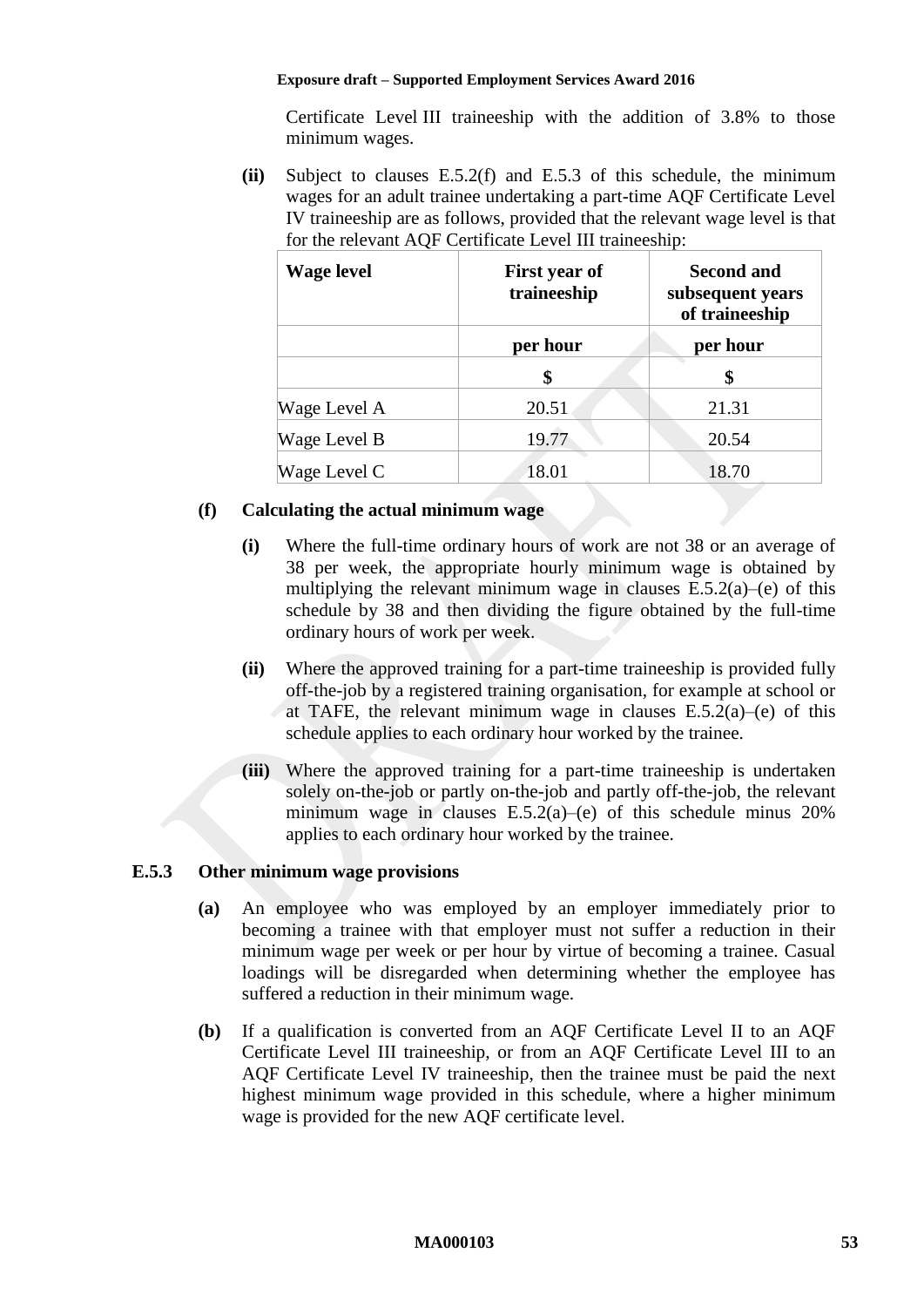### <span id="page-53-1"></span>**E.5.4 Default wage rate**

The minimum wage for a trainee undertaking an AQF Certificate Level I–III traineeship whose training package and AQF certificate level are not allocated to a wage level by clause [E.7](#page-53-0) is the relevant minimum wage under this schedule for a trainee undertaking an AQF Certificate to Level I–III traineeship whose training package and AQF certificate level are allocated to Wage Level B.

# **E.6 Employment conditions**

- **E.6.1** A trainee undertaking a school-based traineeship may, with the agreement of the trainee, be paid an additional loading of 25% on all ordinary hours worked instead of paid annual leave, paid personal/carer's leave and paid absence on public holidays, provided that where the trainee works on a public holiday then the public holiday provisions of this award apply.
- **E.6.2** A trainee is entitled to be released from work without loss of continuity of employment and to payment of the appropriate wages to attend any training and assessment specified in, or associated with, the training contract.
- **E.6.3** Time spent by a trainee, other than a trainee undertaking a school-based traineeship, in attending any training and assessment specified in, or associated with, the training contract is to be regarded as time worked for the employer for the purposes of calculating the trainee's wages and determining the trainee's employment conditions.

**Note:** The time to be included for the purpose of calculating the wages for part-time trainees whose approved training is fully off-the-job is determined by clause [E.5.2\(f\)\(ii\)](#page-52-2) and not by this clause.

**E.6.4** Subject to clause [E.3.5](#page-47-2) of this schedule, all other terms and conditions of this award apply to a trainee unless specifically varied by this schedule.

# <span id="page-53-0"></span>**E.7 Allocation of Traineeships to Wage Levels**

Parties are asked to review the packages listed to ensure the lists are complete and up-to-date.

The wage levels applying to training packages and their AQF certificate levels are:

<span id="page-53-2"></span>**E.7.1 Wage Level A**

| <b>Training package</b>             | <b>AQF</b> certificate level |
|-------------------------------------|------------------------------|
| Aeroskills                          | $\rm II$                     |
| Aviation                            | I, II, III                   |
| Beauty                              | III                          |
| <b>Business Services</b>            | I, II, III                   |
| Chemical, Hydrocarbons and Refining | I, II, III                   |
| Civil Construction                  | III                          |
| <b>Coal Training Package</b>        | II, III                      |
| <b>Community Services</b>           | II, III                      |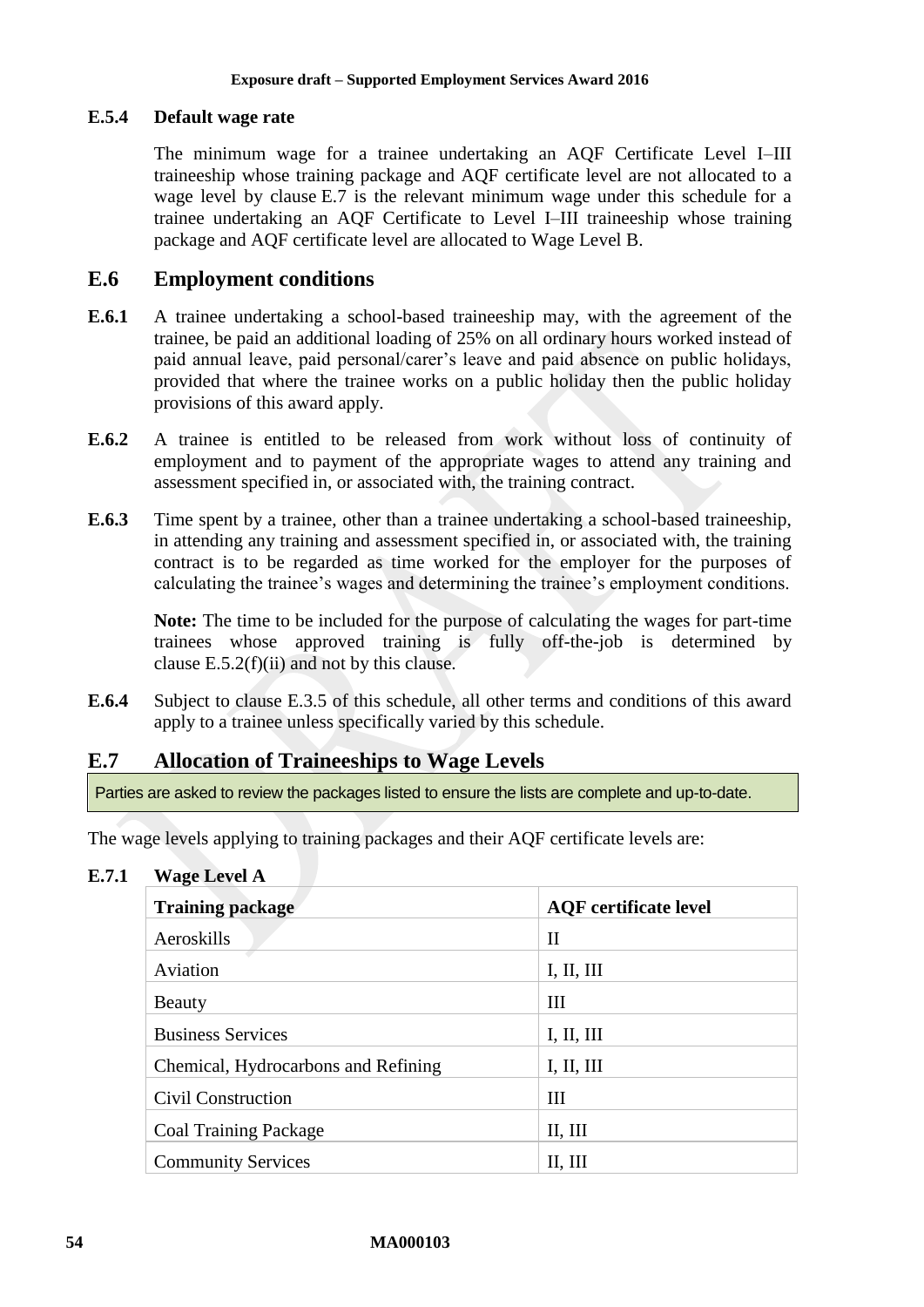| <b>Training package</b>                                                   | <b>AQF</b> certificate level                  |
|---------------------------------------------------------------------------|-----------------------------------------------|
| Construction, Plumbing and Services Integrated<br>Framework               | I, II, III                                    |
| <b>Correctional Services</b>                                              | II, III                                       |
| Drilling                                                                  | II, III                                       |
| Electricity Supply Industry-Generation Sector                             | II, III<br>(III in Western Australia only)    |
| Electricity Supply Industry—Transmission,<br>Distribution and Rail Sector | $\mathbf{I}$                                  |
| Electrotechnology                                                         | I, II, III<br>(III in Western Australia only) |
| <b>Financial Services</b>                                                 | I, II, III                                    |
| Floristry                                                                 | Ш                                             |
| Food Processing Industry                                                  | $\mathop{\rm III}$                            |
| Gas Industry                                                              | $\mathbf{III}$                                |
| <b>Information and Communications Technology</b>                          | I, II, III                                    |
| <b>Laboratory Operations</b>                                              | II, III                                       |
| Local Government (other than Operational Works<br>Cert I and II)          | I, II, III                                    |
| <b>Manufactured Mineral Products</b>                                      | Ш                                             |
| Manufacturing                                                             | I, II, III                                    |
| Maritime                                                                  | I, II, III                                    |
| Metal and Engineering (Technical)                                         | II, III                                       |
| Metalliferous Mining                                                      | II, III                                       |
| Museum, Library and Library/Information<br>Services                       | II, III                                       |
| Plastics, Rubber and Cablemaking                                          | III                                           |
| <b>Public Safety</b>                                                      | III                                           |
| <b>Public Sector</b>                                                      | II, III                                       |
| Pulp and Paper Manufacturing Industries                                   | Ш                                             |
| Retail Services (including wholesale and<br>Community pharmacy)           | III                                           |
| Telecommunications                                                        | II, III                                       |
| Textiles, Clothing and Footwear                                           | $\mathop{\rm III}$                            |
| Tourism, Hospitality and Events                                           | I, II, III                                    |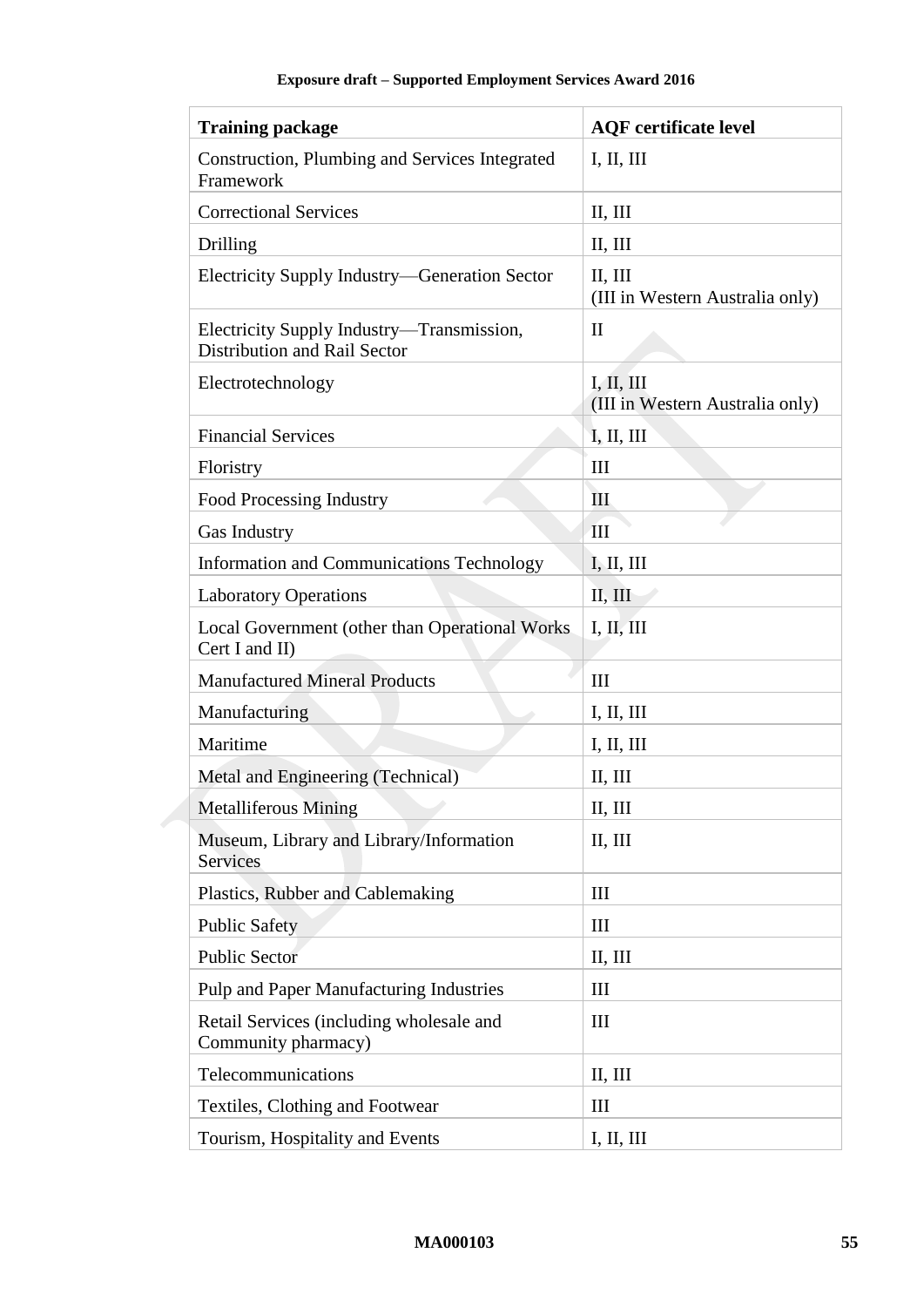| <b>Training package</b>        | <b>AQF</b> certificate level |
|--------------------------------|------------------------------|
| Training and Assessment        | Ш                            |
| <b>Transport and Logistics</b> | Ш                            |
| Water Industry (Utilities)     |                              |

# <span id="page-55-0"></span>**E.7.2 Wage Level B**

| <b>Training package</b>                        | <b>AQF</b> certificate level |
|------------------------------------------------|------------------------------|
| Animal Care and Management                     | I, II, III                   |
| <b>Asset Maintenance</b>                       | I, II, III                   |
| <b>Australian Meat Industry</b>                | I, II, III                   |
| <b>Automotive Industry Manufacturing</b>       | II, III                      |
| Automotive Industry Retail, Service and Repair | I, II, III                   |
| Beauty                                         | $\mathbf{I}$                 |
| Caravan Industry                               | II, III                      |
| <b>Civil Construction</b>                      | $\mathbf I$                  |
| <b>Community Recreation Industry</b>           | III                          |
| Entertainment                                  | I, II, III                   |
| <b>Extractive Industries</b>                   | II, III                      |
| <b>Fitness Industry</b>                        | Ш                            |
| Floristry                                      | $\mathbf{I}$                 |
| Food Processing Industry                       | I, II                        |
| <b>Forest and Forest Products Industry</b>     | I, II, III                   |
| Furnishing                                     | I, II, III                   |
| Gas Industry                                   | I, II                        |
| Health                                         | II, III                      |
| Local Government (Operational Works)           | I, II                        |
| <b>Manufactured Mineral Products</b>           | I, II                        |
| Metal and Engineering (Production)             | II, III                      |
| <b>Outdoor Recreation Industry</b>             | I, II, III                   |
| Plastics, Rubber and Cablemaking               | $\mathbf{I}$                 |
| Printing and Graphic Arts                      | II, III                      |
| <b>Property Services</b>                       | I, II, III                   |
| <b>Public Safety</b>                           | I, II                        |
| Pulp and Paper Manufacturing Industries        | I, II                        |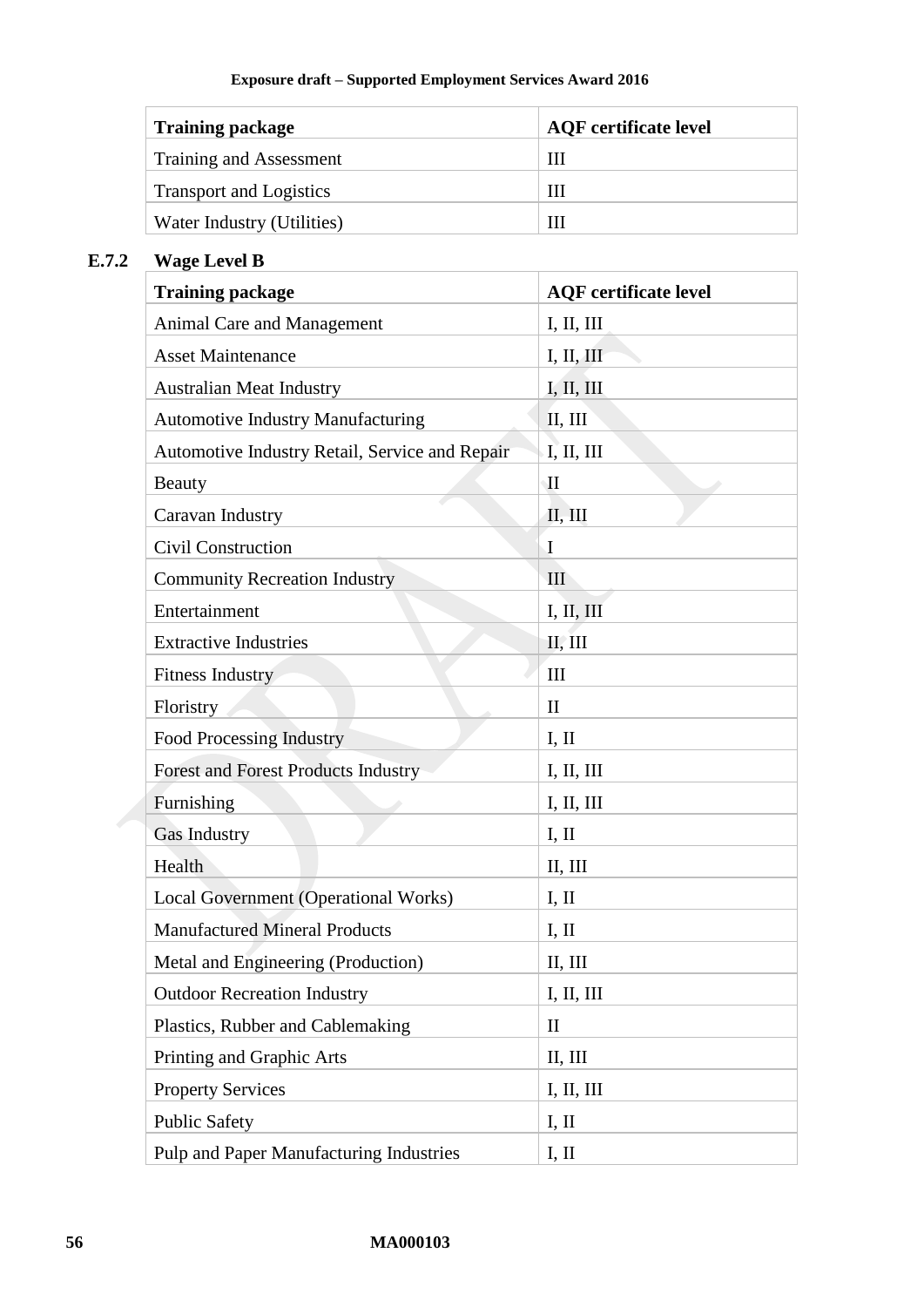| <b>Training package</b>         | <b>AQF</b> certificate level |
|---------------------------------|------------------------------|
| <b>Retail Services</b>          | I, II                        |
| Screen and Media                | I, II, III                   |
| Sport Industry                  | II, III                      |
| Sugar Milling                   | I, II, III                   |
| Textiles, Clothing and Footwear | I, II                        |
| <b>Transport and Logistics</b>  | $\mathbf{I}$                 |
| Visual Arts, Craft and Design   | I, II, III                   |
| Water Industry                  | I, II                        |

# <span id="page-56-0"></span>**E.7.3 Wage Level C**

| <b>Training package</b>                 | <b>AQF</b> certificate level |
|-----------------------------------------|------------------------------|
| Agri-Food                               | $\mathbf I$                  |
| <b>Amenity Horticulture</b>             | I, II, III                   |
| <b>Conservation and Land Management</b> | I, II, III                   |
| <b>Funeral Services</b>                 | I, II, III                   |
| Music                                   | I, II, III                   |
| Racing Industry                         | I, II, III                   |
| <b>Rural Production</b>                 | I, II, III                   |
| Seafood Industry                        | I, II, III                   |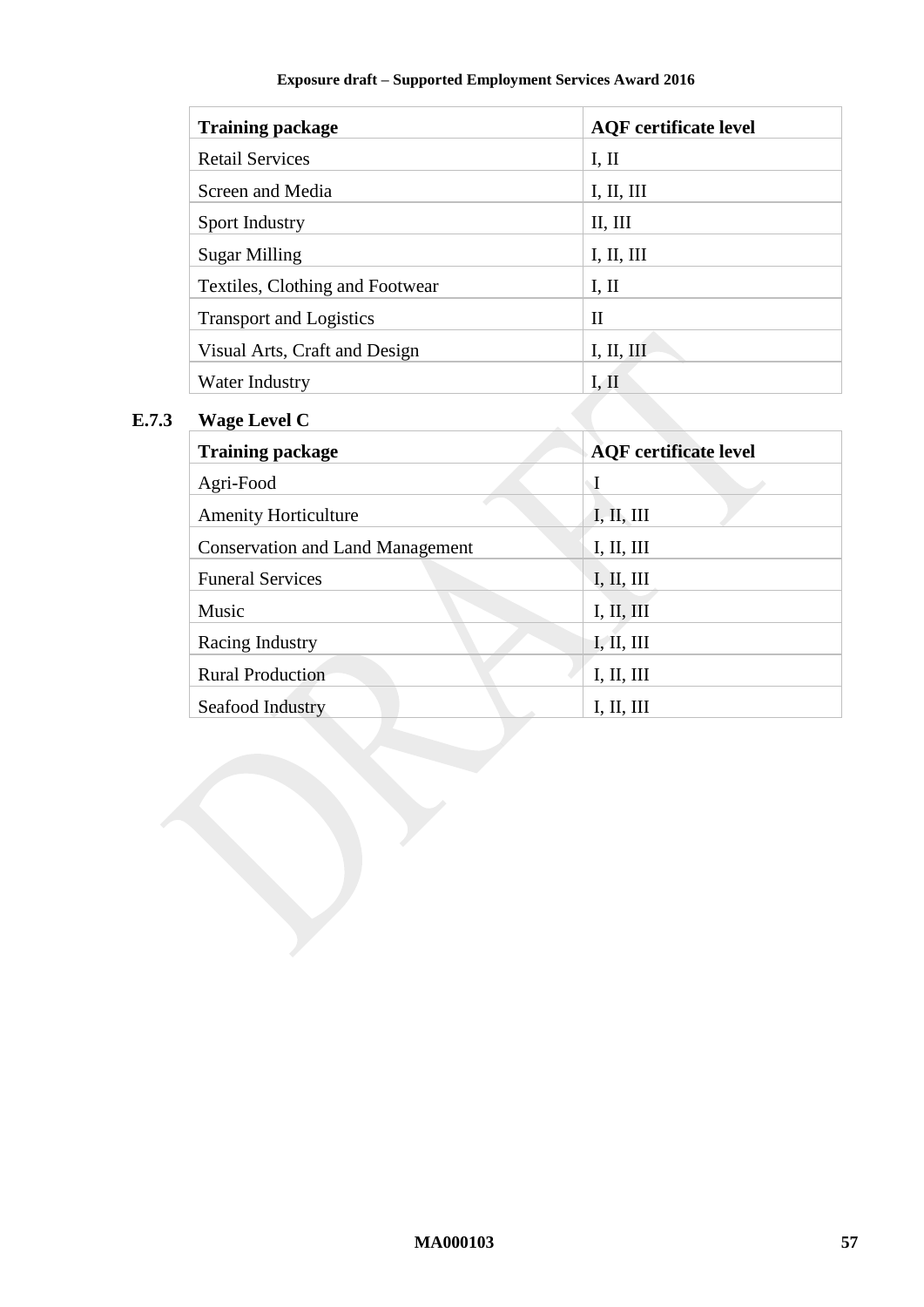# <span id="page-57-0"></span>**Schedule F—2015 Part-day Public Holidays**

The part-day public holidays schedule may be affected by [AM2014/301](https://www.fwc.gov.au/awards-and-agreements/modern-award-reviews/4-yearly-review/common-issues/am2014301-public-holidays)

This schedule operates where this award otherwise contains provisions dealing with public holidays that supplement the NES.

- <span id="page-57-2"></span><span id="page-57-1"></span>**F.1** Where a part-day public holiday is declared or prescribed between 7.00 pm and midnight on Christmas Eve (24 December 2015) or New Year's Eve (31 December 2015) the following will apply on Christmas Eve and New Year's Eve and will override any provision in this award relating to public holidays to the extent of the inconsistency:
	- **(a)** All employees will have the right to refuse to work on the part-day public holiday if the request to work is not reasonable or the refusal is reasonable as provided for in the NES.
	- **(b)** Where a part-time or full-time employee is usually rostered to work ordinary hours between 7.00 pm and midnight but as a result of exercising their right under the NES does not work, they will be paid their ordinary rate of pay for such hours not worked.
	- **(c)** Where a part-time or full-time employee is usually rostered to work ordinary hours between 7.00 pm and midnight but as a result of being on annual leave does not work, they will be taken not to be on annual leave between those hours of 7.00 pm and midnight that they would have usually been rostered to work and will be paid their ordinary rate of pay for such hours.
	- **(d)** Where a part-time or full-time employee is usually rostered to work ordinary hours between 7.00 pm and midnight, but as a result of having a rostered day off (RDO) provided under this award, does not work, the employee will be taken to be on a public holiday for such hours and paid their ordinary rate of pay for those hours.
	- **(e)** Excluding annualised salaried employees to whom clause [F.1\(f\)](#page-57-1) applies, where an employee works any hours between 7.00 pm and midnight they will be entitled to the appropriate public holiday penalty rate (if any) in this award for those hours worked.
	- **(f)** Where an employee is paid an annualised salary under the provisions of this award and is entitled under this award to time off in lieu or additional annual leave for work on a public holiday, they will be entitled to time off in lieu or pro-rata annual leave equivalent to the time worked between 7.00 pm and midnight.